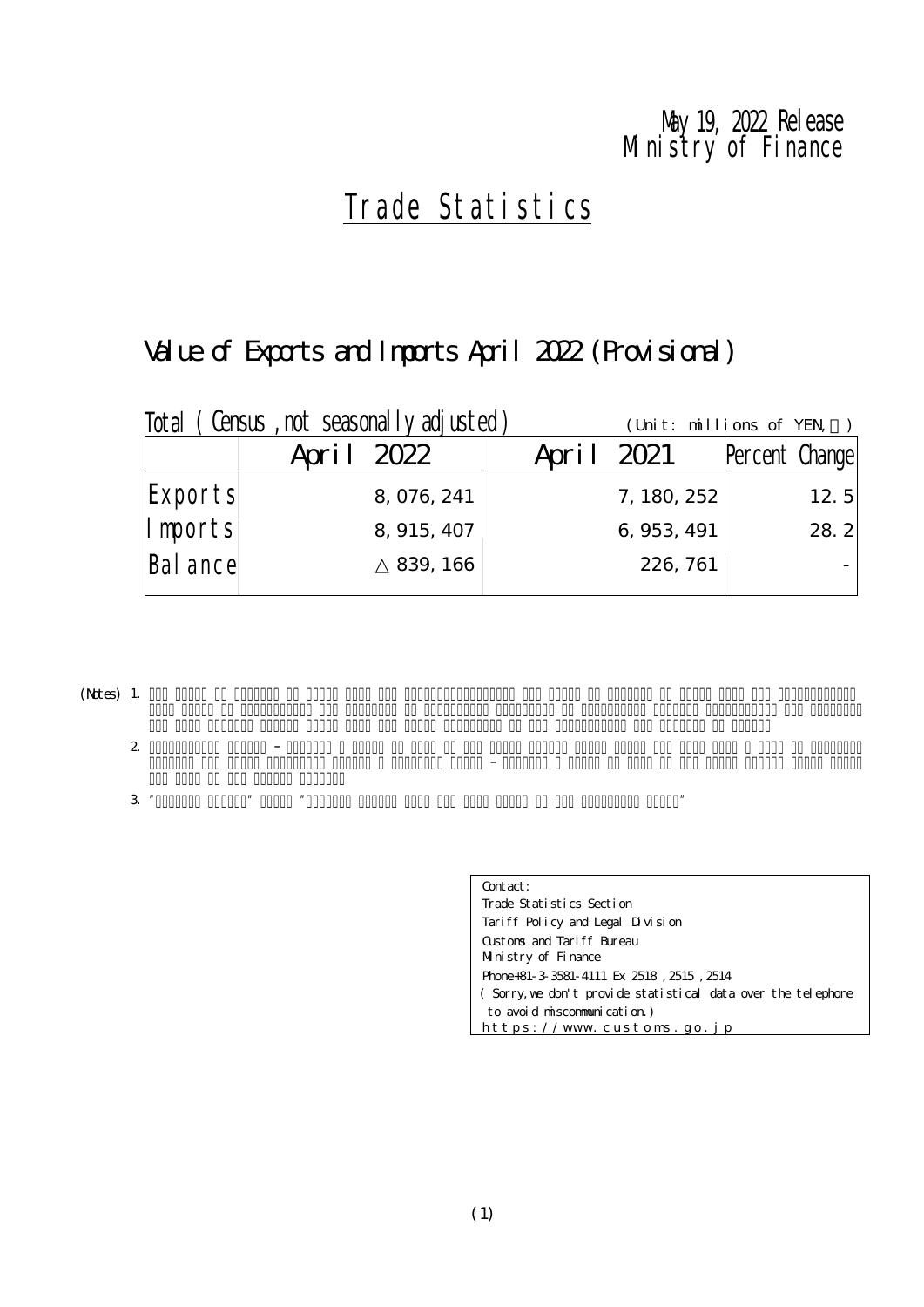|  | Value of Exports and Imports by Area (Country) |  |  |  |  |  |
|--|------------------------------------------------|--|--|--|--|--|
|--|------------------------------------------------|--|--|--|--|--|

|                            | April 2022          |                          |             |                          |                       |                          |  |  |  |  |
|----------------------------|---------------------|--------------------------|-------------|--------------------------|-----------------------|--------------------------|--|--|--|--|
|                            |                     |                          |             |                          | Unit: millions of YEN |                          |  |  |  |  |
|                            | Export <sub>s</sub> |                          | I mports    |                          | Bal ance              |                          |  |  |  |  |
| Area(Country)              | Val ue              | Percent<br><u>Grange</u> | Val ue      | Percent<br><u>Change</u> | Val ue                | Percent<br><u>Grange</u> |  |  |  |  |
| Grand Total                |                     |                          |             |                          |                       |                          |  |  |  |  |
|                            | 8,076,241           | 12.5                     | 8 915 407   | 282                      | $-839,166$            |                          |  |  |  |  |
| ASI A                      | 4,583,924           | 103                      | 3868295     | 10.9                     | 715, 629              | 7.1                      |  |  |  |  |
| <b>CHNA</b>                | 1, 489, 068         | $-5.9$                   | 1, 657, 387 | $-5.5$                   | $-168,319$            | $-1.8$                   |  |  |  |  |
| <b>HG KONG</b>             | 376,000             | 150                      | 9027        | $-287$                   | 366, 973              | 168                      |  |  |  |  |
| <b>TAI VAN</b>             | 605, 105            | 226                      | 403 362     | 24.9                     | 201, 743              | 183                      |  |  |  |  |
| R KOREA                    | 599, 383            | 158                      | 331, 136    | 123                      | 268, 247              | 205                      |  |  |  |  |
| <b>SNGAPOR</b>             | 265, 511            | 41.7                     | 106, 284    | 606                      | 159, 227              | 31.4                     |  |  |  |  |
| <b>THALND</b>              | 366, 134            | 16 7                     | 261, 242    | 9.1                      | 104,892               | 41.3                     |  |  |  |  |
| <b>MALYSIA</b>             | 178,535             | 168                      | 251,065     | 386                      | $-72,530$             | 1556                     |  |  |  |  |
| <b>INNSIA</b>              | 148,018             | 433                      | 330, 201    | 959                      | $-182, 183$           | 179.2                    |  |  |  |  |
| <b>PHLPIN</b>              | 126,029             | 26.5                     | 112, 145    | 16 <sub>5</sub>          | 13884                 | 309.9                    |  |  |  |  |
| <b>VIEINAM</b>             | 204, 614            | 65                       | 256, 816    | 130                      | $-52,202$             | 483                      |  |  |  |  |
| <b>INIA</b>                | 145, 359            | 19.3                     | 68,785      | 14 1                     | 76,574                | 24.3                     |  |  |  |  |
| (ASEAN)                    | 1, 300, 222         | 226                      | 1, 373, 886 | 34.4                     | $-73664$              |                          |  |  |  |  |
| <b>OEAN A</b>              | 222, 288            | 11.9                     | 814, 145    | 87.2                     | $-591,857$            | 1504                     |  |  |  |  |
| <b>ALSTRAL</b>             | 168, 295            | 53                       | 726, 978    | 906                      | $-558,683$            | 152 1                    |  |  |  |  |
| <b>NEWELD</b>              | 27, 423             | 42                       | 34, 202     | 33                       | $-6,779$              | $-0.3$                   |  |  |  |  |
| <b>NRIH AMRICA</b>         | 1, 607, 756         | 17.8                     | 1, 021, 989 | 17.9                     | 585, 767              | 17.6                     |  |  |  |  |
| <b>USA</b>                 | 1,500,360           | 17.6                     | 853 918     | 153                      | 646, 442              | 208                      |  |  |  |  |
| <b>CANADA</b>              | 107, 396            | 204                      | 167, 155    | 328                      | $-59,759$             | 629                      |  |  |  |  |
| <b>MIDLE SOUTH AMERICA</b> | 285, 373            | 9.4                      | 394, 140    | 487                      | $-108,767$            | 2399.5                   |  |  |  |  |
| <b>BRAZI</b> L             | 48,815              | 27. 1                    | 95,105      | 41.8                     | $-46,290$             | 61.3                     |  |  |  |  |
| <b>MEXICO</b>              | 111, 891            | 7.1                      | 74, 185     | 45.5                     | 37, 706               | $-29.5$                  |  |  |  |  |
| <b>CHLE</b>                | 15,350              | 54                       | 85, 219     | 31.1                     | $-69,869$             | 386                      |  |  |  |  |
| <b>WSTERN EUROPE</b>       | 925, 428            | 19.8                     | 1, 127, 810 | 223                      | $-202,382$            | 35.2                     |  |  |  |  |
| <b>GERMANY</b>             | 206, 742            | 64                       | 255,026     | 25.5                     | $-48.284$             | 440 2                    |  |  |  |  |
| <b>UKNG</b>                | 114,609             | 264                      | 72, 454     | 81                       | 42, 155               | 783                      |  |  |  |  |
| <b>FRANCE</b>              | 72,907              | 10 <sub>2</sub>          | 117, 105    | 30 <sub>5</sub>          | $-44,198$             | 87.2                     |  |  |  |  |
| <b>NETHLIS</b>             | 131, 453            | 9.1                      | 44,862      | 335                      | 86,591                | $-$ Q 4                  |  |  |  |  |
| <b>ITALY</b>               | 61,980              | 206                      | 136,644     | 40.1                     | - 74, 664             | 620                      |  |  |  |  |
| <b>BELG UM</b>             | 78,069              | 67                       | 80,805      | $-7.8$                   | $-2,736$              | $-81.2$                  |  |  |  |  |
| <b>SWIZLD</b>              | 55,905              | 344                      | 81, 332     | $-27$                    | $-25,427$             | $-39.4$                  |  |  |  |  |
| <b>SWIEN</b>               | 16, 321             | 286                      | 40,859      | 35.7                     | $-24,538$             | 40.9                     |  |  |  |  |
| <b>IRELAND</b>             | 52, 192             | 411.8                    | 62,586      | 11.2                     | $-10,394$             | $-77.5$                  |  |  |  |  |
| <b>SPAIN</b>               | 32,034              | 300                      | 93,897      | 1050                     | $-61,863$             | 1921                     |  |  |  |  |
| <b>C&amp;E EURO</b>        | 147,836             | $-134$                   | 258,980     | 39.7                     | $-111, 144$           | 659.2                    |  |  |  |  |
| <b>RLSSIA</b>              | 23,768              | $-69.3$                  | 187, 086    | 67.3                     | $-163,318$            | 374.4                    |  |  |  |  |
| (EU)                       | 805 321             | 19.1                     | 991, 447    | 25.8                     | $-186, 126$           | 662                      |  |  |  |  |
| <b>MIDLE EAST</b>          | 212, 260            | 19.7                     | 1, 283, 213 | 91.3                     | $-1,070,953$          | 117. Q                   |  |  |  |  |
| U ARB E                    | 86, 155             | 28.5                     | 423, 700    | 66.8                     | $-337,545$            | 80 <sub>5</sub>          |  |  |  |  |
| <b>SU ARAB</b>             | 47, 374             | 14 3                     | 528, 527    | 1288                     | $-481, 153$           | 1538                     |  |  |  |  |
| <b>KUWIT</b>               | 16,571              | $-13.5$                  | 98,533      | 539                      | $-81,962$             | 827                      |  |  |  |  |
| <b>QATAR</b>               | 11,553              | 59.4                     | 163,093     | 735                      | $-151,540$            | 74.7                     |  |  |  |  |
| <b>OMN</b>                 | 12, 725             | 34                       | 35,016      | 457.7                    | $-22,291$             |                          |  |  |  |  |
| <b>IRAN</b>                | 740                 | 934                      | 330         | 30                       | 410                   | 5637                     |  |  |  |  |
| <b>AFRICA</b>              | 91, 376             | 14.4                     | 146,835     | 21.8                     | $-55,459$             | 361                      |  |  |  |  |
| S AFRCA                    | 29,609              | 362                      | 98, 910     | 189                      | $-69,301$             | 128                      |  |  |  |  |
| ,,<br>(Mtes)               | ,,<br>$\mathbf c$   |                          |             |                          | $\pmb{\mathfrak{y}}$  | $, \, \, \cdots$         |  |  |  |  |

 $\mathbf g$  " , we calculate the EU in the preceding  $\mathcal{V}$ 

 $\mathcal{C}$ , are the quantity and value of the current EU member states.

(2)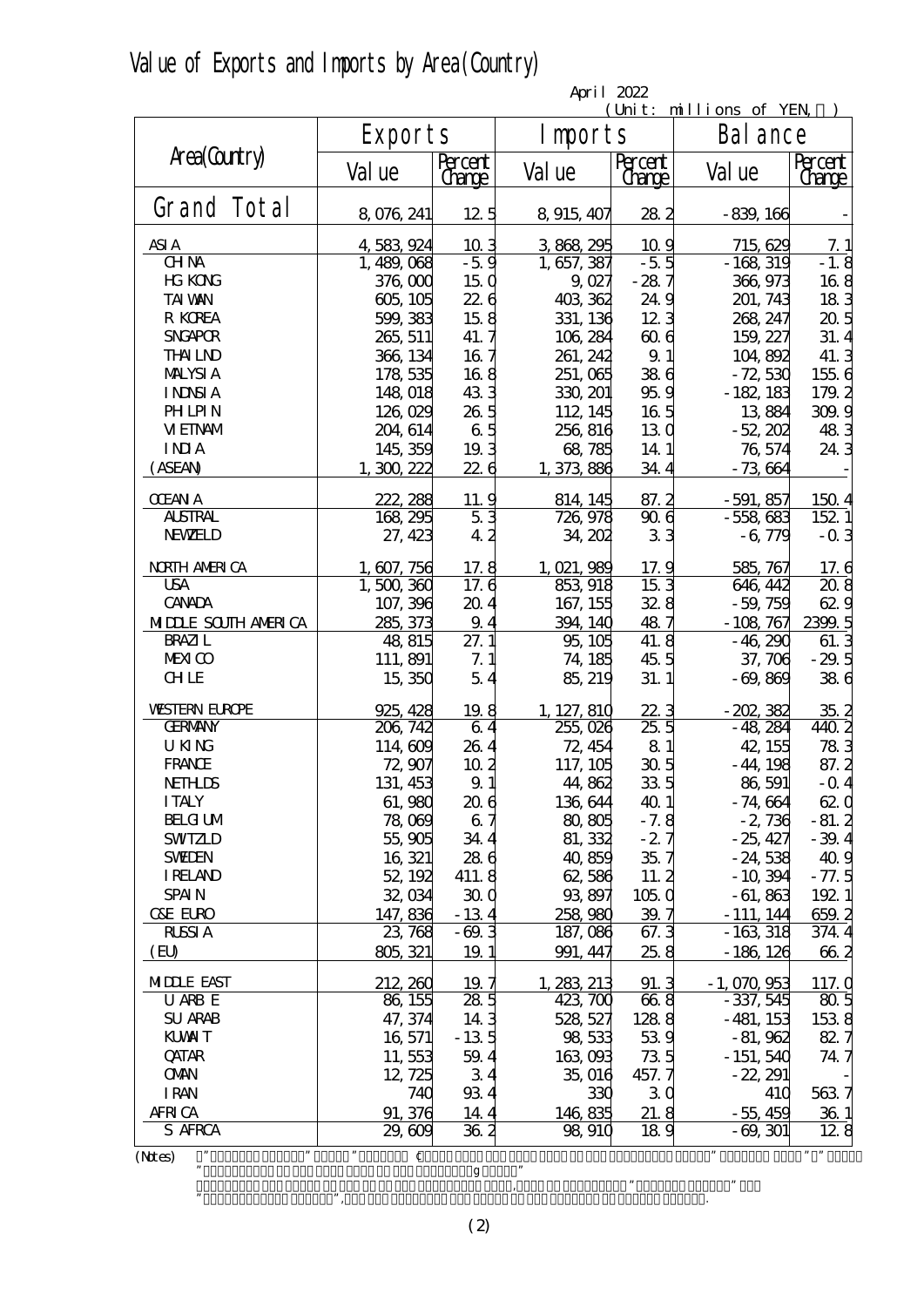## Exports by Principal Commodity

### April 2022

 $(\text{Uni t}: \text{mi} \text{lli} \text{ons of } \text{YEN})$ 

|                                                    |                            | W              | $\mathbf{O}$ | $\mathbf R$<br>L    | D                    |                         |                      |
|----------------------------------------------------|----------------------------|----------------|--------------|---------------------|----------------------|-------------------------|----------------------|
| Commodity                                          |                            |                | <b>Root</b>  |                     |                      | <b>Root</b>             | <b>Cotribtion</b>    |
|                                                    | Uni t                      | Quantity       | <b>Carge</b> | Val ue              | Share                | <b>Carge</b>            | degree               |
| Grand Tot al                                       |                            |                |              |                     |                      |                         |                      |
| 1 FOODSTUFF                                        |                            |                |              | 8 076 241<br>97,350 | 1000<br>1, 2         | 12.5<br>14 <sub>0</sub> | 12 5<br>02           |
|                                                    |                            |                |              | 147,860             | 1.8                  | 4 Q                     | $\Omega$ 1           |
| 2 RAWMATERIALS<br><b>3 MNERAL FUELS</b>            |                            |                |              | 144, 368            | 1.8                  | 1320                    | 1.1                  |
| 4 CHMICALS                                         |                            |                |              | 1,036,328           | 128                  | 85                      | 1.1                  |
| <b>ORGAN C CHEMICALS</b>                           |                            |                |              | 193, 184            | 24                   | 57                      | Q <sub>1</sub>       |
| MEDICAL PRODUCTS                                   | KG                         | 5,982,369      | 40.9         | 96,024              | 1, 2                 | 138                     | $\alpha$ 2           |
| PLASTIC MATERIALS                                  | $\mathbf{M}$               | 485,730        | $-106$       | 291, 017            | 36                   | 11.5                    | $\alpha$ 4           |
| 5 MANIFACTURED GODS                                |                            |                |              | 990,028             | 123                  | 24.3                    | 27                   |
| I RON AND STEEL PRODUCTS                           | <b>TM</b>                  | 2,696          | $-0.3$       | 379,992             | 47                   | 37.1                    | 1.4                  |
| <b>NOVERROLS METALS</b>                            | $\mathbf{M}$               | 120, 335       | $-1.0$       | 207, 261            | 26                   | 264                     | 06                   |
| MANIFACTURES OF METALS                             |                            |                |              | 121, 132            | 1.5                  | 7.8                     | $\Omega$ 1           |
| TEXILLE YARN FABRICS                               |                            |                |              | 64,228              | 08                   | 98                      | $\Omega$ 1           |
| NON METALLIC MINERAL WARE                          |                            |                |              | 87, 804             | 1.1                  | 139                     | Q <sub>1</sub>       |
| RUBBER MANUFACTURED                                | $\mathbf{M}$               | 135,074        | 103          | 94, 475             | 1, 2                 | 22.3                    | $\alpha$ 2           |
| PAPER & PAPER MANJFACTURES                         | $\mathbf{M}$               | 231,983        | 83           | 32,900              | $\alpha$ 4           | 168                     | $\Omega$ 1           |
| 6 MACH NERY                                        |                            |                |              | 1,546,362           | 19.1                 | 66                      | $1.\overline{3}$     |
| POWER GENERATING MACHINE                           | $\mathbf{M}$               | 114, 754       | $-33$        | 240, 428            | 30                   | 137                     | $\alpha$ 4           |
| <b>CONFUTERS AND UNTS</b>                          | <b>TNO</b>                 | 760            | $-39.5$      | 29, 108             | 0.4                  | $-0.8$                  | $-0.0$               |
| PARIS OF COMPUTER                                  | $\mathbf{M}$               | 12,002         | $-21$        | 92, 125             | 1.1                  | $-0.9$                  | $-0.0$               |
| SEMICON MACH NERY EIC                              | $\mathbf{M}$               | 13,769         | $-9.2$       | 334, 727            | 41                   | 42                      | $\alpha$ 2           |
| METALWORKING MACH NERY                             |                            |                |              | 86,388              | 1.1                  | 13 1                    | $\Omega$ 1           |
| <b>PUMP AND CENTRI FUGES</b>                       |                            |                |              | 126, 571            | 1.6                  | 26                      | $\Omega$ O           |
| CONSTRUCTION MACHINES                              |                            |                |              | 134, 544            | 1, 7                 | 11.2                    | $\alpha$ 2           |
| MECHANICAL HANDLING EQUIP                          |                            |                |              | 49, 977             | 06                   | 134                     | $\Omega$ 1           |
| <b>HEATING OR COLLING MACHINE</b>                  |                            |                |              | 41, 461             | 0.5                  | 20 <sub>0</sub>         | $\Omega$ 1           |
| <b>TEXTILE MACHNES</b>                             |                            |                |              | 26,076              | 0 <sub>3</sub>       | 42.2                    | $\Omega$ 1           |
| <b>BALL OR ROLLER BEARINGS</b>                     | $\mathbf{M}$               | 26,349         | $-43$        | 47,857              | 0 <sub>6</sub>       | 7.3                     | $\Omega$ O           |
| 7 ELECTRICAL MACH NERY                             |                            |                |              | 1,395,469           | 17.3                 | 87                      | 1.6                  |
| SEMICONDUCTORS ETC                                 |                            |                |              | 428,083             | 53                   | 96                      | $\alpha$ 5           |
| (IQ)                                               | <b>NIO</b>                 | 6,571          | $-9.9$       | 283, 455            | 35                   | 87                      | $\alpha$ 3           |
| ALLIO & VISUAL APPARATUS                           | <b>TNO</b>                 | 15,652         | 1336         | 62,544              | 0.8                  | 59.1                    | $\alpha$ 3           |
| (MIEO REC OR REPRO APP)                            | <b>TNO</b>                 | 560            | $-24.2$      | 24,880              | 0 <sub>3</sub>       | $-37$                   | $-0.0$               |
| (TV RECEIVER)                                      | $\mathbf{T} \mathbf{N}$    | 229            | $-45.1$      | 5, 171              | $\alpha$ 1           | $-42.4$                 | $-Q_1$               |
| PARIS OF ALILO VISUAL APP.                         |                            |                |              | 18009               | 0.2                  | $-21.6$                 | $-Q_1$               |
| <b>ELECTRICAL POWIR MACH NERY</b>                  |                            |                |              | 119, 125            | 1.5                  | 128                     | 02                   |
| TELEPHON, TELECRAPHY                               |                            |                |              | 32,978              | 0.4                  | $-9.6$                  | $-0.0$               |
| <b>FLECTRICAL MEASURING</b>                        |                            |                |              | 165, 513            | 20                   | 4 Q                     | $\Omega$ 1           |
| <b>FLECTRICAL APPARATUS</b>                        |                            |                |              | 190,055             | 24                   | 7.9                     | 02                   |
| <b>BATTERIES AND ACCUMULATORS</b>                  |                            |                |              | 62,087              | 08                   | 7.4                     | $\Omega$ 1           |
| 8 TRANSPORT EQUIPMENT                              |                            |                |              | 1,536,294           | 19 Q                 | 49                      | 1.0                  |
| <b>MOTOR VEHOLES</b>                               | N <sub>O</sub>             | 420,093        | $-11.1$      | 1,039,502           | 129                  | 48                      | $\alpha$ 7           |
| (CAB)                                              | N <sub>O</sub>             | 359, 864       | $-12.1$      | 908 239             | 11.2                 | 4 1                     | $\alpha$ 5           |
| (BLS&TRLCK)                                        | N <sub>O</sub>             | 55, 559        | $-57$        | 125,620             | 1.6                  | 81                      | $\Omega$ 1           |
| PARIS OF MOTOR VEH CLES<br>MOTORCYCLES, AUTOCYCLES | $\mathbf{M}$<br><b>TNO</b> | 219, 102<br>65 | $-6.9$<br>27 | 343, 568<br>30, 414 | 43<br>0 <sub>4</sub> | 31<br>10.7              | $\Omega$ 1           |
| <b>AI RCRAFT</b>                                   |                            |                |              | 15,656              | $\alpha$ 2           | $-206$                  | $\Omega$ O<br>$-Q_1$ |
| <b>SHPS</b>                                        | GT                         | 670, 280       | $-163$       | 73,064              | 0.9                  | 82                      | $\Omega$ 1           |
| 9 OTHRS                                            |                            |                |              | 1, 182, 182         | 14 6                 | 257                     | 34                   |
| SCIENTIFIC CPIICAL INST                            |                            |                |              | 199, 111            | 25                   | 5.7                     | $\Omega$ 1           |
| PHOTOGRAPH C SUPPLIES                              |                            |                |              | 53,668              | 0.7                  | 7.7                     | $\Omega$ 1           |
|                                                    |                            |                |              |                     |                      |                         |                      |
| 99                                                 | ,,                         |                |              |                     |                      |                         | $\pmb{\mathfrak{y}}$ |

 $(N$ tes)  $"$ 

Grand Total of the same term in the preceding year."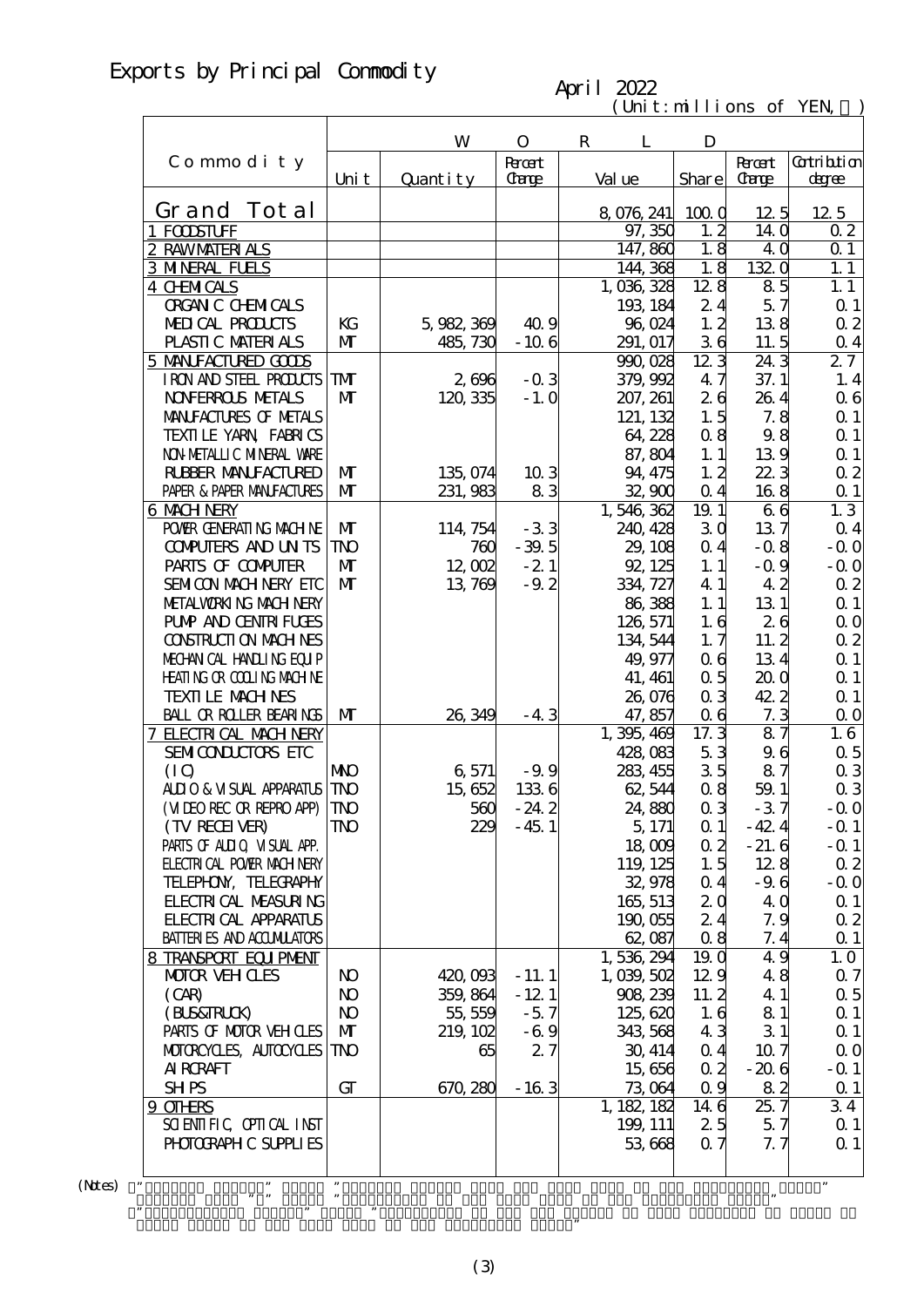### Imports by Principal Commodity

#### $(\text{Uni t}: \text{mi} \text{lli} \text{ons of } \text{YEN})$ April 2022

|                                   |                | W           | $\mathbf{O}$ | $\mathbf R$<br>L | D               |                  |                   |
|-----------------------------------|----------------|-------------|--------------|------------------|-----------------|------------------|-------------------|
| Commodity                         |                |             | <b>Root</b>  |                  |                 | <b>Root</b>      | <b>Cotribtion</b> |
|                                   | Uni t          | Quantity    | Carge        | Val ue           | Share           | <b>Carge</b>     | <u>degree</u>     |
|                                   |                |             |              |                  |                 |                  |                   |
| Grand Tot al                      |                |             |              | 8 915 407        | 1000            | 282              | 282               |
| 1 FOOSTUFF                        |                |             |              | 814, 678         | 9.1             | 220              | 21                |
| FI SH AND FI SH PREPARATI ON      | $\mathbf{M}$   | 178, 282    | 28           | 180, 901         | 20              | 35.8             | 0.7               |
| MEAT AND MEAT PREPARAII ON        | $\mathbf{M}$   | 304, 346    | 1.6          | 185, 104         | 21              | 22.7             | $\alpha$ 5        |
| CEREALS, CEREAL PREPARATION       | $\mathbf{M}$   | 1, 810, 122 | $-12.5$      | 102,002          | 1.1             | 24.8             | $\alpha$ 3        |
| <b>VECETABLES</b>                 | $\mathbf{M}$   | 276, 278    | 7.6          | 61,899           | 0.7             | 26.4             | $\alpha$ 2        |
| <b>FRUTS</b>                      | $\mathbf{M}$   | 249, 195    | $-5.2$       | 62, 411          | 0.7             | 93               | $\Omega$ 1        |
| 2 RAWMATERIALS                    |                |             |              | 672, 346         | 7.5             | $12\overline{3}$ | 1.1               |
| <b>WD</b>                         |                |             |              | 42,931           | 0.5             | 528              | $\alpha$ 2        |
| <b>ORE OF NONFERROLS</b>          | TMT            | 890         | 38           | 211,503          | 24              | 26.8             | 06                |
| I RON ORE AND CONENTRATES         | TMT            | 10, 145     | $-33$        | 148, 464         | 1, 7            | $-34$            | $-$ Q 1           |
| <b>SOY BEANS</b>                  | $\mathbf{M}$   | 313, 416    | $-0.2$       | 27,260           | 0 <sub>3</sub>  | 251              | $\Omega$ 1        |
| <b>3 MNERAL FUELS</b>             |                |             |              | 2, 527, 548      | 284             | 1089             | 19.0              |
| <b>PEIROEUM</b>                   | TKL            | 14, 143     | 9.4          | 1, 177, 368      | 132             | 99.3             | 84                |
| <b>PEIRO EUMPROUCIS</b>           |                |             |              | 232, 601         | 26              | 34.1             | 0.8               |
| (PEIRCELMSPIRITS)                 | TKL            | 2,195       | $-27.7$      | 186, 616         | 21              | 31. Q            | 06                |
| <b>LNG</b>                        | TMT            | 5,574       | 12 1         | 557, 279         | 63              | 151.6            | 48                |
| <b>LPG</b>                        | TMT            | 808         | $-33$        | 88,009           | 1.0             | 620              | $\alpha$ 5        |
| <b>COAL</b>                       | TMT            | 13,450      | 1.6          | 461, 459         | 52              | 1986             | 44                |
| (OMINES)                          | TMT            | 8 217       | 7.4          | 253,048          | 28              | 201.0            | 24                |
| <b>4 CHMICALS</b>                 |                |             |              | 999, 787         | 11.2            | 26.5             | 30                |
| <b>ORGAN C CHEMICALS</b>          |                |             |              | 196, 112         | 22              | 35.3             | 07                |
| MEDICAL PRODUCTS                  | KG             | 9, 969, 519 | 19.9         | 435, 621         | 49              | 26.9             | 1.3               |
| 5 MANIFACTURED GOODS              |                |             |              | 782,938          | 88              | 11. Q            | 1.1               |
| IRON AND STEEL PRODUCTS           | $\mathbf{M}$   | 519, 034    | $-24.1$      | 107, 825         | 1, 2            | 22 1             | 0 <sub>3</sub>    |
| <b>NOVERROLS METALS</b>           | M              | 252, 317    | $-9.1$       | 279, 436         | 31              | 169              | 06                |
| MANIFACTURES OF METALS            |                |             |              | 115, 438         | 1.3             | 20               | 0 <sub>0</sub>    |
| TEXTILE YARN FABRICS              |                |             |              | 89, 153          | 1.0             | 31               | $\Omega$ O        |
| NON METALLIC MINERAL WARE         |                |             |              | 57, 492          | 06              | $-9.7$           | $-0.1$            |
| <b>WOD &amp; CORK MANEACTURED</b> |                |             |              | 79, 674          | 0.9             | 320              | $\alpha$ 3        |
| 6 MACH NERY                       |                |             |              | 688,067          | 7. 7            | 84               | 08                |
| POWER GENERATING MACHINE          | $\mathbf{M}$   | 26, 715     | $-86$        | 93,778           | 1.1             | 188              | $\alpha$ 2        |
| <b>COMPUTERS AND UNTS TNO</b>     |                |             | $-21.5$      | 208, 232         | 23              | 4 Q              | $\Omega$ 1        |
|                                   |                | 7,543       |              |                  |                 |                  |                   |
| PARIS OF COMPUTER                 | M              | 6,983       | $-101$       | 39, 632          | 0.4             | 12.4<br>7.3      | $\alpha$ 1<br>1.2 |
| 7 FLECTRICAL MACH NERY            |                |             |              | 1, 221, 766      | 137             |                  |                   |
| SEMICONDUCTORS ETC                |                |             |              | 369, 956         | 4 1             | 356              | 1.4               |
| (IO)                              | <b>NNO</b>     | 1,981       | $-1.6$       | 315, 224         | 3 <sub>5</sub>  | 39.1             | 1.3               |
| <b>INSUATED WRE AND CABLE</b>     | $\mathbf{M}$   | 28, 347     | $-11.3$      | 81, 658          | 0.9             | 98               | $\Omega$ 1        |
| ALLIO AND VISUAL APPARATUS        |                |             |              | 105, 115         | 1, 2            | $-11.8$          | $-0.2$            |
| <b>ELECTRICAL POWER MACHINERY</b> |                |             |              | 67, 336          | 08              | 34               | 0 <sub>0</sub>    |
| TELEPHON, TELECRAPHY              |                |             |              | 260,043          | 29              | $-11.6$          | $-0.5$            |
| (TELEPHONE SETS)                  | N <sub>O</sub> | 2, 631, 492 | $-19.3$      | 151, 679         | 1, 7            | $-203$           | $-0.6$            |
| <b>FLECTRICAL MEASURING</b>       |                |             |              | 57, 551          | 06              | 29               | $\Omega$ O        |
| 8 TRANSPORT EQUIPMENT             |                |             |              | 271, 606         | 30              | $-5.2$           | $-0.2$            |
| <b>MOTOR VEH CLES</b>             | N <sub>O</sub> | 29,652      | 1.4          | 133,095          | 1.5             | 206              | 0 <sub>3</sub>    |
| PARIS OF MOTOR VEH OLES           |                |             |              | 65,706           | 0.7             | $-61$            | $ \Omega$ 1       |
| AI RORAFT                         |                |             |              | 41, 744          | 0.5             | $-31.3$          | $-0.3$            |
| 9 OTHRS                           |                |             |              | 936, 671         | 10 <sub>5</sub> | 1.6              | $\overline{02}$   |
| SCIENTIFIC CPIICAL INST           |                |             |              | 162,010          | 1.8             | 9.1              | $\alpha$ 2        |
|                                   |                |             |              | 224, 584         | 25              | $-101$           | $-$ Q 4           |
| CLOTHING AND ACCESSORIES          |                |             |              |                  |                 |                  |                   |
| <b>FURN TURE</b><br><b>BACS</b>   | M              | 136,640     | $-166$       | 75,635           | 08              | $-1.0$           | $-0.0$            |

 $(N$ tes $)$ 

Grand Total of the same term in the preceding year."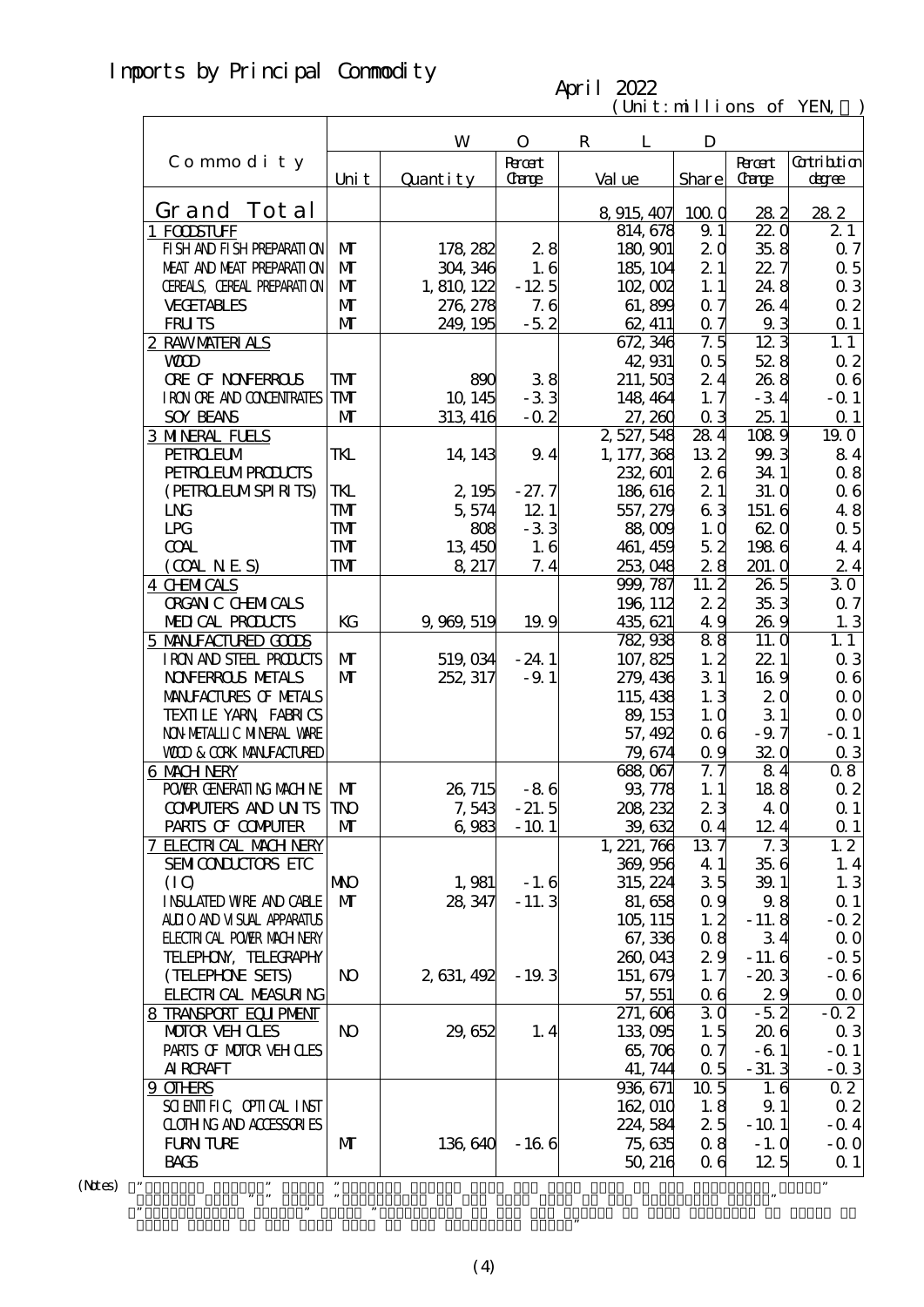#### April 2022

 $(\text{Uni t}: \text{mi} \text{lli} \text{ons of } \text{YEN})$ 

|                                                |                          | U                     | S                 | A                  |                       |                   |                       |
|------------------------------------------------|--------------------------|-----------------------|-------------------|--------------------|-----------------------|-------------------|-----------------------|
| Commodity                                      |                          |                       | <b>Root</b>       |                    |                       | <b>Root</b>       | <b>Cotribtion</b>     |
|                                                | Uni t                    | Quantity              | <b>Carge</b>      | Val ue             | Share                 | <b>Carge</b>      | degree                |
| Grand Tot al                                   |                          |                       |                   | 1,500,360          | 1000                  | 17.6              | 17.6                  |
| 1 FOODSTUFF                                    |                          |                       |                   | 16,239             | 1.1                   | 39.1              | $\Omega$ 4            |
| 2 RAWMATERIALS                                 |                          |                       |                   | 11,984             | 08                    | 183               | $Q_1$                 |
| <b>3 MNERAL FUELS</b>                          |                          |                       |                   | 11, 237            | 0.7                   | 2287              | 06                    |
| <b>4 CHMICALS</b>                              |                          |                       |                   | 129,696            | 86                    | 205               | 1, 7                  |
| <b>ORGAN C CHEMICALS</b>                       |                          |                       |                   | 22, 473            | 1.5                   | 51.6              | 06                    |
| MEDICAL PRODUCTS<br>PLASTIC MATERIALS          | KG<br>M                  | 918 386<br>26,593     | 117. Q<br>339     | 30, 455            | 2 <sub>0</sub><br>1.8 | $-159$<br>56.5    | $-0.5$                |
| 5 MANIFACTURED GOODS                           |                          |                       |                   | 26,378<br>114, 334 | 7.6                   | 433               | $\alpha$ 7<br>27      |
| IRON AND STEEL PRODUCTS                        | <b>TM</b>                | 94                    | 37.5              | 22,399             | 1.5                   | 87.0              | 0.8                   |
| <b>NOVERROLS METALS</b>                        | $\mathbf{M}$             | 7,616                 | $-40$             | 14,008             | 0.9                   | 57.3              | $\alpha$ 4            |
| MANIFACTURES OF METALS                         |                          |                       |                   | 24,863             | 1, 7                  | 12.4              | $\alpha$ 2            |
| TEXILE YARN FABRICS                            |                          |                       |                   | 6,967              | 0.5                   | 24.9              | $\Omega$ 1            |
| NON METALLIC MINERAL VARE                      |                          |                       |                   | 14,676             | 1.0                   | 41.4              | $\alpha$ 3            |
| <b>RUBBER MANUFACTURED</b>                     | $\mathbf{M}$             | 43,080                | 46.1              | 28,668             | 1.9                   | 560               | 0.8                   |
| PAPER & PAPER MANJFACTURES                     | M                        | 4,275                 | $-264$            | 2,586              | 0.2                   | 14 3              | $\Omega$ O            |
| <b>6 MACH NERY</b>                             |                          |                       |                   | 379, 643           | 253                   | $\overline{233}$  | 56                    |
| POWER GENERATING MACHINE                       | $\mathbf{M}$             | 25, 104               | 10 <sub>5</sub>   | 86, 371            | 58                    | 29.7              | 1.5                   |
| <b>CONPUTERS AND UNTS</b><br>PARIS OF COMPUTER | <b>TNO</b><br>M          | 90                    | $-17.5$           | 10, 377            | 0.7                   | 150               | $\Omega$ 1            |
| SEMICON MACH NERY ETC                          | $\mathbf{M}$             | 3,938<br>1,063        | 31<br>18 1        | 25, 173<br>47, 226 | 1.7<br>31             | 7.7<br>27.4       | $\Omega$ 1<br>0.8     |
| METALWORKING MACH NERY                         |                          |                       |                   | 17, 724            | 1, 2                  | 269               | $\alpha$ 3            |
| <b>PUMP AND CENTRI FUGES</b>                   |                          |                       |                   | 29,008             | 1.9                   | 134               | $\alpha$ 3            |
| <b>CONSTRUCTION MACHINES</b>                   |                          |                       |                   | 57,653             | 38                    | 31.3              | 1.1                   |
| MECHANICAL HANDLING EQUIP                      |                          |                       |                   | 11, 130            | 0.7                   | 21.9              | $\alpha$ 2            |
| <b>HEATING OR COLLING MACHINE</b>              |                          |                       |                   | 12,538             | 08                    | 438               | $\alpha$ 3            |
| <b>TEXTILE MACHNES</b>                         |                          |                       |                   | 1,048              | $\alpha$ 1            | 526               | $\Omega$ O            |
| <b>BALL OR ROLLER BEARINGS</b>                 | $\mathbf{M}$             | 5,805                 | 1.5               | 9,442              | 0 <sub>6</sub>        | <b>220</b>        | $\Omega$ 1            |
| 7 ELECTRICAL MACH NERY                         |                          |                       |                   | 203,085            | 13 <sub>5</sub>       | $\overline{87}$   | $1.\overline{3}$      |
| SEMICONDUCTORS ETC                             |                          |                       |                   | 20,809             | 1.4                   | 19.0              | $\alpha$ 3            |
| (IQ)<br>ALIO & VISUAL APPARATUS                | <b>NIO</b><br><b>TNO</b> | 171<br>648            | $-11.8$           | 8 255              | 0 <sub>6</sub>        | 10.9              | $\Omega$ 1            |
| (MIEO REC OR REPRO APP)                        | <b>TNO</b>               | 127                   | $-17.8$<br>$-153$ | 12,890<br>7, 718   | 0.9<br>$\alpha$ 5     | $-126$<br>$-14.0$ | $-Q_1$<br>$-$ Q 1     |
| (TV RECEIVER)                                  | TNO                      | $\boldsymbol{\omega}$ | $-31.9$           | 2,775              | $\alpha$ 2            | $-33.4$           | $-0.1$                |
| PARIS OF ALLIQ VISUAL APP.                     |                          |                       |                   | 1,637              | $\alpha$ 1            | $-62.2$           | $-0.2$                |
| <b>ELECTRICAL POWIR MACH NERY</b>              |                          |                       |                   | 24, 278            | 1.6                   | $-7.7$            | $-0.2$                |
| TELEPHON, TELECRAPHY                           |                          |                       |                   | 8 9 65             | 06                    | 14.1              | $\alpha$ 1            |
| <b>FLECTRICAL MEASURING</b>                    |                          |                       |                   | 30,948             | 21                    | 60                | $\alpha$ 1            |
| <b>FLECTRICAL APPARATUS</b>                    |                          |                       |                   | 20, 417            | 1, 4                  | 4 Q               | $\alpha$ 1            |
| <b>BATTERIES AND ACCUMULATORS</b>              |                          |                       |                   | 25, 553            | 1, 7                  | 434               | 06                    |
| 8 TRANSPORT EQUIPMENT                          |                          |                       |                   | 459, 549           | 306                   | 9.4               | 31                    |
| <b>MOTOR VEHOLES</b>                           | N <sub>O</sub>           | 111, 464              | $-65$             | 347, 358           | 232                   | 10.9              | 27                    |
| (CAB)                                          | N <sub>O</sub>           | 109,648               | $-63$             | 339, 708           | 226                   | 11.7              | 28                    |
| (BLS&TRLCK)<br>PARIS OF MOTOR VEH CLES         | $\bf{N}$<br>$\mathbf{M}$ | 1,756<br>49,540       | $-21.7$<br>$-38$  | 7,569<br>87, 408   | 0.5<br>58             | $-14.5$<br>66     | $-$ Q 1<br>$\alpha$ 4 |
| MOTOROYCLES, AUTOCYCLES                        | <b>TNO</b>               | 14                    | 55 6              | 9,130              | 06                    | 751               | 0 <sub>3</sub>        |
| <b>AI RCRAFT</b>                               |                          |                       |                   | 12, 297            | 08                    | $-253$            | $-0.3$                |
| <b>SHPS</b>                                    | GT                       |                       |                   |                    |                       |                   |                       |
| 9 OTHRS                                        |                          |                       |                   | 174, 594           | 11.6                  | 17.6              | 20                    |
| SCIENTIFIC CPIICAL INST                        |                          |                       |                   | 40, 417            | 27                    | 31.5              | 08                    |
| PHOTOGRAPH C SUPPLIES                          |                          |                       |                   | 7,358              | 0.5                   | 184               | $\Omega$ 1            |
|                                                |                          |                       |                   |                    |                       |                   |                       |
|                                                | ,,                       |                       |                   |                    |                       |                   | $\pmb{\mathfrak{y}}$  |

 $(Mtes)$  "

Grand Total of the same term in the preceding year."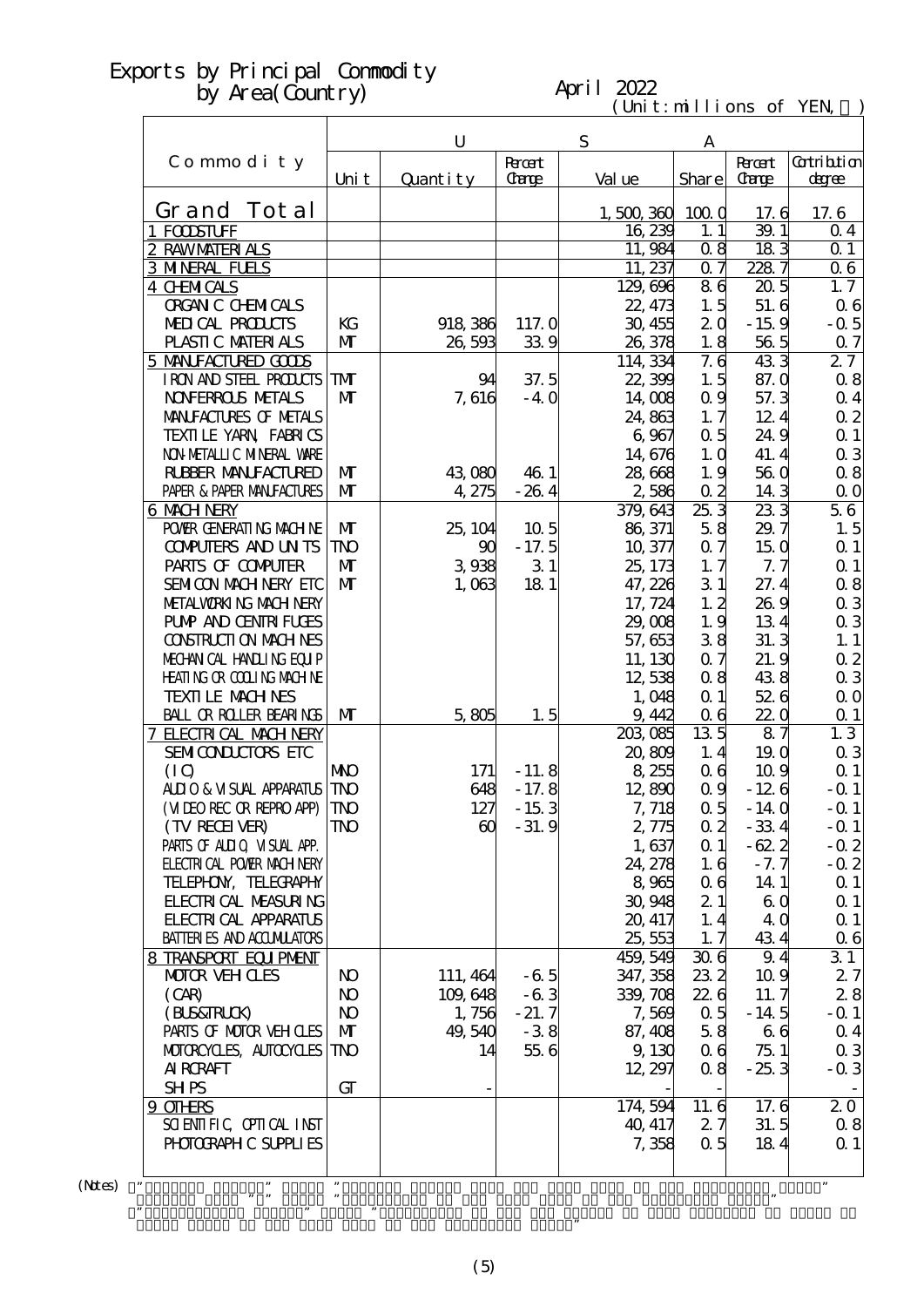#### April 2022

 $(\text{Uni t}: \text{mi} \text{lli} \text{ons of } \text{YEN})$ 

|                                            |                | E        |                             |                     | $\mathbf U$     |                             |                             |  |
|--------------------------------------------|----------------|----------|-----------------------------|---------------------|-----------------|-----------------------------|-----------------------------|--|
| Commodity                                  | Uni t          | Quantity | <b>Root</b><br><b>Carge</b> | Val ue              | <b>Share</b>    | <b>Root</b><br><b>Carge</b> | <b>Cotribtion</b><br>degree |  |
|                                            |                |          |                             |                     |                 |                             |                             |  |
| Grand Tot al                               |                |          |                             | 805, 321            | 1000            | 19.1                        | 19.1                        |  |
| 1 FOODSTUFF                                |                |          |                             | 4,999               | 0 <sub>6</sub>  | 320                         | 02                          |  |
| 2 RAWMATERIALS                             |                |          |                             | 7,278               | 0.9             | 24.4                        | 02                          |  |
| <b>3 MNERAL FUELS</b><br><b>4 CHMICALS</b> |                |          |                             | 4,766               | 0 <sub>6</sub>  | 344.9                       | 0.5<br>21                   |  |
| <b>ORGAN C CHEMICALS</b>                   |                |          |                             | 107, 756<br>34,080  | 134<br>42       | 15 1<br>26 1                | 1.0                         |  |
| MEDICAL PRODUCTS                           | KG             | 466,699  | 523                         | 13, 707             | 1, 7            | 108                         | $\alpha$ 2                  |  |
| PLASTIC MATERIALS                          | M              | 31, 331  | $-54$                       | 22, 774             | 28              | 185                         | $\alpha$ 5                  |  |
| 5 MANIFACTURED GOODS                       |                |          |                             | 70,040              | $\overline{87}$ | 44.6                        | 32                          |  |
| I RON AND STEEL PRODUCTS                   | <b>TM</b>      | 212      | 1628                        | 25,678              | 32              | 1889                        | 25                          |  |
| <b>NOVERROLS METALS</b>                    | $\mathbf{M}$   | 2,969    | 0.5                         | 7,205               | 0.9             | 234                         | $\alpha$ 2                  |  |
| MANIFACTURES OF METALS                     |                |          |                             | 11, 189             | 1.4             | 10 <sub>4</sub>             | $\alpha$ 2                  |  |
| TEXILLE YARN FABRICS                       |                |          |                             | 5,998               | 0.7             | 34                          | $\Omega$ O                  |  |
| NON METALLIC MINERAL WARE                  |                |          |                             | 8,928               | 1.1             | 126                         | $\Omega$ 1                  |  |
| <b>RUBBER MANUFACTURED</b>                 | $\mathbf{M}$   | 10,338   | 0.7                         | 8915                | 1.1             | 11.1                        | Q <sub>1</sub>              |  |
| PAPER & PAPER MANFACTURES                  | M              | 3 215    | 12.7                        | 2,091               | 0 <sub>3</sub>  | 19.0                        | $\Omega$ O                  |  |
| 6 MACH NERY                                |                |          |                             | 206,580             | 25.7            | 338                         | 7.7                         |  |
| POWIR GENERATING MACHINE                   | $\mathbf{M}$   | 9,085    | 34                          | 23,996              | 30              | 149                         | $\alpha$ 5                  |  |
| <b>CONFUTERS AND UNTS</b>                  | <b>TNO</b>     | 108      | $-564$                      | 7,960               | 1.0             | $-168$                      | $-0.2$                      |  |
| PARIS OF COMPUTER                          | $\mathbf{M}$   | 2,607    | 6.7                         | 17,801              | 22              | $-36$                       | $-$ Q 1                     |  |
| <b>SEMICON MACH NERY ETC</b>               | $\mathbf{M}$   | 1,269    | 282.3                       | 44,992              | 56              | 526.7                       | 56                          |  |
| METALWORKING MACHINERY                     |                |          |                             | 13, 741             | 1, 7            | 829                         | 0.9                         |  |
| <b>PUMP AND CENTRI FUGES</b>               |                |          |                             | 19, 212             | 24              | $-25$                       | $-$ Q 1                     |  |
| <b>CONSTRUCTION MACHINES</b>               |                |          |                             | 25, 139             | 31              | 82                          | $\alpha$ 3                  |  |
| MECHANICAL HANDLING EQUIP                  |                |          |                             | 4,510               | 06              | 44                          | $\Omega$ O                  |  |
| <b>HEATING OR COLLING MACHINE</b>          |                |          |                             | 6502                | 08              | 326                         | $\alpha$ 2                  |  |
| <b>TEXTILE MACHNES</b>                     |                |          |                             | 1,440               | 0 <sub>2</sub>  | 18 1                        | $\Omega$ O                  |  |
| BALL OR ROLLER BEARINGS                    | $\mathbf{M}$   | 3675     | $-64$                       | 6,126               | 0.8             | 37                          | $\Omega$ O<br>1.4           |  |
| 7 ELECTRICAL MACH NERY                     |                |          |                             | 132, 617<br>17, 726 | 16 <sub>5</sub> | 7.4<br>152                  |                             |  |
| SEMICONDUCTORS ETC<br>(IQ)                 | <b>MO</b>      | 57       | $-9.8$                      | 7, 127              | 22<br>0.9       | 128                         | 03<br>$\Omega$ 1            |  |
| <b>ALLIO &amp; VISUAL APPARATUS</b>        | <b>TNO</b>     | 579      | $-102$                      | 7,390               | 0.9             | 134                         | $\Omega$ 1                  |  |
| (MIEO REC OR REPRO APP)                    | <b>TNO</b>     | 71       | $-23$                       | 4,682               | 0 <sub>6</sub>  | $-121$                      | $-$ Q 1                     |  |
| (TV RECEIVER)                              | <b>TNO</b>     | 11       | $-84.2$                     | 335                 | $\alpha$ o      | $-59.0$                     | $-Q_1$                      |  |
| PARIS OF ALIIO VISUAL APP.                 |                |          |                             | 1,059               | $\alpha$ 1      | $-21.8$                     | $-00$                       |  |
| <b>ELECTRICAL POWIR MACH NERY</b>          |                |          |                             | 16, 315             | 2 <sub>0</sub>  | 136                         | 0 <sub>3</sub>              |  |
| TELEPHON, TELECRAPHY                       |                |          |                             | 3673                | 0.5             | $-80$                       | $-0.0$                      |  |
| <b>FLECTRICAL MEASURING</b>                |                |          |                             | 22,549              | 28              | $-43$                       | $-0.2$                      |  |
| <b>FLECTRICAL APPARATUS</b>                |                |          |                             | 13, 114             | 1.6             | 11.2                        | 02                          |  |
| <b>BATTERIES AND ACCUMULATORS</b>          |                |          |                             | 9, 231              | 1.1             | 384                         | $\alpha$ 4                  |  |
| 8 TRANSPORT EQUIPMENT                      |                |          |                             | 153, 444            | 19.1            | $-1.2$                      | $-0.3$                      |  |
| <b>MOTOR VEH CLES</b>                      | N <sub>O</sub> | 32,003   | $-9.9$                      | 84,005              | 10 <sub>4</sub> | $-0.9$                      | $-Q_1$                      |  |
| (CAB)                                      | N <sub>O</sub> | 29, 297  | $-11.8$                     | 78, 137             | 9.7             | $-1.7$                      | $-0.2$                      |  |
| (BLS&FRLCK)                                | N <sub>O</sub> | 2,706    | 162                         | 5,868               | 0.7             | 99                          | $\alpha$ 1                  |  |
| PARIS OF MOTOR VEH CLES                    | $\mathbf{M}$   | 24, 247  | $-9.9$                      | 45, 137             | 56              | $-4.5$                      | $-0.3$                      |  |
| MOTORCYCLES, AUTOCYCLES                    | <b>TNO</b>     | 16       | $-19.4$                     | 12,080              | 1.5             | $-121$                      | $-0.2$                      |  |
| <b>AI RCRAFT</b>                           |                |          |                             | 1,006               | $\alpha$ 1      | $-289$                      | $-0.1$                      |  |
| <b>SHPS</b>                                | GT             |          |                             |                     |                 |                             |                             |  |
| 9 OTHRS                                    |                |          |                             | 117, 842            | 14 6            | 31. Q                       | 4 1                         |  |
| SCIENTIFIC CPITCAL INST                    |                |          |                             | 35, 215             | 44              | 434                         | 1.6                         |  |
| PHOTOGRAPH C SUPPLIES                      |                |          |                             | 3.941               | 0.5             | $-0.3$                      | $-0.0$                      |  |
|                                            |                |          |                             |                     |                 |                             | 99                          |  |
|                                            |                |          |                             |                     |                 |                             |                             |  |

 $(N$ tes $)$ 

 Figures with "\*" means "Multiplier to the same term in the preceding year." ・"Contribution degree" means "Percentage of the Yen Change of that category of goods to Grand Total of the same term in the preceding year." , we are the preceding year, used to calculate  $\mathcal{P}$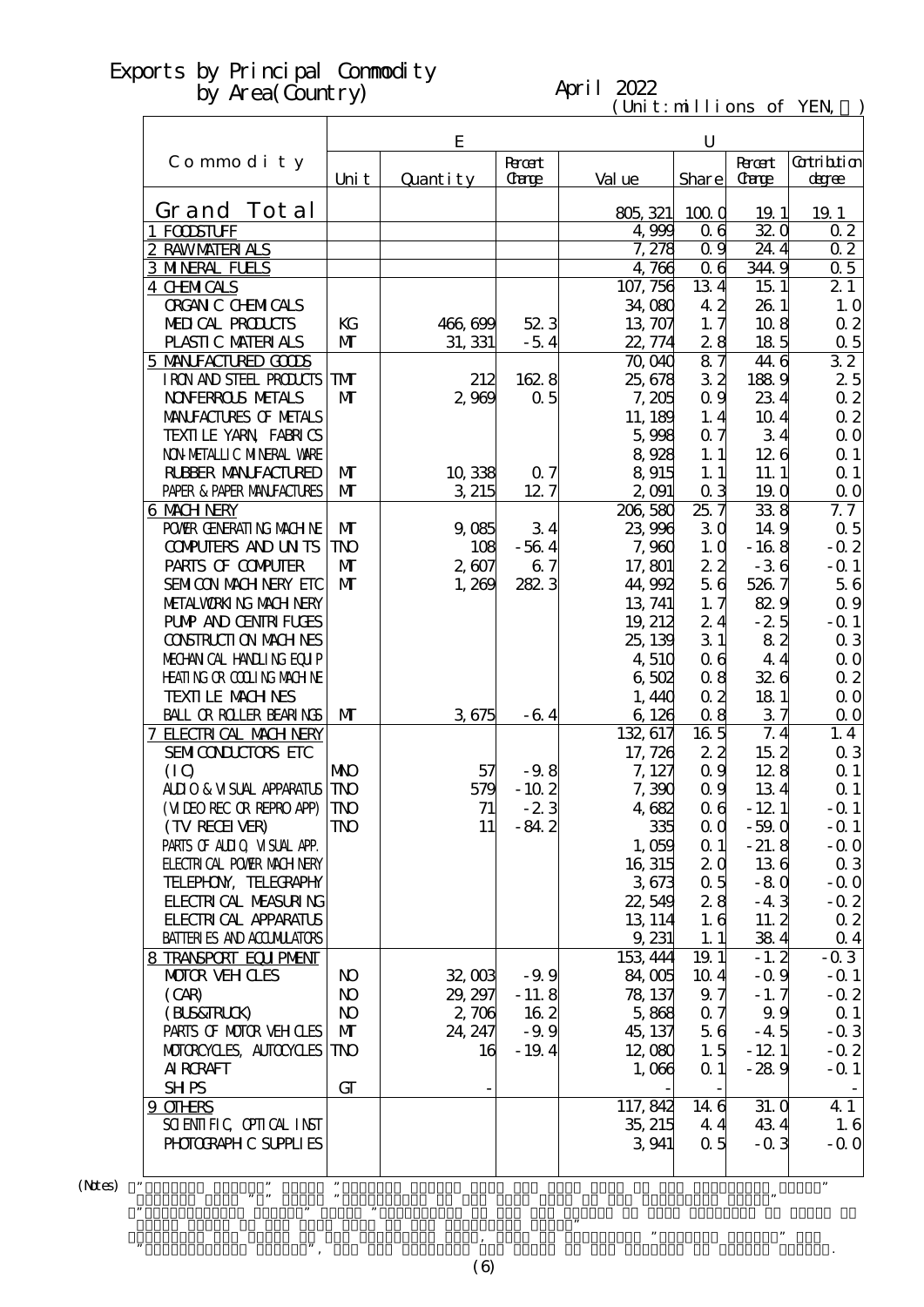#### April 2022

 $(\text{Uni t}: \text{mi} \text{lli} \text{ons of } \text{YEN})$ 

|                                                            |                         | A         | S              | I                 | A               |                 |                                  |
|------------------------------------------------------------|-------------------------|-----------|----------------|-------------------|-----------------|-----------------|----------------------------------|
| Commodity                                                  |                         |           | <b>R</b> rcent |                   |                 | <b>Root</b>     | <b>Cotribition</b>               |
|                                                            | Uni t                   | Quantity  | <b>Carge</b>   | Val ue            | Share           | <b>Carge</b>    | degree                           |
| Grand Tot al                                               |                         |           |                | 4,583,924         | 1000            | 103             | 10 3                             |
| 1 FODSTUFF                                                 |                         |           |                | 68, 152           | 1.5             | 10 <sub>1</sub> | 02                               |
| 2 RAWMATERIALS                                             |                         |           |                | 123, 118          | 27              | 1, 7            | 0 <sub>0</sub>                   |
| <b>3 MNERAL FUELS</b>                                      |                         |           |                | 90, 340           | $\overline{2}0$ | 863             | 1.0                              |
| 4 CHMICALS                                                 |                         |           |                | 726, 226          | 158             | 4.4             | 07                               |
| <b>ORGAN C CHEMICALS</b>                                   |                         |           |                | 119,627           | 26              | $-62$           | $-0.2$                           |
| MEDICAL PRODUCTS                                           | KG                      | 4 118 834 | 26.8           | 25, 445           | 06              | 14 2            | Q <sub>1</sub>                   |
| PLASTIC MATERIALS                                          | $\mathbf{M}$            | 408,965   | $-11.9$        | 228,993           | 5Q              | 65              | $\alpha$ 3                       |
| 5 MANIFACTURED GODS                                        |                         |           |                | 677, 668          | 148             | 21.4            | 29                               |
| IRON AND STEEL PRODUCTS                                    | <b>TM</b>               | 1,946     | $-7.8$         | 264, 345          | 58              | 282             | 1.4                              |
| <b>NOVERROLS METALS</b>                                    | $\mathbf{M}$            | 107, 752  | $-0.6$         | 182, 783          | 4 Q             | 283             | 1.0                              |
| MANIFACTURES OF METALS                                     |                         |           |                | 71,954            | 1.6             | 61              | $\Omega$ 1                       |
| TEXILE YARN FABRICS<br>NON METALLIC MINERAL WARE           |                         |           |                | 45, 248<br>58,074 | 1.0             | 7.4<br>85       | Q <sub>1</sub><br>Q <sub>1</sub> |
| <b>RUBBER MANUFACTURED</b>                                 | $\mathbf{M}$            | 27,550    | 168            | 26, 287           | 1.3<br>06       | 26.1            | Q <sub>1</sub>                   |
| PAPER & PAPER MANJFACTURES                                 | $\mathbf{M}$            | 220, 748  | 9.2            | 27,075            | 0 <sub>6</sub>  | 168             | $\Omega$ 1                       |
| <b>6 MACH NERY</b>                                         |                         |           |                | 790,806           | 17.3            | $-4.8$          | $-1.0$                           |
| POWIR GENERATING MACHINE                                   | $\mathbf{M}$            | 49,385    | $-80$          | 85,777            | 1.9             | $-$ Q 4         | $-$ Q O                          |
| <b>CONFUTERS AND UNTS</b>                                  | <b>TNO</b>              | 459       | $-41.9$        | 7, 141            | $\alpha$ 2      | $-88$           | $-0.0$                           |
| PARIS OF COMPUTER                                          | $\mathbf{M}$            | 4,870     | $-83$          | 45, 476           | 1.0             | $-20$           | $-0.0$                           |
| <b>SEMICON MACH NERY ETC</b>                               | $\mathbf{M}$            | 11, 361   | $-17.7$        | 240, 135          | 52              | $-11.7$         | $-0.8$                           |
| METALWORKING MACHINERY                                     |                         |           |                | 45,983            | 1.0             | $-68$           | $-$ Q 1                          |
| <b>PUMP AND CENTRIFUGES</b>                                |                         |           |                | 63, 497           | 1.4             | $-0.3$          | $-0.0$                           |
| <b>CONSTRUCTION MACHINES</b>                               |                         |           |                | 18,577            | 0.4             | 10.7            | $\Omega$ O                       |
| MECHANICAL HANDLING EQUIP                                  |                         |           |                | 23,069            | 0.5             | 7.1             | $\Omega$ O                       |
| <b>HEATING OR COLLING MACHINE</b>                          |                         |           |                | 14,924            | 0 <sub>3</sub>  | 22              | $\Omega$ O                       |
| <b>TEXTILE MACHNES</b>                                     |                         |           |                | 19,594            | 0.4             | 37.0            | $\Omega$ 1                       |
| <b>BALL OR ROLLER BEARINGS</b>                             | $\mathbf{M}$            | 13,789    | $-36$          | 27, 239           | 06              | 43              | $\Omega$ O                       |
| 7 ELECTRICAL MACH NERY                                     |                         |           |                | 975, 596          | 21.3            | 98              | 21                               |
| SEMICONDUCTORS ETC                                         |                         |           |                | 383, 891          | 84              | 85              | $\alpha$ 7                       |
| (IQ)                                                       | <b>NKO</b>              | 6,312     | $-100$         | 265, 652          | 58              | 81              | $\alpha$ 5                       |
| <b>ALLIO &amp; VISUAL APPARATUS</b>                        | <b>TNO</b>              | 13 957    | 204.4          | 38,977            | 0.9             | 197.3           | 06                               |
| (MIEO REC OR REPRO APP)                                    | <b>TNO</b>              | 288       | $-35$          | 10,522            | 0 <sub>2</sub>  | 10.8            | $\Omega$ O                       |
| (TV RECEIVER)                                              | $\mathbf{T} \mathbf{N}$ | 138       | $-9.4$         | 1,632             | 0 <sub>0</sub>  | 1.1             | $\Omega$ O                       |
| PARIS OF ALLIO VISUAL APP.                                 |                         |           |                | 13 013            | 0 <sub>3</sub>  | $-167$          | $-$ Q 1                          |
| <b>ELECTRICAL POWER MACHINERY</b>                          |                         |           |                | 66, 341           | 1.4             | 24.5            | $\alpha$ 3                       |
| TELEPHON, TELECRAPHY                                       |                         |           |                | 18, 139           | 0.4             | $-185$          | $-$ Q 1                          |
| <b>FLECTRICAL MEASURING</b><br><b>FLECTRICAL APPARATUS</b> |                         |           |                | 99,893            | 22<br>32        | 58              | $\Omega$ 1                       |
| <b>BATTERIES AND ACCUMULATORS</b>                          |                         |           |                | 146,568<br>16,309 |                 | 98<br>$-262$    | $\alpha$ 3                       |
|                                                            |                         |           |                | 369,605           | 0.4<br>81       | 7.5             | $-$ Q 1<br>06                    |
| 8 TRANSPORT EQUIPMENT<br><b>MOTOR VEHOLES</b>              | N <sub>O</sub>          | 76,849    | $-138$         | 193, 293          | 42              | $-5.2$          | $-0.3$                           |
| (CAB)                                                      | N <sub>O</sub>          | 59,928    | $-136$         | 160,593           | 35              | $-7.8$          | $-0.3$                           |
| (BLS&FRLCK)                                                | N <sub>O</sub>          | 14, 223   | $-15.7$        | 28, 701           | 06              | 68              | $\Omega$ O                       |
| PARIS OF MOTOR VEH OLES                                    | $\mathbf{M}$            | 94, 704   | 7.0            | 139, 190          | 30              | 14 3            | 0 <sub>4</sub>                   |
| MOTORCYCLES, AUTOCYCLES                                    | TNO                     | 14        | 563            | 2,845             | $\alpha$ 1      | $-133$          | $-0.0$                           |
| <b>AI RCRAFT</b>                                           |                         |           |                | 768               | 0 <sub>0</sub>  | <b>44 O</b>     | $\Omega$ O                       |
| <b>SHPS</b>                                                | GT                      | 151, 078  | 456 5          | 16,784            | 0.4             | 4238            | $\alpha$ 3                       |
| 9 OTHRS                                                    |                         |           |                | 762, 413          | 166             | 25.3            | 37                               |
| SCIENTIFIC CPIICAL INST                                    |                         |           |                | 112, 759          | 25              | $-84$           | $-0.2$                           |
| PHOTOGRAPH C SUPPLIES                                      |                         |           |                | 40,056            | 0.9             | 9Q              | $\Omega$ 1                       |
|                                                            |                         |           |                |                   |                 |                 |                                  |
|                                                            |                         |           |                |                   |                 |                 | ,,                               |

 $(Mtes)$  "

Grand Total of the same term in the preceding year."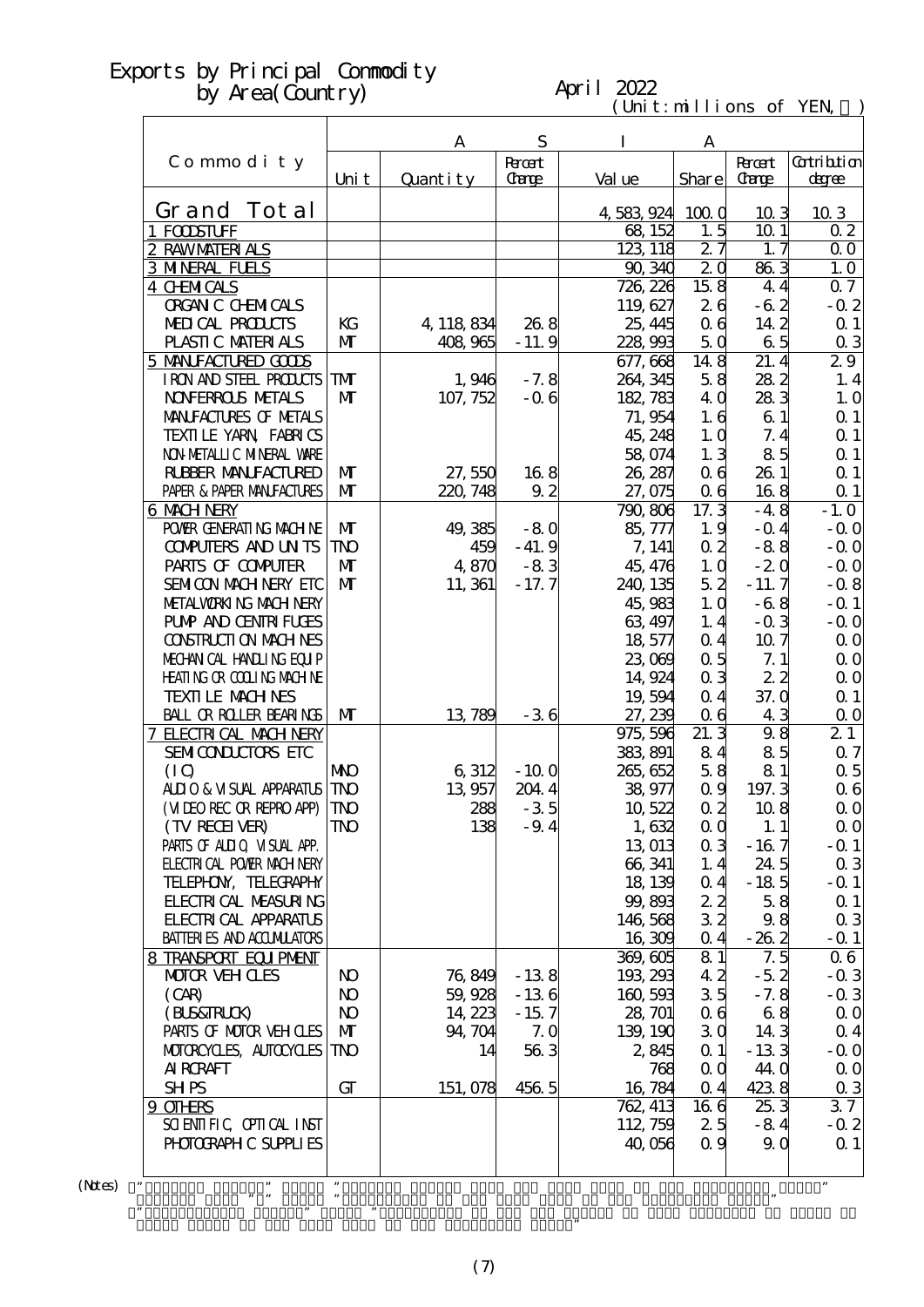#### April 2022

 $(\text{Uni t}: \text{mi} \text{lli} \text{ons of } \text{YEN})$ 

|                                              |                | $\mathbf C$ | H                    | $\bf{I}$<br>N     | A              |                               |                       |
|----------------------------------------------|----------------|-------------|----------------------|-------------------|----------------|-------------------------------|-----------------------|
| Commodity                                    | Uni t          | Quantity    | <b>Root</b><br>Carge | Val ue            | Share          | <b>Recent</b><br><b>Carge</b> | Gatribition<br>degree |
| Grand Tot al                                 |                |             |                      | 1,489,068         | 1000           | $-5.9$                        | $-5.9$                |
| 1 FODSTUFF                                   |                |             |                      | 22, 322           | 1.5            | 239                           | 03                    |
| 2 RAWMATERIALS                               |                |             |                      | 38,308            | 26             | $-4.2$                        | $-0.1$                |
| <b>3 MNERAL FUELS</b>                        |                |             |                      | 14,549            | 1.0            | $100\overline{2}$             | 0.5                   |
| <b>4 CHMICALS</b>                            |                |             |                      | 266, 733          | 17.9           | $-1.0$                        | $-0.2$                |
| <b>ORGAN C CHEMICALS</b>                     |                |             |                      | 41, 115           | 28             | $-21.0$                       | $-0.7$                |
| MEDICAL PRODUCTS                             | KG             | 1,025,944   | 49.3                 | 10, 216           | 0.7            | $-5.4$                        | $-0.0$                |
| PLASTIC MATERIALS                            | $\mathbf{M}$   | 164,992     | $-15.1$              | 98,005            | 66             | 29                            | $\alpha$ 2            |
| 5 MANIFACTURED GOODS                         |                |             |                      | 192, 271          | 129            | 47                            | 0.5                   |
| IRON AND STEEL PRODUCTS                      | TMT            | 328         | $-303$               | 54, 153           | 36             | $-0.3$                        | $-0.0$                |
| <b>NOVERROLS NETALS</b>                      | $\mathbf{M}$   | 36,688      | $-9.6$               | 61, 847           | 42             | 122                           | $\alpha$ 4            |
| MANIFACTURES OF METALS                       |                |             |                      | 25,837            | 1, 7           | $-1.9$                        | $-0.0$                |
| TEXILLE YARN FABRICS                         |                |             |                      | 16, 313           | 1.1            | 49                            | 0 <sub>0</sub>        |
| NON METALLIC MINERAL WARE                    |                |             |                      | 19,680            | 1, 3           | 85                            | $\Omega$ 1            |
| <b>RUBBER MANUFACTURED</b>                   | M              | 3575        | $-82$                | 6 412             | 0 <sub>4</sub> | $-$ Q 4                       | $-0.0$                |
| PAPER & PAPER MANJFACTURES                   | $\mathbf{M}$   | 68,881      | 80                   | 7,659             | 0.5            | 51                            | $\Omega$ O            |
| 6 MACH NERY                                  |                |             |                      | 295, 538          | 19.8           | $-25.7$                       | $-64$                 |
| POWER GENERATING MACHINE                     | $\mathbf{M}$   | 12,591      | $-39.9$              | 27, 616           | 1.9            | $-300$                        | $-0.7$                |
| <b>CONPUTERS AND UNTS</b>                    | <b>TNO</b>     | 147         | $-24.0$              | 2 351             | 0.2            | $-126$                        | $-0.0$                |
| PARIS OF COMPUTER                            | $\mathbf{M}$   | 1,958       | $-10.9$              | 18, 749           | 1.3            | 1.0                           | 0 <sub>0</sub>        |
| SEMICON MACH NERY ETC                        | $\mathbf{M}$   | 5,422       | $-37.0$              | 80,383            | 54             | $-42.5$                       | $-38$                 |
| METALWORKING MACH NERY                       |                |             |                      | 22,810            | 1.5            | $-17.1$                       | $-0.3$                |
| <b>PUMP AND CENTRI FUGES</b>                 |                |             |                      | 25, 436           | 1, 7           | $-161$                        | $-0.3$                |
| CONSTRUCTION MACHINES                        |                |             |                      | 573               | QQ             | $-59.2$                       | $-$ Q 1               |
| MECHANICAL HANDLING EQUIP                    |                |             |                      | $5 \, \times$     | 0 <sub>3</sub> | $-234$                        | $-$ Q 1               |
| <b>HEATING OR COLLING MACHINE</b>            |                |             |                      | 5,587             | 0.4            | $-11.3$                       | $-0.0$                |
| <b>TEXTI LE MACH NES</b>                     |                |             |                      | 12, 205           | 08             | 468                           | $\alpha$ 2            |
| <b>BALL OR ROLLER BEARINGS</b>               | M              | 5,254       | $-166$               | 11,636            | 08             | $-61$<br>7.9                  | $-0.0$<br>1.6         |
| 7 ELECTRICAL MACH NERY<br>SEMICONDUCTORS ETC |                |             |                      | 339,092<br>91,809 | 22.8<br>62     | $-1.0$                        | $-$ Q 1               |
| (IO)                                         | <b>NKO</b>     | 1, 716      | $-28.5$              | 56,357            | 38             | $-46$                         | $-0.2$                |
| ALLIO & VISUAL APPARATUS                     | <b>TNO</b>     | 5,249       | 251.2                | 22,786            | 1.5            | 276.7                         | 1.1                   |
| (MIEO REC OR REPRO APP)                      | $ \text{TD}$   | 107         | $-45.2$              | 4, 181            | $\alpha$ 3     | $-14.4$                       | $-0.0$                |
| (TV RECEIVER)                                | TNO            | 87          | 253 1                | 666               | $\alpha$ 0     | $-50$                         | $-0.0$                |
| PARIS OF ALLIQ VISUAL APP.                   |                |             |                      | 5,305             | $\Omega$ 4     | $-287$                        | $-$ Q 1               |
| <b>ELECTRICAL POWER MACH NERY</b>            |                |             |                      | 31, 915           | 21             | 24.3                          | $\alpha$ 4            |
| TELEPHON, TELECRAPHY                         |                |             |                      | 8530              | 06             | $-266$                        | $-0.2$                |
| <b>FLECTRICAL MEASURING</b>                  |                |             |                      | 38, 271           | 26             | $-0.7$                        | $-0.0$                |
| <b>FLECTRICAL APPARATUS</b>                  |                |             |                      | 57, 394           | 39             | 11.1                          | 0 <sub>4</sub>        |
| <b>BATTERIES AND ACCUMILATORS</b>            |                |             |                      | 6,561             | $\Omega$ 4     | $-41.3$                       | $-0.3$                |
| 8 TRANSPORT EQUIPMENT                        |                |             |                      | 146, 291          | 98             | $-100$                        | $-1.0$                |
| <b>MOTOR VEH CLES</b>                        | N <sub>O</sub> | 19, 743     | $-30.2$              | 87, 910           | 59             | $-122$                        | $-0.8$                |
| (CAR)                                        | N <sub>O</sub> | 19, 740     | $-30.2$              | 87,906            | 59             | $-12.2$                       | $-0.8$                |
| (BLS&TRLCK)                                  | $\bf{N}$       | 3           | $-88.9$              |                   | 0 <sub>0</sub> | $-232$                        | $-0.0$                |
| PARIS OF MOTOR VEH CLES                      | $\mathbf{M}$   | 29, 455     | $-11.1$              | 55, 551           | 37             | $-4.5$                        | $-0.2$                |
| MOTOROYCLES, AUTOCYCLES                      | TNO            | O           | $-784$               | 611               | QQ             | $-560$                        | $-0.0$                |
| AI RORAFT                                    |                |             |                      | 401               | 0 <sub>0</sub> | 289.0                         | 0 <sub>0</sub>        |
| <b>SHPS</b>                                  | GT             |             |                      |                   |                |                               |                       |
| 9 OTHRS                                      |                |             |                      | 173 964           | 11.7           | $-84$                         | $-1.0$                |
| SCIENTIFIC CPIICAL INST                      |                |             |                      | 45,030            | 30             | $-22.3$                       | $-0.8$                |
| PHOTOGRAPH C SUPPLIES                        |                |             |                      | 14,400            | 1,0            | 53                            | $\Omega$ O            |
|                                              |                |             |                      |                   |                |                               |                       |
| $\pmb{\mathcal{P}}$                          | $\pmb{\cdot}$  |             |                      |                   |                |                               | $\pmb{\mathfrak{y}}$  |

 $(N$ tes $)$ 

Grand Total of the same term in the preceding year."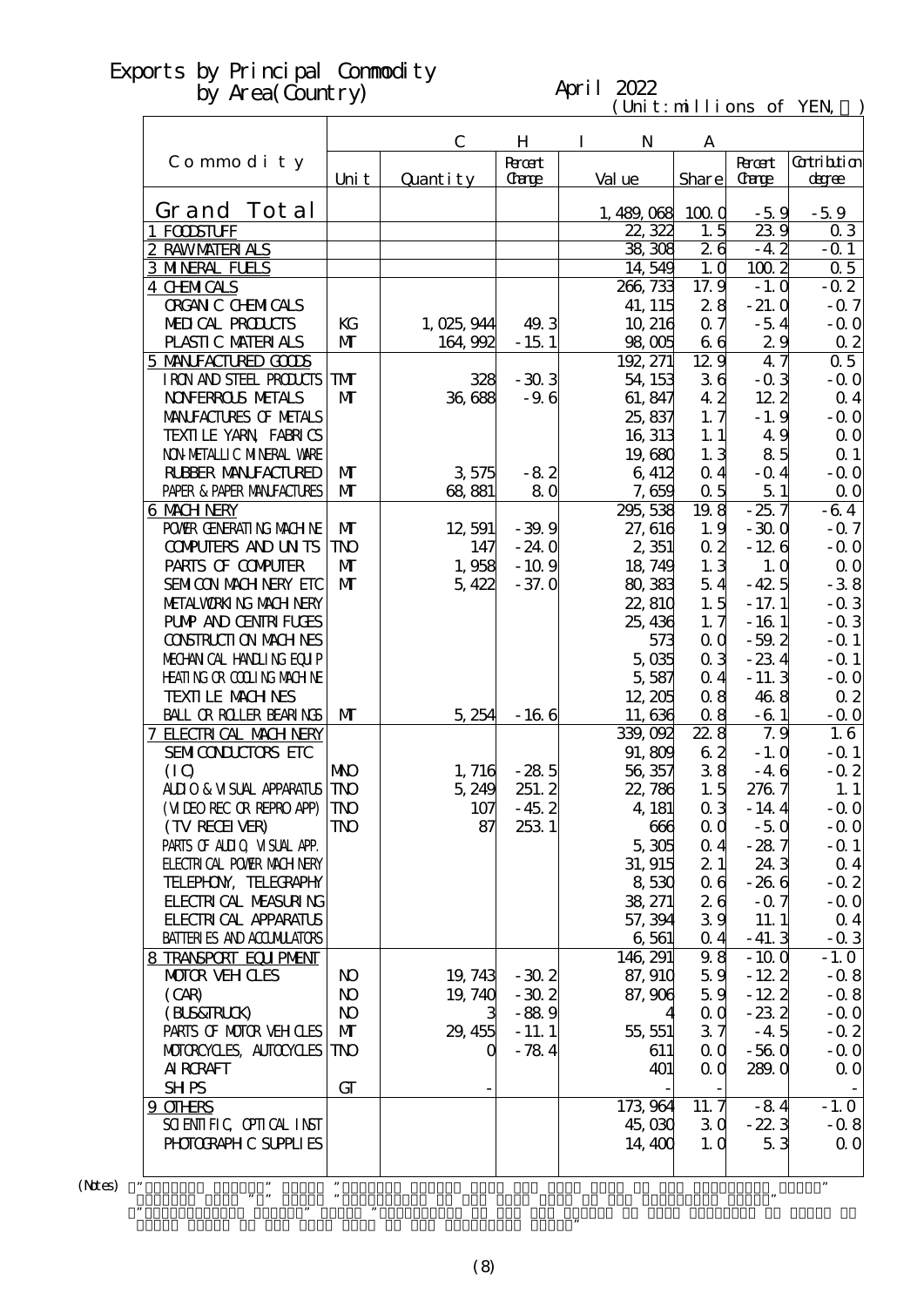#### April 2022

 $(\text{Uni t}: \text{mi} \text{lli} \text{ons of } \text{YEN})$ 

|                                             |                | $\mathbf R$ | K                    | $\mathbf{O}$ | $\mathbf R$ | E                     | A                  |                               |                             |
|---------------------------------------------|----------------|-------------|----------------------|--------------|-------------|-----------------------|--------------------|-------------------------------|-----------------------------|
| Commodity                                   | Uni t          | Quantity    | <b>Root</b><br>Carge |              | Val ue      |                       | Share              | <b>Recent</b><br><b>Carge</b> | <b>Cotribtion</b><br>degree |
| Grand Tot al                                |                |             |                      |              | 599, 383    |                       | 1000               | 158                           | 158                         |
| 1 FODSTUFF                                  |                |             |                      |              |             | 3856                  | 06                 | 232                           | 0 <sub>1</sub>              |
| 2 RAWMATERIALS                              |                |             |                      |              |             | 34, 842               | 58                 | 584                           | 25                          |
| <b>3 MNERAL FUELS</b>                       |                |             |                      |              |             | 21,650                | 36                 | 136                           | 0.5                         |
| <b>4 CHMICALS</b>                           |                |             |                      |              |             | 129, 597              | 21.6               | 7.1                           | 1, 7                        |
| <b>ORGAN C CHEMICALS</b>                    |                |             |                      |              |             | 26,559                | 44                 | $-11.1$                       | $-0.6$                      |
| MEDICAL PRODUCTS                            | KG             | 1, 731, 821 | 37.1                 |              |             | 4,490                 | 0.7                | 339                           | $\alpha$ 2                  |
| PLASTIC MATERIALS                           | $\mathbf{M}$   | 26, 210     | $-14.1$              |              |             | 35,957                | 6Q                 | 159                           | 1.0                         |
| 5 MANIFACTURED GOODS                        |                |             |                      |              |             | 106,403               | 17.8               | 55.4                          | 7.3                         |
| I RON AND STEEL PRODUCTS                    | TMT            | 450         | 25.9                 |              |             | 56,370                | 9.4                | 732                           | 46                          |
| <b>NOVERROLS NETALS</b>                     | $\mathbf{M}$   | 6 684       | 367                  |              |             | 23,837                | 4 Q                | 103 1                         | 23                          |
| MANIFACTURES OF METALS                      |                |             |                      |              |             | 7,671                 | 1.3                | 10 <sub>4</sub>               | $\Omega$ 1                  |
| TEXILLE YARN FABRICS                        |                |             |                      |              |             | 4, 144                | 0.7                | Q <sub>1</sub>                | $\Omega$ O                  |
| NON METALLIC MINERAL VARE                   |                |             |                      |              |             | 882                   | 1.5                | 10.9                          | $\alpha$ 2                  |
| <b>RUBBER MANUFACTURED</b>                  | M              | 2, 113      | 31                   |              |             | 1,760                 | 0 <sub>3</sub>     | 17.8                          | $\Omega$ 1                  |
| PAPER & PAPER MANJFACTURES                  | $\mathbf{M}$   | 20, 101     | $-263$               |              |             | 3650                  | 0 <sub>6</sub>     | 34                            | $\Omega$ O                  |
| 6 MACH NERY                                 |                |             |                      |              |             | 110,910               | 18 <sub>5</sub>    | $-43$                         | $-1.0$                      |
| POWER GENERATING MACHINE                    | $\mathbf{M}$   | 2, 113      | $-13.5$              |              |             | 6,491                 | 1.1                | $-132$                        | $-0.2$                      |
| <b>COMPUTERS AND UN TS</b>                  | <b>TNO</b>     | 8           | $-17.1$              |              |             | 930                   | $\alpha$ 2         | 9.9                           | 0 <sub>0</sub>              |
| PARIS OF COMPUTER                           | $\mathbf{M}$   | 257         | 148                  |              |             | 1,685                 | 0 <sub>3</sub>     | 15.1                          | $\Omega$ O                  |
| SEMICON MACH NERY ETC                       | $\mathbf{M}$   | 2,570       | 11. Q                |              |             | 58 459                | 98                 | $-120$                        | $-1.5$                      |
| METALWORKING MACH NERY                      |                |             |                      |              |             | 4,256                 | 0.7                | $-57$                         | $-$ Q 1                     |
| <b>PUMP AND CENTRI FUGES</b>                |                |             |                      |              |             | 7,408                 | 1, 2               | $-36$                         | $-$ Q 1                     |
| CONSTRUCTION MACHINES                       |                |             |                      |              |             | 1,310                 | $\alpha$ 2         | $-5.1$                        | $-0.0$                      |
| MECHANICAL HANDLING EQUIP                   |                |             |                      |              |             | 2,021                 | 0 <sub>3</sub>     | $-40.3$                       | $-0.3$                      |
| HEATING OR COLLING MACHINE                  |                |             |                      |              |             | 1,887                 | 0 <sub>3</sub>     | 39.4                          | $\Omega$ 1                  |
| <b>TEXTILE MACHNES</b>                      |                |             |                      |              |             | 527                   | Q <sub>1</sub>     | 769                           | $\Omega$ O                  |
| <b>BALL OR ROLLER BEARINGS</b>              | $\mathbf{M}$   | 1,746       | 15 <sub>5</sub>      |              |             | 3496                  | 0 <sub>6</sub>     | 182                           | $\Omega$ 1                  |
| 7 ELECIRICAL MACH NERY                      |                |             |                      |              |             | 89,945                | 150                | $12\bar{7}$                   | 20                          |
| SEMICONDUCTORS ETC                          |                |             |                      |              |             | 32,059                | 53                 | 24.4                          | 1, 2                        |
| (IO)                                        | <b>NNO</b>     | 238         | $-14.9$              |              |             | 26,876                | 45                 | 31.2                          | 1, 2                        |
| ALLIO & VISUAL APPARATUS                    | <b>TNO</b>     | 42          | 77.7                 |              |             | 1,586                 | 0 <sub>3</sub>     | 57.7                          | $\Omega$ 1                  |
| (VIDEO RECOR REPRO APP)                     | <b>TNO</b>     | 8<br>3      | $-0.5$               |              |             | 758                   | $\Omega$ 1         | $-11.7$                       | $-0.0$                      |
| (TV RECEIVER)<br>PARIS OF ALLIO VISUAL APP. | TNO            |             | 326                  |              |             | $\boldsymbol{\omega}$ | $\alpha$ 0         | $-11.9$                       | $-0.0$                      |
| <b>ELECTRICAL POWER MACH NERY</b>           |                |             |                      |              |             | 401                   | $\alpha$ 1<br>1, 2 | $-57.4$                       | $-$ Q 1<br>$\alpha$ 1       |
| TELEPHON, TELECRAPHY                        |                |             |                      |              |             | 7,130<br>683          | $\alpha$ 1         | 11.8<br>$-59.3$               | $-0.2$                      |
| <b>FLECTRI CAL MEASURING</b>                |                |             |                      |              |             | 14, 362               | 24                 | 1, 2                          | 0 <sub>0</sub>              |
| <b>FLECTRICAL APPARATUS</b>                 |                |             |                      |              |             |                       | 26                 | 223                           |                             |
| <b>BATTERIES AND ACCUMILATORS</b>           |                |             |                      |              |             | 15,842<br>529         | $\alpha$ 1         | $-11.5$                       | 06<br>$-0.0$                |
| 8 TRANSPORT EQUIPMENT                       |                |             |                      |              |             | 10,524                | 1.8                | $-37$                         | $-Q_1$                      |
| <b>MOTOR VEHOLES</b>                        | N <sub>O</sub> | 1,435       | $-21.1$              |              |             | 4,915                 | 0.8                | $-20.5$                       | $-0.2$                      |
| (CAR)                                       | N <sub>O</sub> | 1,289       | $-206$               |              |             | 4.607                 | 0.8                | $-19.1$                       | $-0.2$                      |
| (BLS&TRLCK)                                 | N <sub>O</sub> | 146         | $-25.1$              |              |             | 308                   | $\alpha$ 1         | $-37.0$                       | $-0.0$                      |
| PARIS OF MOTOR VEH CLES                     | $\mathbf{M}$   | 2,674       | 7.6                  |              |             | 4580                  | 0.8                | 11.9                          | $\alpha$ 1                  |
| MOTOROYCLES, AUTOCYCLES                     | TNO            | Q           | $-10.2$              |              |             | 451                   | $\alpha$ 1         | 21.8                          | $\Omega$ O                  |
| AI RORAFT                                   |                |             |                      |              |             | 8                     | QQ                 | $-88.7$                       | $-0.0$                      |
| <b>SHPS</b>                                 | GT             | 1,032       | <b>ZENZO</b>         |              |             | 153                   | $\alpha$ $\alpha$  | <b>ZENZO</b>                  | 0 <sub>0</sub>              |
| 9 OTHRS                                     |                |             |                      |              |             | 91, 657               | 15 <sub>3</sub>    | 187                           | 28                          |
| SCIENTIFIC CPIICAL INST                     |                |             |                      |              |             | 22,687                | 38                 | 7.9                           | $\alpha$ 3                  |
| PHOTOGRAPH C SUPPLIES                       |                |             |                      |              |             | 8689                  | 1, 4               | 11.5                          | 02                          |
|                                             |                |             |                      |              |             |                       |                    |                               |                             |
| $\pmb{\mathcal{P}}$                         | $\pmb{\cdot}$  |             |                      |              |             |                       |                    |                               | $\pmb{\mathfrak{y}}$        |

 $(N$ tes) "

Grand Total of the same term in the preceding year."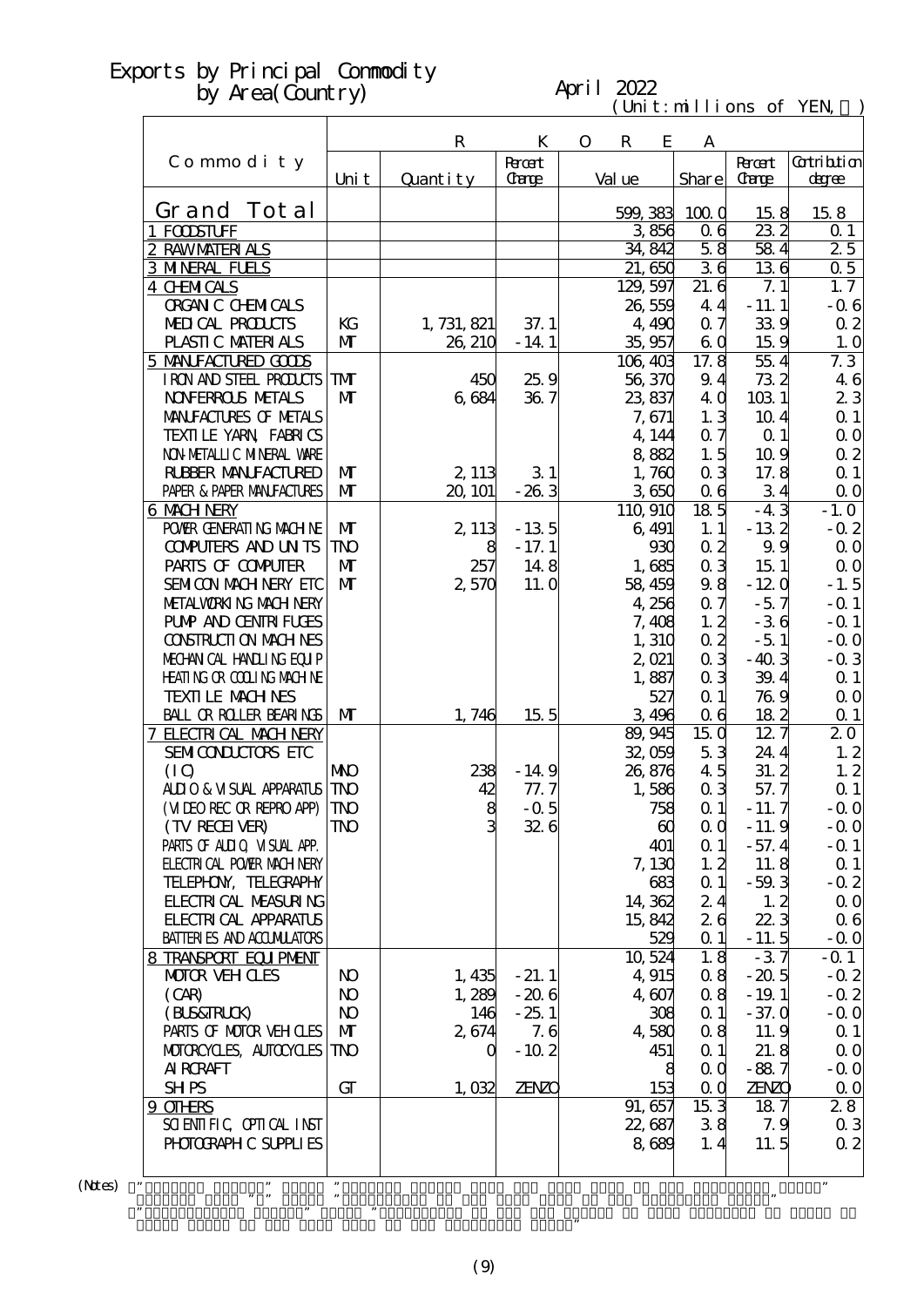#### April 2022

 $(\text{Uni t}: \text{mi} \text{lli} \text{ons of } \text{YEN})$ 

|                                                       |                 | A        | ${\bf S}$      | E<br>A            | N                 |                        |                          |
|-------------------------------------------------------|-----------------|----------|----------------|-------------------|-------------------|------------------------|--------------------------|
| Commodity                                             |                 |          | <b>R</b> rcent |                   |                   | <b>Recent</b>          | <b>Cotribtion</b>        |
|                                                       | Uni t           | Quantity | Carge          | Val ue            | Share             | <b>Carge</b>           | degree                   |
| Grand Tot al                                          |                 |          |                | 1,300222          | 1000              | 226                    | 226                      |
| 1 FODSTUFF                                            |                 |          |                | 16,396            | 1.3               | 10 <sub>2</sub>        | 0 <sub>1</sub>           |
| 2 RAWMATERIALS                                        |                 |          |                | 35,056            | 27                | $-10.2$                | $-0.4$                   |
| <b>3 MNERAL FUELS</b>                                 |                 |          |                | 44,838            | 34                | 137.2                  | 24                       |
| 4 CHMICALS                                            |                 |          |                | 143, 367          | 11. Q             | 87                     | 1.1                      |
| <b>ORGAN C CHEMICALS</b>                              |                 |          |                | 22,992            | 1.8               | 11.2                   | $\alpha$ 2               |
| MEDICAL PRODUCTS                                      | KG              | 225, 941 | 67             | 3278              | 0 <sub>3</sub>    | 508                    | $\Omega$ 1               |
| PLASTIC MATERIALS<br>5 MANIFACTURED GOODS             | $\mathbf{M}$    | 127, 382 | $-107$         | 45,360<br>241,095 | 35<br>$18\bar{5}$ | 11.8<br>251            | $\alpha$ 5<br>46         |
| I RON AND STEEL PRODUCTS                              | <b>TM</b>       | 823      | $-11.3$        | 106,659           | 82                | 26.5                   | 21                       |
| <b>NOVERROLS METALS</b>                               | $\mathbf{M}$    | 36,917   | 25             | 51,845            | 4 Q               | 35.8                   | 1.3                      |
| MANIFACTURES OF METALS                                |                 |          |                | 25, 619           | 2 <sub>0</sub>    | 126                    | $\alpha$ 3               |
| TEXILLE YARN FABRICS                                  |                 |          |                | 17,982            | 1.4               | 12.5                   | $\alpha$ 2               |
| NON METALLIC MINERAL WARE                             |                 |          |                | 12,947            | 1.0               | 33                     | $\Omega$ O               |
| <b>RUBBER MANUFACTURED</b>                            | $\mathbf{M}$    | 16,090   | 29.2           | 13,704            | 1.1               | 54.4                   | $\alpha$ 5               |
| PAPER & PAPER MANJFACTURES                            | $\mathbf{M}$    | 98 159   | 138            | 11,052            | 0.8               | 24.9                   | $\alpha$ 2               |
| <b>6 MACH NERY</b>                                    |                 |          |                | 210, 354          | $\overline{162}$  | 169                    | 29                       |
| POWER GENERATING MACHINE                              | $\mathbf{M}$    | 25,645   | 60             | 35,065            | 27                | 230                    | 06                       |
| <b>COMPUTERS AND UN TS</b>                            | <b>TNO</b>      | 202      | $-528$         | 2063              | 0 <sub>2</sub>    | $-1.3$                 | $-0.0$                   |
| PARIS OF COMPUTER                                     | $\mathbf{M}$    | 2,292    | $-4.1$         | 19, 511           | 1.5               | $-39$                  | $-$ Q 1                  |
| SEMICON MACH NERY ETC                                 | $\mathbf{M}$    | 792      | 189            | 25,657            | 2 <sub>0</sub>    | 72.8                   | 1.0                      |
| METALWORKING MACH NERY                                |                 |          |                | 10,280            | 08                | 29.5                   | $\alpha$ 2               |
| <b>PUMP AND CENTRI FUGES</b><br>CONSTRUCTION MACHINES |                 |          |                | 20,369<br>12,003  | 1.6<br>0.9        | 201<br>40 <sub>0</sub> | $\alpha$ 3<br>$\alpha$ 3 |
| MECHANICAL HANDLING EQUIP                             |                 |          |                | 11,840            | 0.9               | 520                    | $\alpha$ 4               |
| <b>HEATING OR COLLING MACHINE</b>                     |                 |          |                | 4,498             | 0 <sub>3</sub>    | $-4.8$                 | $-0.0$                   |
| <b>TEXTI LE MACH NES</b>                              |                 |          |                | 1,076             | Q <sub>1</sub>    | $-14.4$                | $-0.0$                   |
| <b>BALL OR ROLLER BEARINGS</b>                        | $\mathbf{M}$    | 4,741    | 40             | 7,727             | 0 <sub>6</sub>    | 9.4                    | $\Omega$ 1               |
| 7 ELECTRICAL MACH NERY                                |                 |          |                | 253,846           | 19.5              | 84                     | 1.9                      |
| SEMICONDUCTORS ETC                                    |                 |          |                | 103,053           | 7.9               | 1.9                    | $\alpha$ 2               |
| (IQ)                                                  | <b>NKO</b>      | 2,362    | $-0.4$         | 56850             | 44                | $-85$                  | $-0.5$                   |
| ALLIO & VISUAL APPARATUS                              | <b>TNO</b>      | 4, 411   | 71.5           | 6,782             | 0.5               | 689                    | $\alpha$ 3               |
| (MIEO REC OR REPRO APP)                               | <b>TNO</b>      | 116      | 72.4           | 3,190             | 0 <sub>2</sub>    | 151                    | $\Omega$ O               |
| (TV RECEIVER)                                         | ${\rm I\!N\!O}$ | 46       | 1187           | 734               | $\alpha$ 1        | 887                    | $\Omega$ O               |
| PARIS OF ALLIO VISUAL APP.                            |                 |          |                | 5,682             | 0.4               | 10 <sub>2</sub>        | $\Omega$ O               |
| <b>FLECTRICAL POWIR MACH NERY</b>                     |                 |          |                | 10,226            | 08                | 100                    | $\Omega$ 1               |
| TELEPHON, TELECRAPHY<br><b>FLECTRI CAL MEASURING</b>  |                 |          |                | 5,371             | $\alpha$ 4<br>22  | $-Q$ 1<br>287          | $-0.0$<br>06             |
| <b>FLECTRICAL APPARATUS</b>                           |                 |          |                | 28,049<br>39, 390 | 3 <sub>0</sub>    | 58                     | $\alpha$ 2               |
| <b>BATTERIES AND ACCUMULATORS</b>                     |                 |          |                | 5,531             | $\Omega$ 4        | 0.7                    | $\Omega$ O               |
| 8 TRANSPORT EQUIPMENT                                 |                 |          |                | 138,773           | 10.7              | 43 1                   | 39                       |
| <b>MOTOR VEH CLES</b>                                 | N <sub>O</sub>  | 26, 371  | $-1.3$         | 52, 581           | 4 Q               | 25.8                   | 1.0                      |
| (CAB)                                                 | $\bf{N}$        | 12,939   | 31             | 30, 268           | 23                | 24 <sub>0</sub>        | 06                       |
| (BLS&TRLCK)                                           | N <sub>O</sub>  | 10,996   | $-38$          | 19,810            | 1.5               | 27.5                   | $\Omega$ 4               |
| PARIS OF MOTOR VEH OLES                               | $\mathbf{M}$    | 52, 181  | 19.9           | 63,958            | 49                | 34.5                   | 1.5                      |
| MOTOROYCLES, AUTOCYCLES                               | TNO             | 11       | 119.9          | 1,287             | $\alpha$ 1        | 322                    | $\Omega$ O               |
| <b>AI RCRAFT</b>                                      |                 |          |                | 280               | $\alpha$ $\alpha$ | $-10.9$                | $-0.0$                   |
| <b>SHPS</b>                                           | GT              | 145, 467 | 451.3          | 16, 425           | 1.3               | 4166                   | 1, 2                     |
| 9 OTHRS                                               |                 |          |                | 216, 497          | 167               | 426                    | 61                       |
| SCIENTIFIC CPIICAL INST                               |                 |          |                | 23, 118           | 1.8               | 26.5                   | 0.5                      |
| PHOTOGRAPH C SUPPLIES                                 |                 |          |                | 3,294             | 0 <sub>3</sub>    | 1.5                    | $\alpha$ o               |
| ,,                                                    | ,,              |          |                |                   |                   |                        | $, \,$                   |

 $(Mtes)$  "

Grand Total of the same term in the preceding year."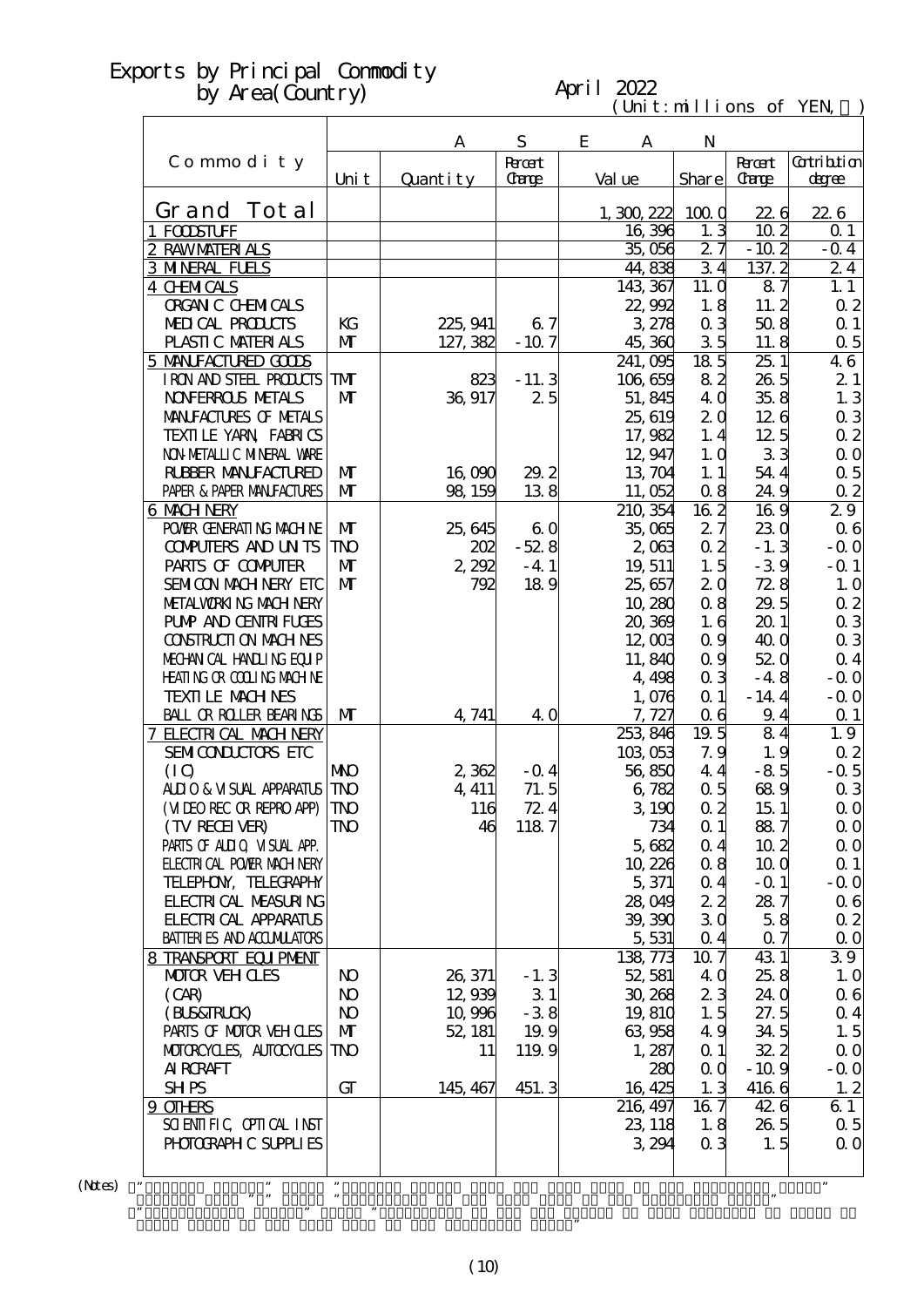#### April 2022

 $(\text{Uni t}: \text{mi} \text{lli} \text{ons of } \text{YEN})$ 

|                                                         |                   | M I           | D D L E            |                | $C1$ . The state of $E1$<br>E A S T |                             |                          |
|---------------------------------------------------------|-------------------|---------------|--------------------|----------------|-------------------------------------|-----------------------------|--------------------------|
| Commodity                                               |                   |               | <b>Root</b>        |                |                                     | <b>Recent</b>               | Gatribition              |
|                                                         | Uni t             | Quantity      | <b>Carge</b>       | Val ue         | Share                               | <b>Carge</b>                | degree                   |
| Grand Tot al                                            |                   |               |                    | 212, 260       | 1000                                | 19.7                        | 19.7                     |
| 1 FODSTUFF                                              |                   |               |                    | 1,092          | 0.5                                 | 388                         | 0 <sub>2</sub>           |
| 2 RAWMATERIALS                                          |                   |               |                    | 290            | $Q_1$                               | $-20.5$                     | $-0.0$                   |
| <b>3 MNERAL FUELS</b>                                   |                   |               |                    | 255            | $Q_1$                               | 24.8                        | 0 <sub>0</sub>           |
| 4 CHMICALS                                              |                   |               |                    | 5,388          | $\overline{25}$                     | $-137$                      | $-0.5$                   |
| <b>ORGAN C CHEMICALS</b>                                |                   |               |                    | 972            | $\alpha$ 5                          | $-0.9$                      | $-0.0$                   |
| MEDICAL PRODUCTS                                        | KG                | 32, 294       | 41.1               | 662            | 0 <sub>3</sub>                      | 331.0                       | $\alpha$ 3               |
| PLASTIC MATERIALS                                       | $\mathbf{M}$      | 2,603         | $-31.7$            | 1,342          | 0 <sub>6</sub>                      | 163                         | Q <sub>1</sub>           |
| 5 MANIFACTURED GOODS                                    |                   |               |                    | 21, 154        | 10 <sub>o</sub>                     | 86                          | 0.9                      |
| I RON AND STEEL PRODUCTS                                | ${\bf T}$         | 48            | 24.2               | 7,815          | 37                                  | 7.8                         | 03                       |
| <b>NOVERROLS NETALS</b>                                 | $\mathbf{M}$      | 22            | $-84.5$            | 131            | Q <sub>1</sub>                      | $-165$                      | $-0.0$                   |
| MANIFACTURES OF METALS                                  |                   |               |                    | 1,015          | $\alpha$ 5                          | $-1.9$                      | $-0.0$                   |
| TEXILE YARN FABRICS                                     |                   |               |                    | 3099           | 1.5                                 | 209                         | 03                       |
| NON METALLIC MINERAL VARE<br><b>RUBBER MANUFACTURED</b> | $\mathbf{M}$      |               |                    | 1,469<br>7,310 | 0.7<br>34                           | 323                         | $\alpha$ 2<br>$\Omega$ 1 |
| PAPER & PAPER MANFACTURES                               | $\mathbf{M}$      | 15,591<br>961 | $-9.5$<br>41.7     | 224            | $Q_1$                               | 1, 4<br>45.2                | $\Omega$ O               |
| 6 MACH NERY                                             |                   |               |                    | 25, 410        | 120                                 | $\overline{5}2$             | 07                       |
| POWER GENERATING MACHINE                                | M                 | 15,828        | $-39$              | 6,730          | 32                                  | 7.1                         | 03                       |
| <b>COMPUTERS AND UNTS</b>                               | <b>TNO</b>        | 77            | $-1.4$             | 941            | $\alpha$ 4                          | 831                         | $\alpha$ 2               |
| PARIS OF COMPUTER                                       | $\mathbf{M}$      | 237           | $-22.0$            | 1,242          | 0 <sub>6</sub>                      | $-10.5$                     | $-Q$ 1                   |
| SEMICON MACH NERY ETC                                   | $\mathbf{M}$      | 33            | $-55.1$            | 1,759          | 0.8                                 | $-628$                      | $-1.7$                   |
| METALWORKING MACH NERY                                  |                   |               |                    | 335            | 0 <sub>2</sub>                      | 359.6                       | $\alpha$ 1               |
| <b>PUMP AND CENTRI FUGES</b>                            |                   |               |                    | 3 961          | 1.9                                 | $-1.4$                      | $-0.0$                   |
| CONSTRUCTION MACHINES                                   |                   |               |                    | 3056           | 1, 4                                | 113 1                       | 0.9                      |
| MECHANICAL HANDLING EQUIP                               |                   |               |                    | 1,574          | 0.7                                 | 65.2                        | $\alpha$ 4               |
| <b>HEATING OR COLLING MACHINE</b>                       |                   |               |                    | 535            | 0 <sub>3</sub>                      | 21.3                        | Q <sub>1</sub>           |
| <b>TEXILE MACHNES</b>                                   |                   |               |                    |                | 13<br>$\alpha$ $\alpha$             | 621                         | $\Omega$ O               |
| <b>BALL OR ROLLER BEARINGS</b>                          | $\mathbf{M}$      | 490           | $-17.4$            | 871            | 0.4                                 | $-4.2$                      | $-0.0$                   |
| 7 ELECTRICAL MACH NERY                                  |                   |               |                    | 6854           | $\overline{32}$                     | $-19.1$                     | $-0.9$                   |
| SEMICONDUCTORS ETC                                      |                   |               |                    | 194            | $\alpha$ 1                          | 24                          | $\Omega$ O               |
| (IO)                                                    | <b>NNO</b>        | O             | $-50.4$            |                | $\alpha$ $\alpha$<br>9              | $-684$                      | $-0.0$                   |
| ALLIO & VISUAL APPARATUS                                | <b>TNO</b>        | 12            | $-503$             | 326            | $\alpha$ 2                          | $-21.0$                     | $-0.0$                   |
| (VIDEO RECOR REPRO APP)                                 | <b>TNO</b><br>TNO | $\frac{2}{7}$ | $-71.8$<br>$-44.5$ | 150            | $\alpha$ 1<br>$\alpha$ 1            | $-59.4$                     | $-$ Q 1                  |
| (TV RECEIVER)<br>PARIS OF ALLIQ VISUAL APP.             |                   |               |                    | 155            | 38<br>$\alpha$ $\alpha$             | 390 <sub>0</sub><br>$-24.7$ | $\alpha$ 1<br>$-0.0$     |
| <b>FLECTRI CAL POWER MACH NERY</b>                      |                   |               |                    | 654            | 0 <sub>3</sub>                      | 37.1                        | $\Omega$ 1               |
| TELEPHON, TELECRAPHY                                    |                   |               |                    | 178            | $\alpha$ 1                          | 25.8                        | $\Omega$ O               |
| <b>FLECTRI CAL MEASURING</b>                            |                   |               |                    | 592            | 0 <sub>3</sub>                      | $-21.4$                     | $-Q_1$                   |
| <b>FLECIRICAL APPARATLS</b>                             |                   |               |                    | 788            | 0.4                                 | $-64.2$                     | $-0.8$                   |
| <b>BATTERIES AND ACCUMILATORS</b>                       |                   |               |                    | 256            | $\alpha$ 1                          | 81.7                        | $\alpha$ 1               |
| 8 TRANSPORT EQUIPMENT                                   |                   |               |                    | 125, 446       | 59.1                                | 236                         | 135                      |
| <b>MOTOR VEH CLES</b>                                   | N <sub>O</sub>    | 44, 466       | $-61$              | 114,520        | 54 0                                | 24.8                        | 128                      |
| (CAR)                                                   | N <sub>O</sub>    | 34,878        | $-47$              | 94,858         | 44.7                                | 31.5                        | 128                      |
| (BLS&TRLCK)                                             | $\bf{N}$          | 9,525         | $-88$              | 19,575         | 9.2                                 | 1.0                         | $\Omega$ 1               |
| PARIS OF MOTOR VEH CLES                                 | $\mathbf{M}$      | 12,076        | $-7.1$             | 9,700          | 46                                  | 10.9                        | $\alpha$ 5               |
| MOTOROYCLES, AUTOCYCLES                                 | TNO               | 6             | 160                | 732            | 0 <sub>3</sub>                      | 4 Q                         | $\Omega$ O               |
| AI RORAFT                                               |                   |               |                    | 176            | $\Omega$ 1                          | 1, 2                        | $\Omega$ O               |
| <b>SHPS</b>                                             | GT                |               |                    |                |                                     |                             |                          |
| 9 OTHRS                                                 |                   |               |                    | 26, 372        | 12.4                                | 64.5                        | 58                       |
| SCIENTIFIC CPITCAL INST                                 |                   |               |                    | 1,683          | 0.8                                 | $-1.4$                      | $-0.0$                   |
| PHOTOGRAPH C SUPPLIES                                   |                   |               |                    | 670            | 0 <sub>3</sub>                      | 37.8                        | $\alpha$ 1               |
| $\pmb{\mathfrak{y}}$                                    | ,,                |               |                    |                |                                     |                             | ,,                       |
|                                                         |                   |               |                    |                |                                     |                             |                          |

 $(Mtes)$  "

Grand Total of the same term in the preceding year."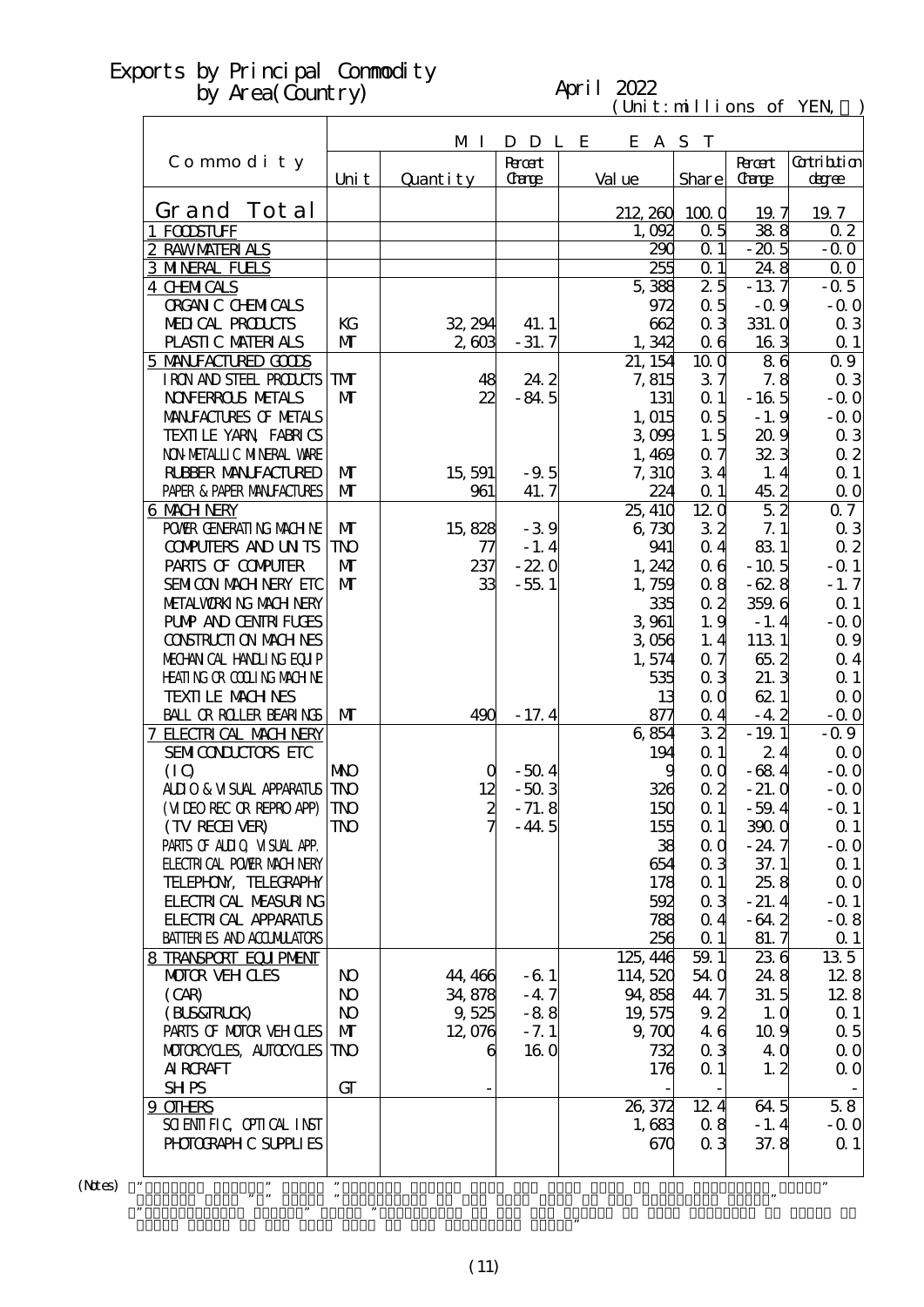#### April 2022

 $(\text{Uni t}: \text{mi} \text{lli} \text{ons of } \text{YEN})$ 

|                                                         |                | $\mathbf R$ | U                    | S | S      | I         | A                 |                               |                             |
|---------------------------------------------------------|----------------|-------------|----------------------|---|--------|-----------|-------------------|-------------------------------|-----------------------------|
| Commodity                                               | Uni t          | Quantity    | <b>Root</b><br>Carge |   | Val ue |           | Share             | <b>Recent</b><br><b>Carge</b> | <b>Cotribtion</b><br>degree |
|                                                         |                |             |                      |   |        |           |                   |                               |                             |
| Grand Tot al                                            |                |             |                      |   |        | 23,768    | 1000              | $-69.3$                       | $-69.3$                     |
| 1 FODSTUFF                                              |                |             |                      |   |        | 128       | 0.5               | $-80.8$                       | $-0.7$                      |
| 2 RAWMATERIALS                                          |                |             |                      |   |        | 33        | $\alpha$ 1        | $-30.8$                       | $-0.0$                      |
| <b>3 MNERAL FUELS</b>                                   |                |             |                      |   |        | 563       | 24                | 0.8                           | 0 <sub>0</sub>              |
| <b>4 CHMICALS</b>                                       |                |             |                      |   |        | 577       | 24                | $-906$                        | $-7.2$                      |
| <b>ORGAN C CHEMICALS</b>                                |                |             |                      |   |        | 103       | 0.4               | $-34.8$                       | $-Q$ 1                      |
| MEDICAL PRODUCTS                                        | KG             | 4,025       | $-383$               |   |        | 151       | 0 <sub>6</sub>    | $-34.5$                       | $-Q$ 1                      |
| PLASTIC MATERIALS                                       | $\mathbf{M}$   | 402         | $-91.8$              |   |        | 41        | 0 <sub>2</sub>    | $-960$                        | $-1.3$                      |
| 5 MANIFACTURED GOODS                                    |                |             |                      |   |        | 1,351     | $\overline{57}$   | $-79.4$                       | $-67$                       |
| I RON AND STEEL PRODUCTS                                | TMT            | 1           | $-49.7$              |   |        | 261       | 1.1               | $-51.2$                       | $-$ Q 4                     |
| <b>NOVERROLS NETALS</b>                                 | $\mathbf{M}$   | 2           | $-87.5$              |   |        | 2         | $\alpha$ $\alpha$ | $-968$                        | $-$ Q 1                     |
| MANIFACTURES OF METALS                                  |                |             |                      |   |        | 355       | 1.5               | $-663$                        | $-0.9$                      |
| TEXILE YARN FABRICS                                     |                |             |                      |   |        | 193       | 0.8               | $-366$                        | $-$ Q 1                     |
| NON METALLIC MINERAL WARE                               |                |             |                      |   |        | 324       | 1, 4              | $-21.2$                       | $-$ Q 1                     |
| <b>RUBBER MANUFACTURED</b>                              | M              | 244         | $-964$               |   |        | 104       | $\alpha$ 4        | $-97.5$                       | $-5.2$                      |
| PAPER & PAPER MANJFACTURES                              | $\mathbf{M}$   | 133         | $-7.0$               |   |        | 109       | 0.5               | 29.8                          | $\Omega$ O                  |
| 6 MACH NERY                                             |                |             |                      |   |        | 4,984     | 21.0              | $-689$                        | $-14\,3$                    |
| POWER GENERATING MACHINE                                | $\mathbf{M}$   | 1,648       | $-64.1$              |   |        | 625       | 26                | $-84.5$                       | $-4.4$                      |
| <b>COMPUTERS AND UN TS</b>                              | <b>TNO</b>     | $\mathbf 0$ | $-97.9$              |   |        |           | $\alpha$ $\alpha$ | $-95.9$                       | $-0.0$                      |
| PARIS OF COMPUTER                                       | $\mathbf{M}$   |             | ZENGEN               |   |        |           |                   | <b>ZENGEN</b>                 | $-0.0$                      |
| SEMICON MACH NERY EIC                                   | $\mathbf{M}$   |             | <b>ZENGEN</b>        |   |        |           |                   | <b>ZENGEN</b>                 | $-$ Q O                     |
| METALWORKING MACH NERY                                  |                |             |                      |   |        | 3         | QQ                | $-989$                        | $-$ Q 4                     |
| <b>PUMP AND CENTRI FUGES</b>                            |                |             |                      |   |        | 187       | 08                | $-881$                        | $-1.8$                      |
| CONSTRUCTION MACHINES                                   |                |             |                      |   |        | 3000      | 128               | $-488$                        | $-37$                       |
| MECHANICAL HANDLING EQUIP<br>HEATING OR COLLING MACHINE |                |             |                      |   |        | 273<br>31 | 1.1<br>$\alpha$ 1 | $-837$<br>$-92.9$             | $-1.8$<br>$-$ 0.5           |
| <b>TEXTILE MACHNES</b>                                  |                |             |                      |   |        |           | $\alpha$ $\alpha$ | $-959$                        | $-$ Q 1                     |
| <b>BALL OR ROLLER BEARINGS</b>                          | $\mathbf{M}$   | 21          | $-89.3$              |   |        | 2<br>30   | $\alpha$ 1        | $-85.1$                       | $-$ Q $2 $                  |
| 7 ELECTRICAL MACH NERY                                  |                |             |                      |   |        | 357       | 1.5               | $-93.2$                       | $-63$                       |
| SEMICONDUCTORS ETC                                      |                |             |                      |   |        |           |                   | <b>ZENGEN</b>                 | $-$ Q 1                     |
| (IO)                                                    | <b>NKO</b>     |             | ZENEN                |   |        |           |                   | ZENGEN                        | $-0.0$                      |
| ALLIO & VISUAL APPARATUS                                | <b>TNO</b>     | 1           | $-985$               |   |        | 35        | $\alpha$ 1        | $-880$                        | $-0.3$                      |
| (VIDEO RECOR REPRO APP)                                 | <b>TNO</b>     | $\mathbf 0$ | $-1000$              |   |        | 3         | $\alpha$ o        | $-963$                        | $-Q_1$                      |
| (TV RECEIVER)                                           | TNO            | O           | $-72.7$              |   |        |           | $\alpha$ 0        | $-55.1$                       | $-0.0$                      |
| PARIS OF ALLIQ VISUAL APP.                              |                |             |                      |   |        | 10        | $\alpha$ $\alpha$ | $-73.2$                       | $-0.0$                      |
| <b>ELECTRICAL POWIR MACH NERY</b>                       |                |             |                      |   |        | 28        | $\alpha$ 1        | $-90.8$                       | $-$ Q 4                     |
| TELEPHON, TELECRAPHY                                    |                |             |                      |   |        | 6         | QQ                | $-988$                        | $-06$                       |
| <b>FLECTRICAL MEASURING</b>                             |                |             |                      |   |        | 6         | QQ                | $-99.3$                       | $-1.2$                      |
| <b>FLECTRICAL APPARATUS</b>                             |                |             |                      |   |        | 33        | $\alpha$ 1        | $-91.1$                       | $-$ Q 4                     |
| BATTERIES AND ACCUMULATORS                              |                |             |                      |   |        |           | QQ                | $-989$                        | $-$ Q 4                     |
| 8 TRANSPORT EQUIPMENT                                   |                |             |                      |   |        | 14, 226   | 59.9              | $-627$                        | $-308$                      |
| <b>MOTOR VEH CLES</b>                                   | N <sub>O</sub> | 12, 261     | $-44.1$              |   |        | 13,402    | 564               | $-51.5$                       | $-184$                      |
| (CAR)                                                   | N <sub>O</sub> | 11, 433     | $-439$               |   |        | 10,820    | 45.5              | $-54.1$                       | $-165$                      |
| (BLS&TRLCK)                                             | $\bf{N}$       | 828         | $-463$               |   |        | 2,582     | 10.9              | $-367$                        | $-1.9$                      |
| PARIS OF MOTOR VEH CLES                                 | $\mathbf{M}$   | 1,926       | $-85.9$              |   |        | 618       | 26                | $-936$                        | $-11.7$                     |
| MOTOROYCLES, AUTOCYCLES                                 | TNO            | 2           | $-469$               |   |        | 191       | 08                | $-71.6$                       | $-06$                       |
| <b>AI RCRAFT</b>                                        |                |             |                      |   |        |           |                   | <b>ZENGEN</b>                 | $-0.0$                      |
| <b>SHPS</b>                                             | GT             |             | ZENGEN               |   |        |           |                   | <b>ZENGEN</b>                 | $-0.0$                      |
| 9 OTHRS                                                 |                |             |                      |   |        | 1,549     | 65                | $-61.6$                       | $-32$                       |
| SCIENTIFIC CPIICAL INST                                 |                |             |                      |   |        | 67        | 0 <sub>3</sub>    | $-840$                        | $-0.5$                      |
| PHOTOGRAPH C SUPPLIES                                   |                |             |                      |   |        | 58        | 0 <sub>2</sub>    | $-737$                        | $-0.2$                      |
|                                                         |                |             |                      |   |        |           |                   |                               |                             |
| $\pmb{\mathcal{P}}$                                     | $\pmb{\cdot}$  |             |                      |   |        |           |                   |                               | $\pmb{\mathfrak{y}}$        |

 $(Mtes)$  "

Grand Total of the same term in the preceding year."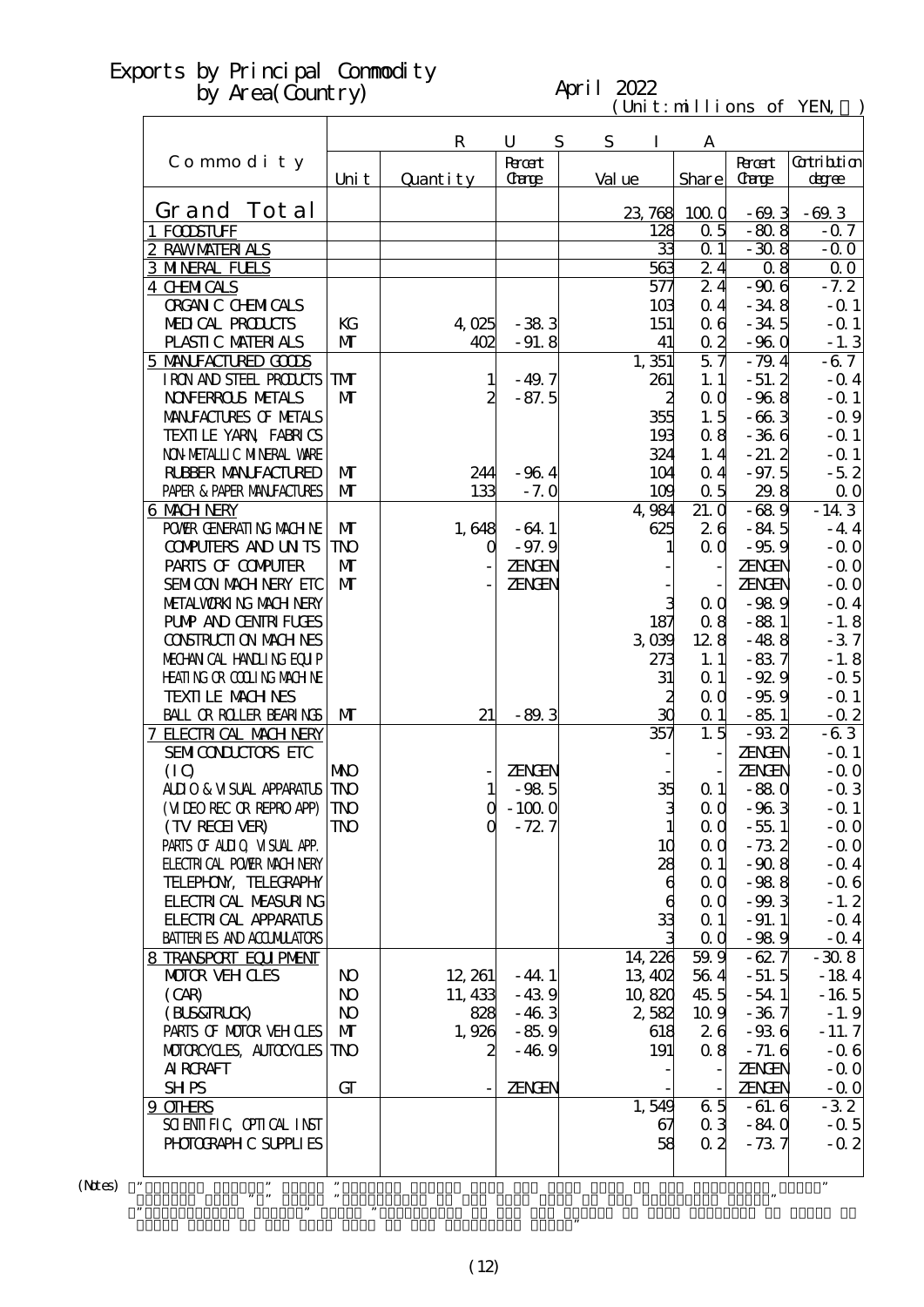#### April 2022

 $(\text{Uni t}: \text{mi} \text{lli} \text{ons of } \text{YEN})$ 

|                                              |                | U           |               | ${\bf S}$           | A                 |                 |                      |
|----------------------------------------------|----------------|-------------|---------------|---------------------|-------------------|-----------------|----------------------|
| Commodity                                    |                |             | <b>Roott</b>  |                     |                   | <b>R</b> rat    | Gatribition          |
|                                              | Uni t          | Quantity    | Carge         | Val ue              | Share             | <b>Carge</b>    | degree               |
| Grand Tot al                                 |                |             |               |                     |                   |                 |                      |
| 1 FODSTUFF                                   |                |             |               | 853 918<br>181, 535 | 1000<br>21.3      | 153<br>17.0     | 153<br>36            |
| FI SH AND FI SH PREPARATI ON                 | $\mathbf{M}$   | 19,730      | 136           | 11, 740             | 1, 4              | 31. O           | $\alpha$ 4           |
| MEAT AND MEAT PREPARAII ON                   | $\mathbf{M}$   | 72, 124     | $-7.3$        | 53, 748             | 63                | 207             | 1, 2                 |
| CEREALS, CEREAL PREPARATION                  | $\mathbf{M}$   | 1, 226, 515 | $-25.9$       | 60, 237             | 7.1               | 63              | $\alpha$ 5           |
| <b>VECETABLES</b>                            | $\mathbf{M}$   | 48,525      | 66            | 10,533              | 1, 2              | 383             | $Q_4$                |
| <b>FRUTS</b>                                 | $\mathbf{M}$   | 30,938      | $-187$        | 14, 444             | 1.7               | 17.8            |                      |
| 2 RAWMATERIALS                               |                |             |               | 73,547              | 86                | $-64$           | $\alpha$ 3<br>$-0.7$ |
| <b>WD</b>                                    |                |             |               | 7,928               | 0.9               | 30 <sub>2</sub> | 02                   |
| <b>ORE OF NONFERROLS</b>                     | TMT            | 52          | $-12.1$       | 13,551              | 1.6               | $-85$           | $-0.2$               |
| I RON ORE AND CONDENTRATES                   | TMT            |             | ZENGEN        |                     |                   | <b>ZENGEN</b>   | $-0.2$               |
| <b>SOY BEANS</b>                             | $\mathbf{M}$   | 252, 409    | $-9.4$        | 21, 397             | 25                | 134             | $\alpha$ 3           |
|                                              |                |             |               | 143 505             | 168               | 1130            | 103                  |
| <b>3 MNERAL FUELS</b><br><b>PEIROEUM</b>     | TKL            |             | <b>ZENGEN</b> |                     |                   | ZENGEN          | $-0.5$               |
|                                              |                |             |               |                     |                   |                 |                      |
| <b>PEIRO EUMPROLCIS</b><br>(PEIRCELMSPIRITS) | TKL            | 51          | $-463$        | 12,952<br>4 048     | 1.5<br>$\alpha$ 5 | 79.1<br>$-1.0$  | 08<br>$-0.0$         |
| L <sub>N</sub>                               |                |             |               |                     |                   |                 |                      |
|                                              | TMT            | 344         | $-121$        | 60,804              | 7.1               | 207.7           | 55                   |
| LPG                                          | TMT            | 502         | 7.9           | 54 259              | 64                | 75.9            | 32                   |
| <b>COAL</b>                                  | TMT            | 641         | 329           | 15, 485             | 1.8               | 1783            | 1.3                  |
| (OMINES)                                     | TMT            | 271         | 26.5          | 5,744               | 0.7               | 1889            | 0.5                  |
| <b>4 CHMICALS</b>                            |                |             |               | 146, 459            | $17.\overline{2}$ | 24 O            | 38                   |
| <b>ORGAN C CHEMICALS</b>                     |                |             |               | 34, 102             | 4 Q               | 91.2            | 22                   |
| MEDICAL PRODUCTS                             | KG             | 877, 113    | 29            | 62,909              | 7.4               | 225             | 1.6                  |
| 5 MANIFACTURED GOODS                         |                |             |               | 37, 312             | 44                | 7.9             | 04                   |
| IRON AND STEEL PRODUCTS                      | $\mathbf{M}$   | 635         | $-20.5$       | 1,838               | 0 <sub>2</sub>    | 234             | 0 <sub>0</sub>       |
| <b>NOVERROLS NETALS</b>                      | $\mathbf{M}$   | 1, 135      | 1.1           | 10,919              | 1.3               | 5.5             | $\Omega$ 1           |
| MANIFACTURES OF METALS                       |                |             |               | 5,743               | 0.7               | 56              | $\Omega$ O           |
| TEXILLE YARN FABRICS                         |                |             |               | 2, 411              | 0 <sub>3</sub>    | 49.8            | $\alpha$ 1           |
| NON METALLIC MINERAL VARE                    |                |             |               | 5,898               | 0.7               | $-9.3$          | $-$ Q 1              |
| <b>WOD &amp; CORK MANEACTURED</b>            |                |             |               | 3078                | 0.4               | 231             | $\Omega$ 1           |
| 6 MACH NERY                                  |                |             |               | 94,872              | 11.1              | 81              | 1.0                  |
| POWER GENERATING MACHINE                     | $\mathbf{M}$   | 1, 257      | $-21.9$       | 38,786              | 45                | $-7.2$          | $-0.4$               |
| <b>COMPUTERS AND UN TS TNO</b>               |                | 26          | 681           | 5,848               | 0.7               | 7.1             | $\alpha$ 1           |
| PARIS OF COMPUTER                            | M              | 42          | 51            | 1, 119              | $\Omega$ 1        | 603             | $\alpha$ 1           |
| 7 ELECTRICAL MACH NERY                       |                |             |               | 83, 186             | 9.7               | 86              | 0.9                  |
| SEMICONDUCTORS ETC                           |                |             |               | 25, 475             | 30                | 120             | 0 <sub>4</sub>       |
| (IQ)                                         | <b>NNO</b>     | 233         | 0.9           | 21, 673             | 25                | 103             | $\alpha$ 3           |
| <b>INSUATED WRE AND CABLE</b>                | $\mathbf{M}$   | 83          | $-29.9$       | 1,523               | 0.2               | 47.3            | $\Omega$ 1           |
| ALLIO AND VISUAL APPARATUS                   |                |             |               | 3529                | $\alpha$ 4        | $-60.9$         | $-0.7$               |
| <b>ELECTRICAL POWER MACH NERY</b>            |                |             |               | 2,300               | 0 <sub>3</sub>    | $-283$          | $-$ Q 1              |
| TELEPHON, TELECRAPHY                         |                |             |               | 6,280               | 0.7               | 338             | $\alpha$ 2           |
| (TELEPHONE SETS)                             | N <sub>O</sub> | 242         | $-67.4$       | 11                  | 0 <sub>0</sub>    | $-53$           | $-0.0$               |
| <b>FLECIRI CAL MEASURING</b>                 |                |             |               | 14, 165             | 1, 7              | 80              | $\alpha$ 1           |
| 8 TRANSPORT EQUIPMENT                        |                |             |               | 21, 711             | 25                | $-634$          | $-5.1$               |
| <b>MOTOR VEHOLES</b>                         | N <sub>O</sub> | 1,049       | $-24.3$       | 7,732               | 0.9               | 18 1            | 02                   |
| PARIS OF MOTOR VEH OLES                      |                |             |               | 5, 152              | 06                | 10 <sub>1</sub> | $\Omega$ 1           |
| <b>AI RCRAFT</b>                             |                |             |               | 7,162               | 0.8               | $-84.7$         | $-53$                |
| 9 OTHRS                                      |                |             |               | 71, 790             | 84                | 14.2            | 1, 2                 |
| SCIENTIFIC CPIICAL INST                      |                |             |               | 35, 125             | 4 1               | 66              | $\alpha$ 3           |
| <b>CLOTHING AND ACCESSORIES</b>              |                |             |               | 798                 | $\alpha$ 1        | 232             | $\Omega$ O           |
| <b>FURN TURE</b>                             | M              | 1,280       | 2961          | 1,508               | 0 <sub>2</sub>    | 124.8           | $\Omega$ 1           |
| <b>BACS</b>                                  |                |             |               | 156                 | $\alpha$ $\alpha$ | $\Omega$ 4      | $\Omega$ O           |
| ,,                                           | $, \,$         |             |               |                     |                   |                 | $\pmb{\mathfrak{y}}$ |

 $(N$ tes $)$ 

Grand Total of the same term in the preceding year."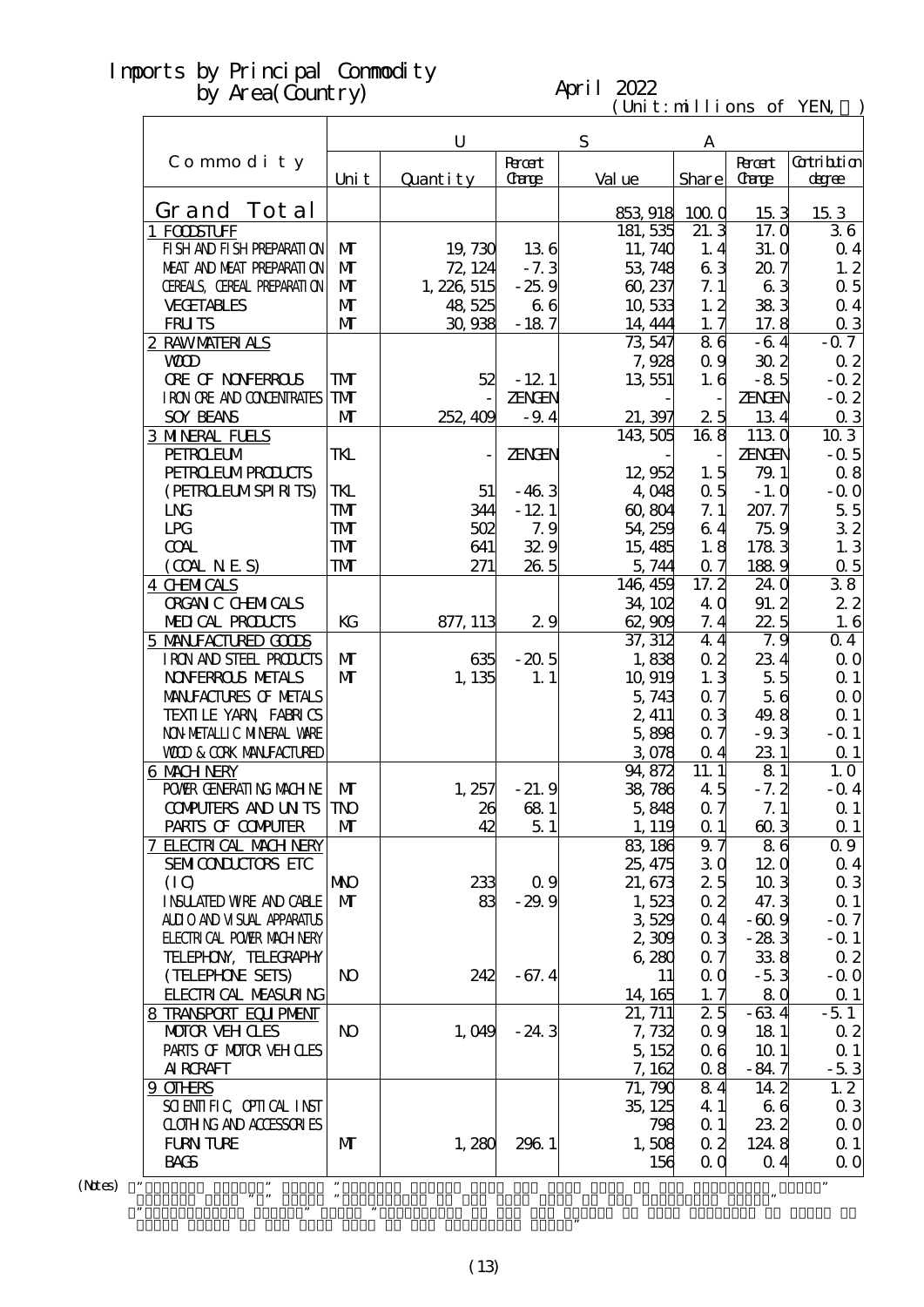#### April 2022

 $(\text{Uni t}: \text{mi} \text{lli} \text{ons of } \text{YEN})$ 

|                                   |                | E           |                             |                      | $\mathbf U$       |                             |                             |
|-----------------------------------|----------------|-------------|-----------------------------|----------------------|-------------------|-----------------------------|-----------------------------|
| Commodity                         | Uni t          | Quantity    | <b>Root</b><br><b>Carge</b> | Val ue               | Share             | <b>Root</b><br><b>Carge</b> | <b>Cotribtion</b><br>degree |
| Grand Tot al                      |                |             |                             |                      |                   |                             |                             |
|                                   |                |             |                             | 991, 447<br>121, 342 | 1000              | 25.8<br>17.8                | 25.8                        |
| 1 FODSTUFF                        |                |             |                             |                      | 12.2              |                             | 23                          |
| FI SH AND FI SH PREPARATI ON      | $\mathbf{M}$   | 9,264       | 163                         | 17,845               | 1.8               | 69.3                        | 0.9                         |
| MEAT AND MEAT PREPARATION         | $\mathbf{M}$   | 55,661      | 34.7                        | 29, 471              | 30                | 35.0                        | 1.0                         |
| CEREALS, CEREAL PREPARATION       | $\mathbf{M}$   | 26, 461     | $-20.2$                     | 6022                 | 06                | 300                         | $\alpha$ 2                  |
| <b>VECETABLES</b>                 | $\mathbf{M}$   | 36,669      | 304                         | 7,691                | 08                | 29.5                        | $\alpha$ 2                  |
| <b>FRUTS</b>                      | $\mathbf{M}$   | 5,493       | $-14.4$                     | 2,353                | $\alpha$ 2        | $-1.4$                      | $-0.0$                      |
| 2 RAWMATERIALS                    |                |             |                             | 36,623               | 37                | 17.8                        | $Q \overline{7}$            |
| <b>WD</b>                         |                |             |                             | 14, 751              | 1.5               | 1339                        | 1.1                         |
| <b>ORE OF NONFERROLS</b>          | TMT            | 1           | $-59.3$                     | 249                  | $\alpha$ $\alpha$ | $-91.2$                     | $-0.3$                      |
| I RON ORE AND CONENTRATES         | <b>TM</b>      |             |                             |                      |                   |                             |                             |
| <b>SOY BEANS</b>                  | $\mathbf{M}$   |             |                             |                      |                   |                             |                             |
| <b>3 MNERAL FUELS</b>             |                |             |                             | 11, 491              | 1, 2              | 87.3                        | $\overline{Q}$              |
| <b>PEIROEUM</b>                   | TKL            |             |                             |                      |                   |                             |                             |
| <b>PEIRO EUMPROUCIS</b>           |                |             |                             | 11, 325              | 1.1               | 89.6                        | 0.7                         |
| (PEIROELMSPIRITS)                 | TKL            | 124         | 133                         | 10,386               | 1,0               | 956                         | $\alpha$ 6                  |
| L <sub>N</sub>                    | <b>TMT</b>     |             |                             |                      |                   |                             |                             |
| LPG                               | <b>TM</b>      | $\mathbf 0$ | <b>ZENZO</b>                | 5                    | 0 <sub>0</sub>    | 81.7                        | $\Omega$ O                  |
| <b>COAL</b>                       | <b>TM</b>      |             |                             |                      |                   |                             |                             |
| (COALNES)                         | <b>TMT</b>     |             |                             |                      |                   |                             |                             |
| <b>4 CHMICALS</b>                 |                |             |                             | 362,062              | 36 <sub>5</sub>   | 34.7                        | 11.8                        |
| <b>ORGAN C CHEMICALS</b>          |                |             |                             | 41, 722              | 42                | 53 1                        | 1.8                         |
| MEDICAL PRODUCTS                  | KG             | 1, 276, 925 | 39                          | 268, 733             | 27.1              | 37.3                        | 93                          |
| 5 MANIFACTURED GOODS              |                |             |                             | 64, 212              | 65                | 29.7                        | 1.9                         |
| IRON AND STEEL PRODUCTS           | $\mathbf{M}$   | 9,709       | 166                         | 4, 441               | 0.4               | 69.2                        | $\alpha$ 2                  |
| <b>NOVERROLS METALS</b>           | $\mathbf{M}$   | 4,020       | $-287$                      | 23,064               | 23                | 49.4                        | 1.0                         |
| MANIFACTURES OF METALS            |                |             |                             | 8,666                | 0.9               | 26                          | $\Omega$ O                  |
| TEXILLE YARN FABRICS              |                |             |                             | 4,349                | 0.4               | 7.4                         | 0 <sub>0</sub>              |
| NON METALLI C MINERAL VARE        |                |             |                             | 7, 171               | 0.7               | $-2.5$                      | $-0.0$                      |
| <b>WOD &amp; CORK MANEACTURED</b> |                |             |                             | 9,827                | 1.0               | 1127                        | 0.7                         |
| 6 MACH NERY                       |                |             |                             | 82, 621              | 83                | 206                         | 1.8                         |
| POWER GENERATING MACHINE          | $\mathbf{M}$   | 3551        | 21.8                        | 12,530               | 1.3               | 12 <sub>1</sub>             | $\alpha$ 2                  |
| <b>CONPUTERS AND UNTS</b>         | <b>TNO</b>     | 24          | 383                         | 5,886                | 0 <sub>6</sub>    | 147                         | $\Omega$ 1                  |
| PARIS OF COMPUTER                 | $\mathbf{M}$   | 52          | 553                         | 581                  | $\alpha$ 1        | 35.9                        | 0 <sub>0</sub>              |
| 7 ELECTRICAL MACH NERY            |                |             |                             | 67, 119              | 68                | 1.5                         | $\Omega$ 1                  |
| SEMICONDUCTORS ETC                |                |             |                             | 12,005               | 1, 2              | 37.5                        | $\alpha$ 4                  |
| (IQ)                              | <b>NNO</b>     | 136         | $-11.2$                     | 10, 321              | 1.0               | 46 2                        | $\alpha$ 4                  |
| <b>INSUATED WRE AND CABLE</b>     | $\mathbf{M}$   | 187         | 42.9                        | 1,206                | $\Omega$ 1        | 707                         | $\Omega$ 1                  |
| ALII O AND VI SUAL APPARATUS      |                |             |                             | 3804                 | 0 <sub>4</sub>    | $-$ Q Q                     | $-0.0$                      |
|                                   |                |             |                             |                      | 0.7               | $-42.4$                     |                             |
| <b>FLECTRICAL POWIR MACH NERY</b> |                |             |                             | 6,578                |                   |                             | $-0.6$                      |
| TELEPHON, TELECRAPHY              |                |             |                             | 5,037                | 0.5               | $-338$                      | $-0.3$                      |
| (TELEPHONE SETS)                  | N <sub>O</sub> | 141         | $-130$                      |                      | 0 <sub>0</sub>    | 137.2                       | $\Omega$ O                  |
| <b>FLECTRICAL MEASURING</b>       |                |             |                             | 12, 487              | 1.3               | 1.3                         | $\Omega$ O                  |
| 8 TRANSPORT EQUIPMENT             |                |             |                             | 139, 406             | 14 1              | 35.3                        | 46                          |
| <b>MOTOR VEH CLES</b>             | N <sub>O</sub> | 18,617      | 7.9                         | 92, 981              | 9.4               | 231                         | 22                          |
| PARIS OF MOTOR VEH OLES           |                |             |                             | 8,599                | 0.9               | $-165$                      | $-0.2$                      |
| <b>AI RCRAFT</b>                  |                |             |                             | 32,799               | 33                | 1864                        | 27                          |
| 9 OTHRS                           |                |             |                             | 106, 571             | 10.7              | 162                         | 1.9                         |
| SCIENTIFIC CPIICAL INST           |                |             |                             | 33,645               | 34                | 120                         | $\alpha$ 5                  |
| <b>CLOTHING AND ACCESSORIES</b>   |                |             |                             | 9,659                | 1,0               | 17.4                        | $\alpha$ 2                  |
| <b>FURN TURE</b>                  | M              | 3,346       | $-303$                      | 5,281                | 0.5               | $-1.4$                      | $-0.0$                      |
| <b>BACS</b>                       |                |             |                             | 21,892               | 22                | 22.9                        | $\alpha$ 5                  |
| ,,                                |                |             |                             |                      |                   |                             | $\pmb{\mathfrak{y}}$        |

 $(N$ tes $)$ 

 Figures with "\*" means "Multiplier to the same term in the preceding year." ・"Contribution degree" means "Percentage of the Yen Change of that category of goods to Grand Total of the same term in the preceding year." , we are the preceding year, used to calculate  $\mathcal{P}$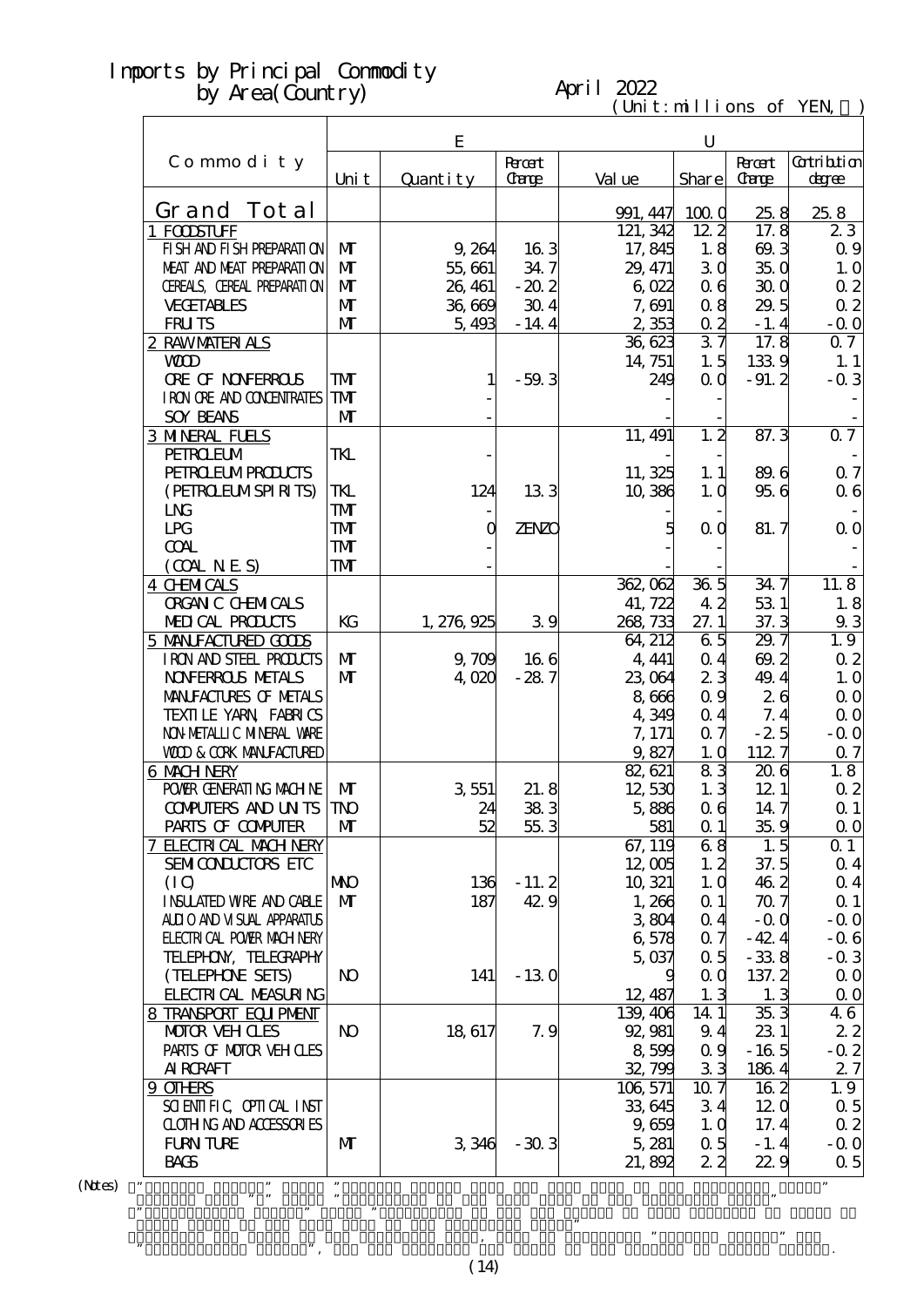#### April 2022

 $(\text{Uni t}: \text{mi} \text{lli} \text{ons of } \text{YEN})$ 

|                                   |                | A           | S            | I         | А                 |                  |                   |
|-----------------------------------|----------------|-------------|--------------|-----------|-------------------|------------------|-------------------|
| Commodity                         |                |             | <b>Root</b>  |           |                   | <b>Root</b>      | <b>Cotribtion</b> |
|                                   | Uni t          | Quantity    | <b>Carge</b> | Val ue    | <b>Share</b>      | <b>Carge</b>     | degree            |
| Grand Tot al                      |                |             |              | 3868295   | 1000              | 10.9             | 109               |
| 1 FODSTUFF                        |                |             |              | 242, 202  | 63                | 163              | 1.0               |
| FI SH AND FI SH PREPARATI ON      | M              | 85, 268     | $-56$        | 80,320    | 21                | 229              | $\alpha$ 4        |
| MEAT AND MEAT PREPARATION         | $\mathbf{M}$   | 59, 447     | $-89$        | 32,580    | 0.8               | 9.0              | $\Omega$ 1        |
| CEREALS, CEREAL PREPARATION       | $\mathbf{M}$   | 37,080      | $-2.1$       | 8,232     | 0 <sub>2</sub>    | 10 <sub>5</sub>  | $\Omega$ O        |
| <b>VECETABLES</b>                 | M              | 153 535     | 1.0          | 36,507    | 0.9               | 21.1             | $\alpha$ 2        |
| <b>FRUTS</b>                      | $\mathbf{M}$   | 141, 549    | $-1.0$       | 23,985    | 0 <sub>6</sub>    | 65               | $\Omega$ O        |
| 2 RAWMATERIALS                    |                |             |              | 187, 306  | 48                | $10\overline{3}$ | 0.5               |
| <b>WD</b>                         |                |             |              | 2,821     | $\alpha$ 1        | $-47$            | $-0.0$            |
| <b>ORE OF NONFERROLS</b>          | ${\bf T}$      | 292         | 42.5         | 57,798    | 1.5               | 362              | $\alpha$ 4        |
| I RON ORE AND CONENTRATES         | <b>TM</b>      |             | ZENGEN       |           |                   | ZENGEN           | $-$ Q 1           |
| <b>SOY BEANS</b>                  | M              | 2,702       | 23           | 496       | $\alpha$ $\alpha$ | 37.1             | 0 <sub>0</sub>    |
| <b>3 MNERAL FUELS</b>             |                |             |              | 335, 701  | 87                | 938              | 47                |
| <b>PEIROEUM</b>                   | TKL            | 42          | $-583$       | 4,010     | $\alpha$ 1        | $-20.2$          | $-0.0$            |
| <b>PEIRO EUMPROUCIS</b>           |                |             |              | 83, 827   | 22                | 60               | $\Omega$ 1        |
| (PEIRCLEUMSPIRITS)                | TKL            | 562         | $-51.1$      | 50, 143   | 1.3               | $-9.1$           | $-0.1$            |
| L <sub>N</sub>                    | <b>TM</b>      | 1,498       | 232          | 156,778   | 4 1               | 1903             | 29                |
| LPG                               | <b>TM</b>      | 10          | 358 4        | 1, 218    | $\alpha$ $\alpha$ | 2386             | $\Omega$ O        |
| <b>COAL</b>                       | <b>TM</b>      | 2,459       | 336          | 79, 322   | 21                | 297.0            | 1, 7              |
| (OMINES)                          | TM             | 1, 139      | 205          | 31,953    | 0.8               | 221.4            | 06                |
| <b>4 CHMICALS</b>                 |                |             |              | 363,043   | 9.4               | 24.7             | 21                |
| <b>ORGAN C CHEMICALS</b>          |                |             |              | 94,694    | 24                | 183              | $\alpha$ 4        |
| MEDICAL PRODUCTS                  | KG             | 7,086,782   | 255          | 36,539    | 0.9               | 41.1             | $\alpha$ 3        |
| 5 MANIFACTURED GODS               |                |             |              | 467, 606  | 121               | 9.2              | 1.1               |
| IRON AND STEEL PRODUCTS           | $\mathbf{M}$   | 425, 536    | $-260$       | 78,052    | 20                | 21.1             | $\alpha$ 4        |
| <b>NOVERROLS METALS</b>           | $\mathbf{M}$   | 80, 203     | $-11.2$      | 77, 115   | 20                | 14 <sub>0</sub>  | $\alpha$ 3        |
| MANIFACTURES OF METALS            |                |             |              | 97,655    | 25                | 1.3              | $\Omega$ O        |
| TEXILLE YARN FABRICS              |                |             |              | 80,604    | 21                | 1.9              | $\alpha$ o        |
| NON METALLIC MINERAL WARE         |                |             |              | 40,021    | 1.0               | $-0.2$           | $-0.0$            |
| <b>WOD &amp; CORK MANEACTURED</b> |                |             |              | 56,169    | 1.5               | 34.4             | $\alpha$ 4        |
| 6 MACH NERY                       |                |             |              | 464, 649  | 120               | 27               | $\Omega$ 4        |
| POWER GENERATING MACHINE          | M              | 19,818      | $-100$       | 20, 283   | 0.5               | 45               | $\Omega$ O        |
| <b>CONPUTERS AND UNTS</b>         | <b>TNO</b>     | 7,466       | $-21.9$      | 189, 618  | 49                | 20               | $\Omega$ 1        |
| PARIS OF COMPUTER                 | M              | 6,877       | $-10.5$      | 37, 103   | 1.0               | 100              | $\alpha$ 1        |
| <b>7 ELECTRICAL MACH NERY</b>     |                |             |              | 1,038,488 | 26.8              | 7.4              | 21                |
| SEMICONDUCTORS ETC                |                |             |              | 329, 434  | 85                | 37.7             | 26                |
| (IO)                              | <b>NNO</b>     | 1,599       | $-1.0$       | 281, 860  | 7.3               | 41.8             | 24                |
| <b>INSUATED WRE AND CABLE</b>     | M              | 27,824      | $-120$       | 77, 473   | 20                | 7.7              | $\alpha$ 2        |
| ALLIO AND VISUAL APPARATUS        |                |             |              | 95,369    | 25                | $-7.8$           | $-0.2$            |
| <b>FLECTRICAL POWIR MACH NERY</b> |                |             |              | 57,000    | 1.5               | 163              | $\alpha$ 2        |
| TELEPHON, TELECRAPHY              |                |             |              | 243,870   | 63                | $-11.9$          | $-0.9$            |
| (TELEPHONE SEIS)                  | N <sub>O</sub> | 2, 631, 044 | $-19.3$      | 151, 657  | 39                | $-203$           | $-1.1$            |
| <b>FLECTRICAL MEASURING</b>       |                |             |              | 25,647    | $\alpha$ 7        | 1.8              | $\Omega$ O        |
| 8 TRANSPORT EQUIPMENT             |                |             |              | 84,538    | $2\,2$            | $-43$            | $-0.1$            |
| <b>MOTOR VEH CLES</b>             | N <sub>O</sub> | 5,855       | $-20.5$      | 12,635    | 0 <sub>3</sub>    | $-11.1$          | $-0.0$            |
| PARIS OF MOTOR VEH OLES           |                |             |              | 47, 518   | 1, 2              | $-35$            | $-0.0$            |
| <b>AI RCRAFT</b>                  |                |             |              | 1, 013    | $\alpha$ $\alpha$ | 31               | 0 <sub>0</sub>    |
| 9 OTHRS                           |                |             |              | 684, 761  | 17.7              | $-35$            | $-0.7$            |
| SCIENTIFIC CPITCAL INST           |                |             |              | 70,223    | 1.8               | 82               | 02                |
| <b>CLOTHING AND ACCESSORIES</b>   |                |             |              | 210,012   | 54                | $-11.4$          | $-0.8$            |
| <b>FURN TURE</b>                  | M              | 131, 354    | $-17.0$      | 67,606    | 1, 7              | $-26$            | $-Q_1$            |
| <b>BACS</b>                       |                |             |              | 27,665    | Q 7               | 52               | 0 <sub>0</sub>    |
| ,,                                |                |             |              |           |                   |                  | 99                |

 $(N$ tes $)$ 

Grand Total of the same term in the preceding year."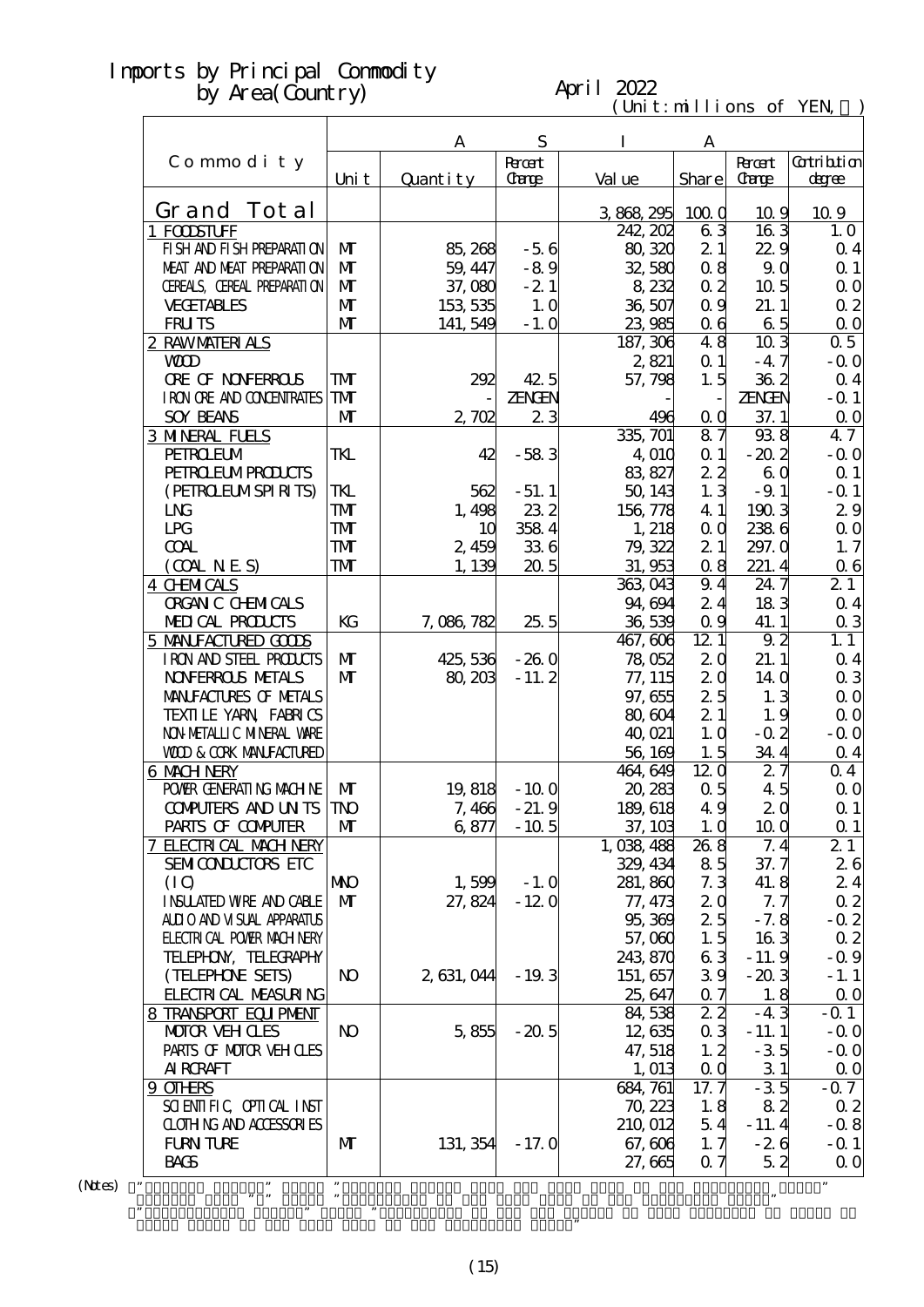#### April 2022

 $(\text{Uni t}: \text{mi} \text{lli} \text{ons of } \text{YEN})$ 

|                                   |                |              |                         |                       | C.11111011     |                        |                             |
|-----------------------------------|----------------|--------------|-------------------------|-----------------------|----------------|------------------------|-----------------------------|
|                                   |                | $\mathbf C$  | H                       | $\bf{I}$<br>N         | A              |                        |                             |
| Commodity                         | Uni t          | Quantity     | <b>R</b> rcent<br>Carge | Val ue                | Share          | <b>Recent</b><br>Carge | <b>Cotribtion</b><br>degree |
| Grand Tot al                      |                |              |                         |                       |                |                        |                             |
| 1 FODSTUFF                        |                |              |                         | 1, 657, 387<br>95,820 | 1000<br>58     | $-5.5$<br>21.7         | $-55$<br>1.0                |
| FI SH AND FI SH PREPARATI ON      | $\mathbf{M}$   | 33 944       | $-7.6$                  | 31, 823               | 1.9            | 26 6                   |                             |
| MEAT AND MEAT PREPARATION         | $\mathbf{M}$   |              |                         |                       |                |                        | $\alpha$ 4                  |
|                                   |                | 19,328       | 7.9                     | 10,846                | 0.7            | 25.7                   | $\Omega$ 1                  |
| CEREALS, CEREAL PREPARATION       | $\mathbf{M}$   | 10, 261      | $-167$                  | 2,807                 | $\alpha$ 2     | 86                     | 0 <sub>0</sub>              |
| <b>VECETABLES</b>                 | $\mathbf{M}$   | 126, 923     | 27                      | 28,702                | 1, 7           | 282                    | $\alpha$ 4                  |
| <b>FRUTS</b>                      | $\mathbf{M}$   | 28,920       | $-38$                   | 7,613                 | 0.5            | 134                    | $\Omega$ 1                  |
| 2 RAWMATERIALS                    |                |              |                         | 20, 373               | 1, 2           | $-328$                 | $-0.6$                      |
| <b>WOD</b>                        |                |              |                         | 1,224                 | $\alpha$ 1     | $-180$                 | $-0.0$                      |
| <b>ORE OF NONFERROLS</b>          | TMT            | O            | $-78.5$                 | 158                   | QQ             | 53                     | 0 <sub>0</sub>              |
| I RON ORE AND CONDENIRATES        | TMT            |              |                         |                       |                |                        |                             |
| <b>SOY BEANS</b>                  | $\mathbf{M}$   | 2,702        | 24                      | 496                   | 0 <sub>0</sub> | 37.3                   | $\Omega$ O                  |
| <b>3 MNERAL FUELS</b>             |                |              |                         | 10, 221               | 06             | $-61.6$                | $-0.9$                      |
| <b>PEIROEUM</b>                   | TKL            |              |                         |                       |                |                        |                             |
| <b>PEIRO EUMPROLCIS</b>           |                |              |                         | 2,317                 | $\alpha$ 1     | $-77.3$                | $-0.5$                      |
| (PEIRCELMSPIRITS)                 | TKL            | $\mathbf 0$  | $-99.9$                 | 18                    | 0 <sub>0</sub> | $-99.7$                | $-0.3$                      |
| L <sub>N</sub>                    | TMT            |              |                         |                       |                |                        |                             |
| LPG                               | TMT            |              |                         |                       |                | <b>ZENGEN</b>          | $-0.0$                      |
| <b>COAL</b>                       | TMT            | $\mathbf{1}$ | $-99.4$                 | 61                    | 0 <sub>0</sub> | $-962$                 | $-$ 0 1                     |
| (OMINES)                          | TMT            |              | ZENGEN                  |                       |                | ZENGEN                 | $-$ Q 1                     |
| <b>4 CHMICALS</b>                 |                |              |                         | 136,679               | 82             | 134                    | 0.9                         |
| <b>ORGAN C CHEMICALS</b>          |                |              |                         | 41,090                | 25             | 58                     | $\Omega$ 1                  |
| MEDICAL PRODUCTS                  | KG             | 4, 730, 537  | 24 6                    | 11,827                | 0.7            | 987                    | 0 <sub>3</sub>              |
| 5 MANIFACTURED GOODS              |                |              |                         | 214, 161              | 129            | Q <sub>7</sub>         | 0 <sub>1</sub>              |
| IRON AND STEEL PRODUCTS           | $\mathbf{M}$   | 67, 541      | $-462$                  | 22,029                | 1, 3           | 11.2                   | Q <sub>1</sub>              |
| <b>NOVERROLS NETALS</b>           | $\mathbf{M}$   | 36, 762      | $-185$                  | 28, 183               | 1, 7           | 10.9                   | 0 <sub>2</sub>              |
| MANIFACTURES OF METALS            |                |              |                         | 60, 470               | 36             | $-40$                  | $-$ Q 1                     |
| TEXILLE YARN FABRICS              |                |              |                         | 49, 162               | 30             | $-1.9$                 | $-$ Q 1                     |
| NON METALLIC MINERAL WARE         |                |              |                         | 21, 426               | 1.3            | $-1.8$                 | $-0.0$                      |
| <b>WOD &amp; CORK MANEACTURED</b> |                |              |                         | 14, 209               | 0.9            | 19.5                   | $\Omega$ 1                  |
| 6 MACH NERY                       |                |              |                         | 303, 115              | 183            | $-5.9$                 | $-1.1$                      |
| POWER GENERATING MACHINE          | $\mathbf{M}$   | 7,875        | $-232$                  | 8.017                 | $\alpha$ 5     | $-9.1$                 | $-0.0$                      |
| COMPUTERS AND UN TS TNO           |                | 5,509        | $-250$                  | 152, 706              | 92             | $-37$                  | $-0.3$                      |
| PARIS OF COMPUTER                 | M              | 4, 731       | $-19.4$                 | 22,900                | 1.4            | 1, 2                   | 0 <sub>0</sub>              |
| <b>7 ELECTRICAL MACH NERY</b>     |                |              |                         | 484, 546              | 29.2           | $-7.8$                 | $-23$                       |
| SEMICONDUCTORS ETC                |                |              |                         | 50, 121               | 30             | 27.5                   | $\alpha$ 6                  |
| (IQ)                              | <b>NNO</b>     | 250          | 07                      | 27, 293               | 1.6            | 39.5                   | 04                          |
| <b>INSUATED WRE AND CABLE</b>     | M              | 6500         | $-19.3$                 | 20,852                | 1, 3           | 34                     | 0 <sub>0</sub>              |
| ALLIO AND VISUAL APPARATUS        |                |              |                         | 60, 761               | 37             | $-61$                  | $-0.2$                      |
| <b>ELECTRICAL POWIR MACH NERY</b> |                |              |                         | 36,900                | 22             | 10 <sub>7</sub>        | $\alpha$ 2                  |
| TELEPHON, TELECRAPHY              |                |              |                         | 175, 524              | 106            | $-21.5$                | $-27$                       |
| (TELEPHONE SEIS)                  | N <sub>O</sub> | 2,003,268    | $-27.3$                 | 118,870               | 7.2            | $-31.4$                | $-31$                       |
| <b>FLECTRICAL MEASURING</b>       |                |              |                         | 12,360                | 0.7            | $-27$                  | $-0.0$                      |
| 8 TRANSPORT EQUIPMENT             |                |              |                         | 38,170                | 23             | $-10.5$                | $-0.3$                      |
| MOTOR VEH CLES                    | N <sub>O</sub> | 291          | $-43.5$                 | 1,297                 | $\alpha$ 1     | $-11.1$                | $-0.0$                      |
| PARIS OF MOTOR VEH CLES           |                |              |                         | 22,986                | 1.4            | $-10.9$                | $-0.2$                      |
| <b>AI RCRAFT</b>                  |                |              |                         | 456                   | $\alpha$ 0     | 1187.0                 | $\Omega$ O                  |
| 9 OTHRS                           |                |              |                         | 354, 302              | 21.4           | $-10.4$                | $-23$                       |
| SCIENTIFIC CPIICAL INST           |                |              |                         | 30, 575               | 1.8            | $\alpha$               | 0 <sub>0</sub>              |
| <b>CLOTHING AND ACCESSORIES</b>   |                |              |                         | 113 331               | 68             | $-17.6$                | $-1.4$                      |
| <b>FURN TURE</b>                  | $\mathbf{M}$   | 77,833       | $-21.7$                 | 44, CO1               | 27             | $-80$                  | $-0.2$                      |
| <b>BACS</b>                       |                |              |                         | 18,070                | 1, 1           | 0.5                    | $\alpha$ o                  |
|                                   |                |              |                         |                       |                |                        |                             |
| ,,                                | $, \,$         |              |                         |                       |                |                        | $, \,$                      |

 $(N$ tes $)$ 

Grand Total of the same term in the preceding year."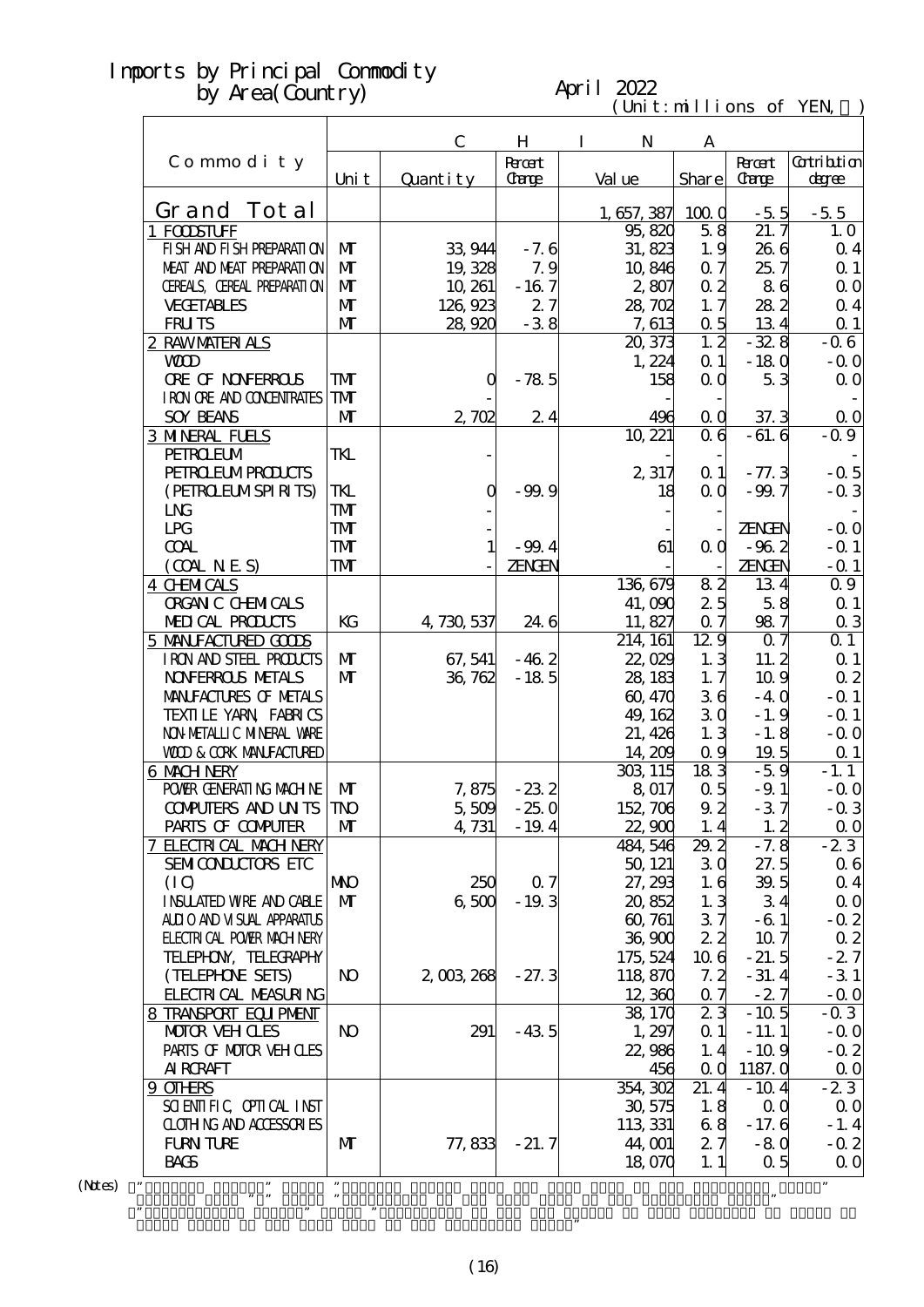#### April 2022

 $(\text{Uni t}: \text{mi} \text{lli} \text{ons of } \text{YEN})$ 

|                                                      |                         | $\mathbf R$ | K                             | $\mathbf{O}$ | $\mathbf R$ | E              | A               |                        |                             |
|------------------------------------------------------|-------------------------|-------------|-------------------------------|--------------|-------------|----------------|-----------------|------------------------|-----------------------------|
| Commodity                                            | Uni t                   | Quantity    | <b>Recent</b><br><b>Carge</b> | Val ue       |             |                | Share           | <b>Record</b><br>Carge | <b>Cotribtion</b><br>degree |
| Grand Tot al                                         |                         |             |                               |              |             |                |                 |                        |                             |
|                                                      |                         |             |                               |              | 331, 136    |                | 1000            | 123<br>$-35$           | 123                         |
| 1 FODSTUFF<br>FI SH AND FI SH PREPARATI ON           | $\mathbf{M}$            | 5,207       |                               |              | 24, 378     |                | 7.4<br>1.6      | 62                     | $-0.3$                      |
| MEAT AND MEAT PREPARAII ON                           | $\mathbf{M}$            |             | $-163$<br>$-10.5$             |              |             | 5,382          |                 |                        | $\Omega$ 1                  |
|                                                      |                         | 179         |                               |              |             | 97             | QQ              | 0 <sub>0</sub>         | $\Omega$ O                  |
| CEREALS, CEREAL PREPARATION                          | $\mathbf{M}$            | 6 261       | $-0.4$                        |              |             | 1,776          | 0.5             | 1.9                    | 0 <sub>0</sub>              |
| <b>VECETABLES</b>                                    | $\mathbf{M}$            | 7,503       | 4.7                           |              |             | 2,725          | 08              | $-0.8$                 | $-0.0$                      |
| <b>FRUTS</b>                                         | $\mathbf{M}$            | 573         | $-265$                        |              |             | 458            | $\alpha$ 1      | $-37.2$                | $-$ Q 1                     |
| 2 RAWMATERIALS                                       |                         |             |                               |              |             | 6,756          | 20              | $-140$                 | $-0.4$                      |
| <b>WD</b>                                            |                         |             |                               |              |             | 12             | 0 <sub>0</sub>  | $-54$                  | $-0.0$                      |
| <b>ORE OF NONFERROLS</b>                             | TMT                     | Q           | $-99.4$                       |              |             | 77             | 0 <sub>0</sub>  | $-956$                 | $-0.6$                      |
| I RON ORE AND CONDENTRATES                           | TMT                     |             |                               |              |             |                |                 |                        |                             |
| <b>SOY BEANS</b>                                     | $\mathbf{M}$            |             |                               |              |             |                |                 |                        |                             |
| <b>3 MNERAL FUELS</b>                                |                         |             |                               |              | 43, 791     |                | 13 <sub>2</sub> | 0.5                    | $\overline{0\,1}$           |
| <b>PEIROELM</b>                                      | TKL                     |             |                               |              |             |                |                 |                        |                             |
| <b>PEIROEUMPROLCIS</b>                               |                         |             |                               |              | 43, 421     |                | 131             | 0.4                    | $\Omega$ 1                  |
| (PEIRCLEUMSPIRITS)                                   | TKL                     | 303         | $-44.5$                       |              | 27, 730     |                | 84              | 61                     | $\alpha$ 5                  |
| L <sub>N</sub>                                       | TMT                     |             |                               |              |             |                |                 |                        |                             |
| LPG                                                  | TMT                     |             | $-35.9$                       |              |             | 370            | $\alpha$ 1      | 34                     | $\Omega$ O                  |
| <b>COAL</b>                                          | TMT                     |             |                               |              |             |                |                 |                        |                             |
| (OMNES)                                              | $\mathbf{T} \mathbf{M}$ |             |                               |              |             |                |                 |                        |                             |
| <b>4 CHMICALS</b>                                    |                         |             |                               |              | 72, 429     |                | 21.9            | 301                    | $\overline{57}$             |
| <b>ORGAN C CHEMICALS</b>                             |                         |             |                               |              | 20, 473     |                | 62              | 29.8                   | 1.6                         |
| MEDICAL PRODUCTS                                     | KG                      | 467, 165    | 2233                          |              |             | 9,285          | 28              | $-7.9$                 | $-0.3$                      |
| 5 MANIFACTURED GOODS                                 |                         |             |                               |              | 67, 134     |                | $20\bar{3}$     | 90                     | 1.9                         |
| IRON AND STEEL PRODUCTS                              | $\mathbf{M}$            | 235, 884    | $-189$                        |              | 31,985      |                | 9.7             | 186                    | 1.7                         |
| <b>NOVERROLS NETALS</b>                              | $\mathbf{M}$            | 7,358       | $-7.3$                        |              | 18, 452     |                | 56              | 22                     | $\Omega$ 1                  |
| MANIFACTURES OF METALS                               |                         |             |                               |              |             | 8 359          | 25              | 151                    | $\alpha$ 4                  |
| TEXILLE YARN FABRICS                                 |                         |             |                               |              |             | 2,822          | 0.9             | $-17.2$                | $-0.2$                      |
| NON METALLIC MINERAL WARE                            |                         |             |                               |              |             | 2,787          | 08              | $-10.5$                | $-$ Q 1                     |
| <b>WOD &amp; CORK MANIFACTURED</b>                   |                         |             |                               |              |             | 133            | 0 <sub>0</sub>  | 41.5                   | $\Omega$ O                  |
| 6 MACH NERY                                          |                         |             |                               |              | 36 048      |                | 10.9            | 226                    | 23                          |
| POWER GENERATING MACHINE                             | $\mathbf{M}$            | 3,782       | $-1.9$                        |              |             | 3,283          | 1.0             | 25.7                   | $\alpha$ 2                  |
| COMPUTERS AND UN TS TNO                              |                         | 86          | 21.9                          |              |             | 4,272          | 1.3             | 1237                   | 0.8                         |
| PARIS OF COMPUTER                                    | M                       | 22          | $-0.7$                        |              |             | 2, 120         | 0 <sub>6</sub>  | 728                    | $\alpha$ 3                  |
| 7 ELECTRICAL MACH NERY                               |                         |             |                               |              | 53,228      |                | 161             | 26.9                   | 38                          |
| SEMICONDUCTORS ETC                                   |                         |             |                               |              | 29, 912     |                | 9 <sub>0</sub>  | 59.2                   | 38                          |
| (IO)                                                 | <b>NNO</b>              | 53          | $-29$                         |              | 27,529      |                | 83              | 622                    | 36                          |
| <b>INSUATED WRE AND CABLE</b>                        | $\mathbf{M}$            | 1, 201      | $-14.1$                       |              |             | 1,525          | 0.5             | 48                     | $\Omega$ O                  |
| ALLIO AND VISUAL APPARATUS                           |                         |             |                               |              |             | 2,521          | 08              | $-21.4$                | $-0.2$                      |
| <b>FLECTRI CAL POWER MACH NERY</b>                   |                         |             |                               |              |             | 1,827          | 06              | 39.1                   | $\alpha$ 2                  |
| TELEPHON, TELECRAPHY                                 |                         |             |                               |              |             | 2, 122         | 06              | $-39.0$                | $-0.5$                      |
| (TELEPHONE SEIS)                                     | N <sub>O</sub>          | 9,657       | 991.2                         |              |             | 554            | 0 <sub>2</sub>  | 24149                  | $\alpha$ 2                  |
|                                                      |                         |             |                               |              |             |                | $\alpha$ 4      |                        |                             |
| <b>FLECTRICAL MEASURING</b><br>8 TRANSPORT EQUIPMENT |                         |             |                               |              |             | 1,359<br>4,387 | 1.3             | 131                    | $\Omega$ 1<br>$-0.2$        |
| <b>MOTOR VEHOLES</b>                                 | <b>N</b>                | 46          | $-69.1$                       |              |             | 259            | $\alpha$ 1      | $-11.6$<br>83          | $\Omega$ O                  |
|                                                      |                         |             |                               |              |             |                |                 |                        |                             |
| PARIS OF MOTOR VEH CLES                              |                         |             |                               |              |             | 3831           | 1, 2            | $-6.9$                 | $-$ Q 1                     |
| <b>AI RCRAFT</b>                                     |                         |             |                               |              |             | 70             | QQ              | $-834$                 | $-$ Q 1                     |
| 9 OTHRS                                              |                         |             |                               |              | 22,986      |                | 69              | $-66$                  | $-0.6$                      |
| SCIENTIFIC CPITCAL INST                              |                         |             |                               |              |             | 4,507          | 1, 4            | 84                     | $\Omega$ 1                  |
| <b>CLOTHING AND ACCESSORIES</b>                      |                         |             |                               |              |             | 539            | 0.2             | 168                    | 0 <sub>0</sub>              |
| <b>FURN TURE</b>                                     | $\mathbf{M}$            | 544         | $-39.7$                       |              |             | 531            | $\alpha$ 2      | $-246$                 | $-$ 0 1                     |
| <b>BACS</b>                                          |                         |             |                               |              |             | 85             | 0 <sub>0</sub>  | $-303$                 | $-0.0$                      |
| $\pmb{v}$                                            | $, \,$                  |             |                               |              |             |                |                 |                        | $\pmb{\mathcal{D}}$         |

 $(N$ tes $)$ 

Grand Total of the same term in the preceding year."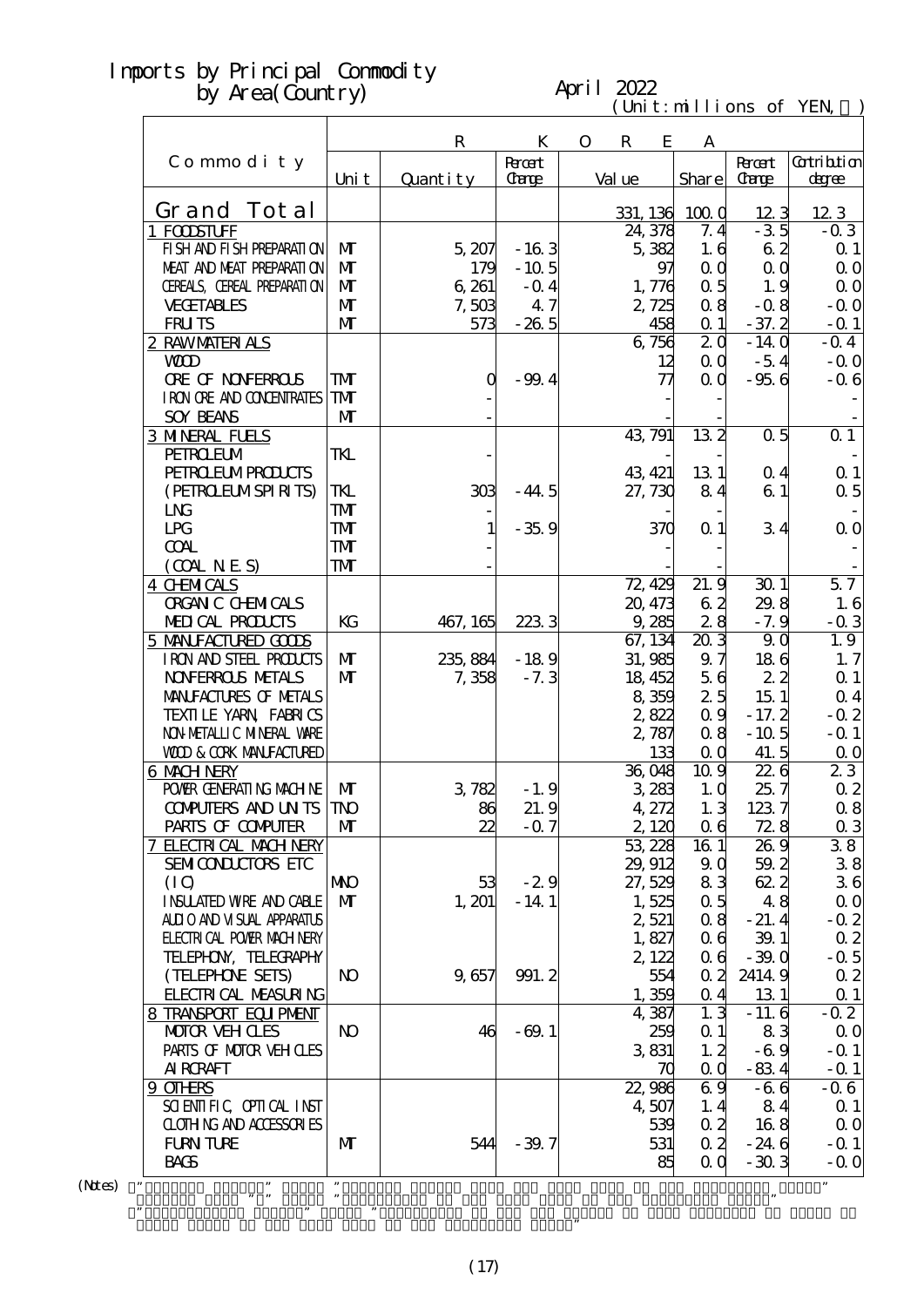#### April 2022

 $(\text{Uni t}: \text{mi} \text{lli} \text{ons of } \text{YEN})$ 

|                                          |                |             |                  |                         | 0.111111110110 |                |                  |
|------------------------------------------|----------------|-------------|------------------|-------------------------|----------------|----------------|------------------|
|                                          |                | A           | S<br><b>Root</b> | E<br>A                  | N              | <b>Record:</b> | Gatribition      |
| Commodity                                | Uni t          | Quantity    | Carge            | Val ue                  | Share          | <b>Carge</b>   | degree           |
| Grand Tot al                             |                |             |                  |                         |                |                |                  |
| 1 FODSTUFF                               |                |             |                  | 1, 373, 886<br>103, 198 | 1000<br>7.5    | 34.4<br>156    | 34.4<br>1.4      |
| FI SH AND FI SH PREPARATI ON             | $\mathbf{M}$   | 31, 462     | $-63$            | 31, 126                 | 23             | 161            | $\alpha$ 4       |
| MEAT AND MEAT PREPARAII ON               | $\mathbf{M}$   | 39, 914     | $-153$           | 21,596                  | 1.6            | 22             | $\Omega$ O       |
| CEREALS, CEREAL PREPARATION              | $\mathbf{M}$   | 18,570      | 11.4             | 3330                    | $\alpha$ 2     | 187            | Q <sub>1</sub>   |
| <b>VECETABLES</b>                        | $\mathbf{M}$   | 14,363      | $-9.5$           | 3898                    | 0 <sub>3</sub> | 33             | $\Omega$ O       |
| <b>FRUTS</b>                             | $\mathbf{M}$   | 104, 132    | 0 <sub>0</sub>   | 13 962                  |                | 5Q             |                  |
| 2 RAWMATERIALS                           |                |             |                  | 134,500                 | 1.0<br>98      | 39.5           | $\Omega$ 1<br>37 |
| <b>WD</b>                                |                |             |                  | 1,482                   | $\alpha$ 1     | 83             | $\Omega$ O       |
| <b>ORE OF NONFERROLS</b>                 | TMT            | 272         | 47.2             | 47, 934                 | 35             | 331            | 1, 2             |
| I RON ORE AND CONDENTRATES               | ${\bf T}$      |             |                  |                         |                |                |                  |
| <b>SOY BEANS</b>                         | $\mathbf{M}$   |             |                  |                         |                |                |                  |
|                                          |                |             |                  |                         | 19.9           | 1987           | 17.8             |
| <b>3 MNERAL FUELS</b><br><b>PEIROEUM</b> | TKL            | 42          | $-583$           | 273 537<br>4 010        | 0 <sub>3</sub> | $-202$         | $-$ Q 1          |
| <b>PEIRO EUMPROLCIS</b>                  |                |             |                  | 33, 435                 | 24             | 135.8          |                  |
| (PEIRCELMSPIRITS)                        | TKL            | 200         | $-21.0$          | 17,803                  | 1.3            | 49.3           | 1.9              |
|                                          |                | 1,498       |                  |                         |                |                | 06               |
| L <sub>N</sub>                           | ${\bf T}$      |             | 232              | 156,778                 | 11.4           | 1903           | 10 <sub>1</sub>  |
| LPG                                      | TMT            | O           | <b>ZENZO</b>     | 19                      | $\alpha$       | <b>ZENZO</b>   | $\Omega$ O       |
| <b>COAL</b>                              | TMT            | 2,458       | 41.3             | 79, 257                 | 58             | 331.5          | 60               |
| (OMNES)                                  | ${\bf T\!M}$   | 1,139       | 29.8             | 31,953                  | 23             | 252.7          | 22               |
| <b>4 CHMICALS</b>                        |                |             |                  | 103,093                 | 7.5            | 41.0           | 29               |
| <b>ORGAN C CHEMICALS</b>                 |                |             |                  | 16, 797                 | 1, 2           | 54.4           | 06               |
| MEDICAL PRODUCTS                         | KG             | 1, 645, 260 | 7.3              | 13, 426                 | 1.0            | 702            | $\alpha$ 5       |
| 5 MANIFACTURED GOODS                     |                |             |                  | 134, 454                | 98             | 208            | 23               |
| IRON AND STEEL PRODUCTS                  | $\mathbf{M}$   | 31, 212     | $-383$           | 9,252                   | 0.7            | 284            | $\alpha$ 2       |
| <b>NOVERROLS NETALS</b>                  | $\mathbf{M}$   | 21, 159     | 98               | 19, 272                 | 1.4            | 284            | $\alpha$ 4       |
| MANIFACTURES OF METALS                   |                |             |                  | 19,509                  | 1.4            | 36             | $\Omega$ 1       |
| TEXILLE YARN FABRICS                     |                |             |                  | 21,056                  | 1.5            | 139            | $\alpha$ 3       |
| NON METALLIC MINERAL WARE                |                |             |                  | 9,404                   | 0.7            | 7.9            | $\alpha$ 1       |
| <b>WOD &amp; CORK MANIFACTURED</b>       |                |             |                  | 41,700                  | 30             | 40.4           | 1.2              |
| 6 MACH NERY                              |                |             |                  | 89, 854                 | 65             | 186            | 1.4              |
| POWER GENERATING MACHINE                 | M              | 6,871       | 60               | 6657                    | $\alpha$ 5     | 7.5            | $\Omega$ O       |
| COMPUTERS AND UN TS TNO                  |                | 1,235       | $-57$            | 24, 785                 | 1.8            | 25.2           | $\alpha$ 5       |
| PARIS OF COMPUTER                        | $\mathbf{M}$   | 1, 719      | 156              | 8 3 8 4                 | 06             | 34.1           | $\Omega$ 2       |
| 7 ELECTRICAL MACH NERY                   |                |             |                  | 270, 289                | 19.7           | 169            | 38               |
| SEMICONDUCTORS ETC                       |                |             |                  | 56,894                  | 4 1            | 552            | 20               |
| (IO)                                     | МЮ             | 546         | 4.7              | 41, 132                 | 30             | 768            | 1.7              |
| <b>INSUATED WRE AND CABLE</b>            | $\mathbf{M}$   | 19,496      | $-9.8$           | 53, 495                 | 39             | 90             | $\alpha$ 4       |
| ALLIO AND VISUAL APPARATUS               |                |             |                  | 27, 267                 | 20             | $-14.3$        | $-$ Q 4          |
| <b>ELECTRICAL POWIR MACH NERY</b>        |                |             |                  | 15, 191                 | 1.1            | 269            | $\alpha$ 3       |
| TELEPHON, TELECRAPHY                     |                |             |                  | 51, 764                 | 38             | 180            | 0.8              |
| (TELEPHONE SETS)                         | N <sub>O</sub> | 528, 424    | 46               | 24, 978                 | 1.8            | 47.6           | 08               |
| <b>FLECTRICAL MEASURING</b>              |                |             |                  | 9,536                   | 07             | $-0.6$         | $-0.0$           |
| 8 TRANSPORT EQUIPMENT                    |                |             |                  | 35,039                  | 26             | $\Omega$ 4     | $\Omega$ O       |
| <b>MOTOR VEH CLES</b>                    | <b>N</b>       | 5,355       | $-185$           | 10,894                  | 08             | $-123$         | $-$ Q 1          |
| PARIS OF MOTOR VEH CLES                  |                |             |                  | 17, 129                 | 1, 2           | 53             | $\Omega$ 1       |
| AI RORAFT                                |                |             |                  | 404                     | $\alpha$       | $-84$          | $-0.0$           |
| 9 OTHRS                                  |                |             |                  | 229, 922                | 167            | 50             | 1.1              |
| SCIENTIFIC CPITCAL INST                  |                |             |                  | 27,016                  | 2 <sub>0</sub> | 132            | 0 <sub>3</sub>   |
| <b>CLOTHING AND ACCESSORIES</b>          |                |             |                  | 75, 753                 | 55             | $-7.7$         | $-0.6$           |
| <b>FURN TURE</b>                         | M              | 46,300      | $-7.5$           | 19, 156                 | 1.4            | 103            | $\alpha$ 2       |
| <b>BACS</b>                              |                |             |                  | 7,859                   | 06             | 10.9           | $\Omega$ 1       |
| ,,                                       | ,,             |             |                  |                         |                |                | $\pmb{\cdot}$    |

 $(N$ tes $)$ 

Grand Total of the same term in the preceding year."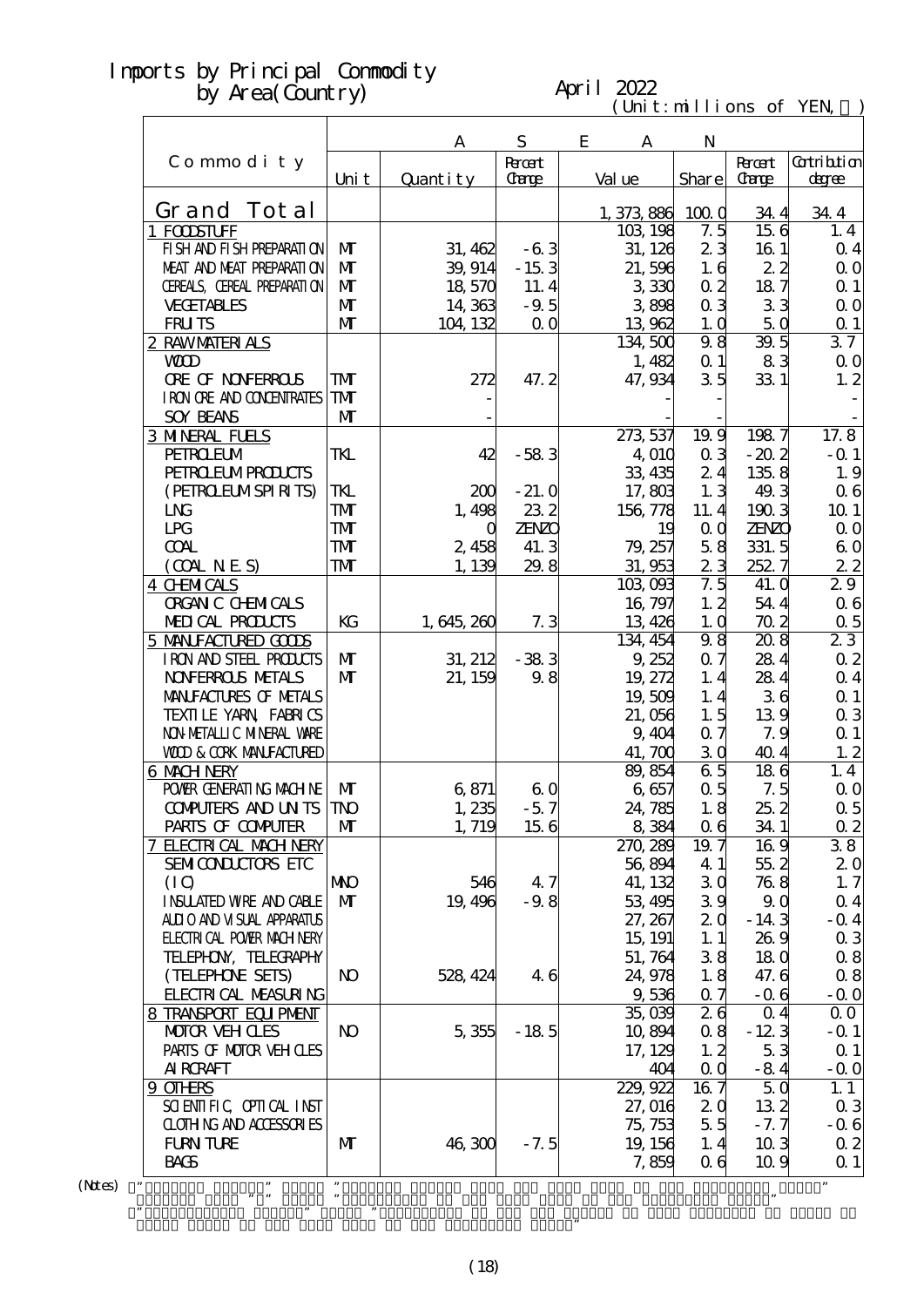#### April 2022

 $(\text{Uni t}: \text{mi} \text{lli} \text{ons of } \text{YEN})$ 

| M I<br>D D L E<br>E A S T<br><b>Root</b><br>Commodity<br><b>Recent</b><br>Val ue<br>Share<br>Carge<br><b>Carge</b><br>Uni t<br>Quantity<br>Grand Tot al<br>1, 283, 213, 100, 0<br>91.3<br>1 FODSTUFF<br>1,800<br>$\alpha$ 1<br>484<br>FI SH AND FI SH PREPARATI ON<br>$\mathbf{M}$<br>135.2<br>86.5<br>$\alpha$ $\alpha$<br>$\Theta$<br>86<br>MEAT AND MEAT PREPARATION<br>$\mathbf{M}$<br>CEREALS, CEREAL PREPARATION<br>$\mathbf{M}$<br>122<br>149.0<br>375.5<br>45<br>0 <sub>0</sub><br><b>VECETABLES</b><br>$\mathbf{M}$<br>57.5<br>203<br>71.1<br>117<br>QQ<br>$\mathbf{M}$<br><b>FRUTS</b><br>201<br>1,258<br>508<br>4,402<br>$\alpha$ 1<br>$-7.4$<br>2 RAWMATERIALS<br>7,819<br>0 <sub>6</sub><br><b>WD</b><br><b>ORE OF NONFERROLS</b><br>TMT<br>$\mathbf 0$<br>$-750$<br>0 <sub>0</sub><br>$-70.1$<br>6<br>I RON ORE AND CONDENTRATES<br>${\bf T}$<br><b>SOY BEANS</b><br>$\mathbf{M}$<br>$96\overline{3}$<br><b>3 MNERAL FUELS</b><br>1, 235, 568<br>986<br>84.8<br><b>PEIROEUM</b><br>TKL<br>13, 109<br>12.4<br>1,088,333<br>1042<br><b>PEIRO EUMPROLCIS</b><br>93, 714<br>7.3<br>586<br>(PEIRCELMSPIRITS)<br>91, 438<br>7.1<br>59.3<br>TKL<br>$-131$<br>1,092<br>32<br>L <sub>N</sub><br>TMT<br>$-25.2$<br>384<br>41, 409<br>85.0<br>LPG<br>TMT<br>104<br>$-136$<br>12, 110<br>0.9<br>582<br><b>TMT</b><br><b>COAL</b><br>(OMINES)<br>${\bf T\!M}$<br>08<br>74.4<br><b>4 CHMICALS</b><br>10,683 | Gatribition<br>degree<br>91.3<br>$\Omega$ 1<br>$\Omega$ O<br>$\Omega$ O<br>$\Omega$ O<br>$\Omega$ 1<br>$-$ Q 1<br>$-0.0$<br>91.4<br>82.8<br>52<br>51<br>28<br>$\alpha$ 7<br>07 |
|-------------------------------------------------------------------------------------------------------------------------------------------------------------------------------------------------------------------------------------------------------------------------------------------------------------------------------------------------------------------------------------------------------------------------------------------------------------------------------------------------------------------------------------------------------------------------------------------------------------------------------------------------------------------------------------------------------------------------------------------------------------------------------------------------------------------------------------------------------------------------------------------------------------------------------------------------------------------------------------------------------------------------------------------------------------------------------------------------------------------------------------------------------------------------------------------------------------------------------------------------------------------------------------------------------------------------------------------------------------------------------------------------------------|--------------------------------------------------------------------------------------------------------------------------------------------------------------------------------|
|                                                                                                                                                                                                                                                                                                                                                                                                                                                                                                                                                                                                                                                                                                                                                                                                                                                                                                                                                                                                                                                                                                                                                                                                                                                                                                                                                                                                             |                                                                                                                                                                                |
|                                                                                                                                                                                                                                                                                                                                                                                                                                                                                                                                                                                                                                                                                                                                                                                                                                                                                                                                                                                                                                                                                                                                                                                                                                                                                                                                                                                                             |                                                                                                                                                                                |
|                                                                                                                                                                                                                                                                                                                                                                                                                                                                                                                                                                                                                                                                                                                                                                                                                                                                                                                                                                                                                                                                                                                                                                                                                                                                                                                                                                                                             |                                                                                                                                                                                |
|                                                                                                                                                                                                                                                                                                                                                                                                                                                                                                                                                                                                                                                                                                                                                                                                                                                                                                                                                                                                                                                                                                                                                                                                                                                                                                                                                                                                             |                                                                                                                                                                                |
|                                                                                                                                                                                                                                                                                                                                                                                                                                                                                                                                                                                                                                                                                                                                                                                                                                                                                                                                                                                                                                                                                                                                                                                                                                                                                                                                                                                                             |                                                                                                                                                                                |
|                                                                                                                                                                                                                                                                                                                                                                                                                                                                                                                                                                                                                                                                                                                                                                                                                                                                                                                                                                                                                                                                                                                                                                                                                                                                                                                                                                                                             |                                                                                                                                                                                |
|                                                                                                                                                                                                                                                                                                                                                                                                                                                                                                                                                                                                                                                                                                                                                                                                                                                                                                                                                                                                                                                                                                                                                                                                                                                                                                                                                                                                             |                                                                                                                                                                                |
|                                                                                                                                                                                                                                                                                                                                                                                                                                                                                                                                                                                                                                                                                                                                                                                                                                                                                                                                                                                                                                                                                                                                                                                                                                                                                                                                                                                                             |                                                                                                                                                                                |
|                                                                                                                                                                                                                                                                                                                                                                                                                                                                                                                                                                                                                                                                                                                                                                                                                                                                                                                                                                                                                                                                                                                                                                                                                                                                                                                                                                                                             |                                                                                                                                                                                |
|                                                                                                                                                                                                                                                                                                                                                                                                                                                                                                                                                                                                                                                                                                                                                                                                                                                                                                                                                                                                                                                                                                                                                                                                                                                                                                                                                                                                             |                                                                                                                                                                                |
|                                                                                                                                                                                                                                                                                                                                                                                                                                                                                                                                                                                                                                                                                                                                                                                                                                                                                                                                                                                                                                                                                                                                                                                                                                                                                                                                                                                                             |                                                                                                                                                                                |
|                                                                                                                                                                                                                                                                                                                                                                                                                                                                                                                                                                                                                                                                                                                                                                                                                                                                                                                                                                                                                                                                                                                                                                                                                                                                                                                                                                                                             |                                                                                                                                                                                |
|                                                                                                                                                                                                                                                                                                                                                                                                                                                                                                                                                                                                                                                                                                                                                                                                                                                                                                                                                                                                                                                                                                                                                                                                                                                                                                                                                                                                             |                                                                                                                                                                                |
|                                                                                                                                                                                                                                                                                                                                                                                                                                                                                                                                                                                                                                                                                                                                                                                                                                                                                                                                                                                                                                                                                                                                                                                                                                                                                                                                                                                                             |                                                                                                                                                                                |
|                                                                                                                                                                                                                                                                                                                                                                                                                                                                                                                                                                                                                                                                                                                                                                                                                                                                                                                                                                                                                                                                                                                                                                                                                                                                                                                                                                                                             |                                                                                                                                                                                |
|                                                                                                                                                                                                                                                                                                                                                                                                                                                                                                                                                                                                                                                                                                                                                                                                                                                                                                                                                                                                                                                                                                                                                                                                                                                                                                                                                                                                             |                                                                                                                                                                                |
|                                                                                                                                                                                                                                                                                                                                                                                                                                                                                                                                                                                                                                                                                                                                                                                                                                                                                                                                                                                                                                                                                                                                                                                                                                                                                                                                                                                                             |                                                                                                                                                                                |
|                                                                                                                                                                                                                                                                                                                                                                                                                                                                                                                                                                                                                                                                                                                                                                                                                                                                                                                                                                                                                                                                                                                                                                                                                                                                                                                                                                                                             |                                                                                                                                                                                |
|                                                                                                                                                                                                                                                                                                                                                                                                                                                                                                                                                                                                                                                                                                                                                                                                                                                                                                                                                                                                                                                                                                                                                                                                                                                                                                                                                                                                             |                                                                                                                                                                                |
|                                                                                                                                                                                                                                                                                                                                                                                                                                                                                                                                                                                                                                                                                                                                                                                                                                                                                                                                                                                                                                                                                                                                                                                                                                                                                                                                                                                                             |                                                                                                                                                                                |
|                                                                                                                                                                                                                                                                                                                                                                                                                                                                                                                                                                                                                                                                                                                                                                                                                                                                                                                                                                                                                                                                                                                                                                                                                                                                                                                                                                                                             |                                                                                                                                                                                |
|                                                                                                                                                                                                                                                                                                                                                                                                                                                                                                                                                                                                                                                                                                                                                                                                                                                                                                                                                                                                                                                                                                                                                                                                                                                                                                                                                                                                             |                                                                                                                                                                                |
|                                                                                                                                                                                                                                                                                                                                                                                                                                                                                                                                                                                                                                                                                                                                                                                                                                                                                                                                                                                                                                                                                                                                                                                                                                                                                                                                                                                                             |                                                                                                                                                                                |
|                                                                                                                                                                                                                                                                                                                                                                                                                                                                                                                                                                                                                                                                                                                                                                                                                                                                                                                                                                                                                                                                                                                                                                                                                                                                                                                                                                                                             |                                                                                                                                                                                |
| <b>ORGAN C CHEMICALS</b><br>97.1<br>5,767<br>0.4                                                                                                                                                                                                                                                                                                                                                                                                                                                                                                                                                                                                                                                                                                                                                                                                                                                                                                                                                                                                                                                                                                                                                                                                                                                                                                                                                            | $\alpha$ 4                                                                                                                                                                     |
| MEDICAL PRODUCTS<br>KG<br>1,811<br>6367.9<br>46<br>$\alpha$ $\alpha$<br>1088                                                                                                                                                                                                                                                                                                                                                                                                                                                                                                                                                                                                                                                                                                                                                                                                                                                                                                                                                                                                                                                                                                                                                                                                                                                                                                                                | $\Omega$ O                                                                                                                                                                     |
| 1.5<br>19, 252<br>5 MANIFACTURED GOODS<br>59.1                                                                                                                                                                                                                                                                                                                                                                                                                                                                                                                                                                                                                                                                                                                                                                                                                                                                                                                                                                                                                                                                                                                                                                                                                                                                                                                                                              | 1.1                                                                                                                                                                            |
| $-92.3$<br>IRON AND STEEL PRODUCTS<br>$\mathbf{M}$<br>QQ<br>$-60.2$<br>2<br>26                                                                                                                                                                                                                                                                                                                                                                                                                                                                                                                                                                                                                                                                                                                                                                                                                                                                                                                                                                                                                                                                                                                                                                                                                                                                                                                              | $-0.0$                                                                                                                                                                         |
| <b>NOVERROLS METALS</b><br>$\mathbf{M}$<br>1, 4<br>42,048<br>17,523<br>1.4<br>706                                                                                                                                                                                                                                                                                                                                                                                                                                                                                                                                                                                                                                                                                                                                                                                                                                                                                                                                                                                                                                                                                                                                                                                                                                                                                                                           | 1.1                                                                                                                                                                            |
| MANIFACTURES OF METALS<br>$\alpha$ 1<br>$-136$<br>730                                                                                                                                                                                                                                                                                                                                                                                                                                                                                                                                                                                                                                                                                                                                                                                                                                                                                                                                                                                                                                                                                                                                                                                                                                                                                                                                                       | $-0.0$                                                                                                                                                                         |
| TEXILE YARN FABRICS<br>181<br>$\alpha$ $\alpha$<br>$-45.5$                                                                                                                                                                                                                                                                                                                                                                                                                                                                                                                                                                                                                                                                                                                                                                                                                                                                                                                                                                                                                                                                                                                                                                                                                                                                                                                                                  | $-0.0$                                                                                                                                                                         |
| NON METALLIC MINERAL WARE<br>335<br>$\alpha$ 1<br>783                                                                                                                                                                                                                                                                                                                                                                                                                                                                                                                                                                                                                                                                                                                                                                                                                                                                                                                                                                                                                                                                                                                                                                                                                                                                                                                                                       | $\Omega$ O                                                                                                                                                                     |
| <b>WOD &amp; CORK MANIFACTURED</b><br>$\alpha$ $\alpha$<br><b>ZENZO</b>                                                                                                                                                                                                                                                                                                                                                                                                                                                                                                                                                                                                                                                                                                                                                                                                                                                                                                                                                                                                                                                                                                                                                                                                                                                                                                                                     | $\Omega$ O                                                                                                                                                                     |
| 1,356<br>333<br>$\alpha$ 1<br>6 MACH NERY                                                                                                                                                                                                                                                                                                                                                                                                                                                                                                                                                                                                                                                                                                                                                                                                                                                                                                                                                                                                                                                                                                                                                                                                                                                                                                                                                                   | $Q_1$                                                                                                                                                                          |
| POWER GENERATING MACHINE<br>M<br>$-500$<br>QQ<br>$-286$<br>163                                                                                                                                                                                                                                                                                                                                                                                                                                                                                                                                                                                                                                                                                                                                                                                                                                                                                                                                                                                                                                                                                                                                                                                                                                                                                                                                              | $-0.0$                                                                                                                                                                         |
| 3921<br>57.8<br><b>CONPUTERS AND UN TS TNO</b><br>164<br>QQ<br>$1\overline{ }$                                                                                                                                                                                                                                                                                                                                                                                                                                                                                                                                                                                                                                                                                                                                                                                                                                                                                                                                                                                                                                                                                                                                                                                                                                                                                                                              | $\alpha$ o                                                                                                                                                                     |
| $\mathbf 0$<br>$-10.7$<br>15<br>PARIS OF COMPUTER<br>$\mathbf{M}$<br>$-80.2$<br>$\alpha$ $\alpha$                                                                                                                                                                                                                                                                                                                                                                                                                                                                                                                                                                                                                                                                                                                                                                                                                                                                                                                                                                                                                                                                                                                                                                                                                                                                                                           | $-$ Q O                                                                                                                                                                        |
| 7 ELECTRICAL MACH NERY<br>3843<br>0 <sub>3</sub><br>160                                                                                                                                                                                                                                                                                                                                                                                                                                                                                                                                                                                                                                                                                                                                                                                                                                                                                                                                                                                                                                                                                                                                                                                                                                                                                                                                                     | $\Omega$ 1                                                                                                                                                                     |
| <b>SEMICONLUITES ETC</b><br>$\alpha$ $\alpha$<br>5.4<br>603                                                                                                                                                                                                                                                                                                                                                                                                                                                                                                                                                                                                                                                                                                                                                                                                                                                                                                                                                                                                                                                                                                                                                                                                                                                                                                                                                 | $\Omega$ O                                                                                                                                                                     |
| 135<br>563<br>(IO)<br><b>NKO</b><br>QQ<br>44                                                                                                                                                                                                                                                                                                                                                                                                                                                                                                                                                                                                                                                                                                                                                                                                                                                                                                                                                                                                                                                                                                                                                                                                                                                                                                                                                                | $\Omega$ O                                                                                                                                                                     |
| $*1447$<br><b>INSUATED WRE AND CABLE</b><br>$\mathbf{M}$<br>172<br>414<br>38206<br>$\alpha$ $\alpha$                                                                                                                                                                                                                                                                                                                                                                                                                                                                                                                                                                                                                                                                                                                                                                                                                                                                                                                                                                                                                                                                                                                                                                                                                                                                                                        | $\Omega$ 1                                                                                                                                                                     |
| ALLIO AND VISUAL APPARATUS<br>$-200$<br>42<br>$\alpha$ $\alpha$                                                                                                                                                                                                                                                                                                                                                                                                                                                                                                                                                                                                                                                                                                                                                                                                                                                                                                                                                                                                                                                                                                                                                                                                                                                                                                                                             | $-0.0$                                                                                                                                                                         |
| <b>ELECTRICAL POWER MACH NERY</b><br>199<br>61.9<br>$\alpha$ $\alpha$                                                                                                                                                                                                                                                                                                                                                                                                                                                                                                                                                                                                                                                                                                                                                                                                                                                                                                                                                                                                                                                                                                                                                                                                                                                                                                                                       | $\Omega$ O                                                                                                                                                                     |
| TELEPHON, TELECRAPHY                                                                                                                                                                                                                                                                                                                                                                                                                                                                                                                                                                                                                                                                                                                                                                                                                                                                                                                                                                                                                                                                                                                                                                                                                                                                                                                                                                                        |                                                                                                                                                                                |
| $-65.1$<br>303<br>$\alpha$ $\alpha$                                                                                                                                                                                                                                                                                                                                                                                                                                                                                                                                                                                                                                                                                                                                                                                                                                                                                                                                                                                                                                                                                                                                                                                                                                                                                                                                                                         | $-$ Q 1                                                                                                                                                                        |
| (TELEPHONE SEIS)<br>ZENGEN<br><b>ZENGEN</b><br>N <sub>O</sub>                                                                                                                                                                                                                                                                                                                                                                                                                                                                                                                                                                                                                                                                                                                                                                                                                                                                                                                                                                                                                                                                                                                                                                                                                                                                                                                                               | $-$ Q O                                                                                                                                                                        |
| <b>FLECIRI CAL MEASURING</b><br>611<br>295.4<br>$\alpha$                                                                                                                                                                                                                                                                                                                                                                                                                                                                                                                                                                                                                                                                                                                                                                                                                                                                                                                                                                                                                                                                                                                                                                                                                                                                                                                                                    | $\Omega$ 1                                                                                                                                                                     |
| 8 TRANSPORT EQUIPMENT<br>$-99.7$<br>41<br>$\alpha$ o                                                                                                                                                                                                                                                                                                                                                                                                                                                                                                                                                                                                                                                                                                                                                                                                                                                                                                                                                                                                                                                                                                                                                                                                                                                                                                                                                        | $-20$                                                                                                                                                                          |
| $\bf{N}$<br><b>MOTOR VEHOLES</b>                                                                                                                                                                                                                                                                                                                                                                                                                                                                                                                                                                                                                                                                                                                                                                                                                                                                                                                                                                                                                                                                                                                                                                                                                                                                                                                                                                            |                                                                                                                                                                                |
| PARIS OF MOTOR VEH OLES<br>24<br>345.6<br>$\alpha$ $\alpha$                                                                                                                                                                                                                                                                                                                                                                                                                                                                                                                                                                                                                                                                                                                                                                                                                                                                                                                                                                                                                                                                                                                                                                                                                                                                                                                                                 | $\Omega$ O                                                                                                                                                                     |
| <b>AI RCRAFT</b><br>13<br>QQ<br>$-94.4$                                                                                                                                                                                                                                                                                                                                                                                                                                                                                                                                                                                                                                                                                                                                                                                                                                                                                                                                                                                                                                                                                                                                                                                                                                                                                                                                                                     | $-Q$ O                                                                                                                                                                         |
| 0 <sub>2</sub><br>2852<br>9 OIHRS<br>$-40$                                                                                                                                                                                                                                                                                                                                                                                                                                                                                                                                                                                                                                                                                                                                                                                                                                                                                                                                                                                                                                                                                                                                                                                                                                                                                                                                                                  | $-0.0$                                                                                                                                                                         |
| SCIENTIFIC CPITCAL INST<br>$\alpha$ 1<br>167.5<br>1,703                                                                                                                                                                                                                                                                                                                                                                                                                                                                                                                                                                                                                                                                                                                                                                                                                                                                                                                                                                                                                                                                                                                                                                                                                                                                                                                                                     | $\alpha$ 2                                                                                                                                                                     |
| <b>CLOTHING AND ACCESSORIES</b><br>$-267$<br>69<br>$\alpha$ $\alpha$                                                                                                                                                                                                                                                                                                                                                                                                                                                                                                                                                                                                                                                                                                                                                                                                                                                                                                                                                                                                                                                                                                                                                                                                                                                                                                                                        | $-0.0$                                                                                                                                                                         |
| 532<br><b>FURN TURE</b><br>$\mathbf{M}$<br>37<br>67.3<br>28<br>$\alpha$ $\alpha$                                                                                                                                                                                                                                                                                                                                                                                                                                                                                                                                                                                                                                                                                                                                                                                                                                                                                                                                                                                                                                                                                                                                                                                                                                                                                                                            | $\Omega$ O                                                                                                                                                                     |
| <b>BACS</b><br>2794.9<br>0 <sub>0</sub>                                                                                                                                                                                                                                                                                                                                                                                                                                                                                                                                                                                                                                                                                                                                                                                                                                                                                                                                                                                                                                                                                                                                                                                                                                                                                                                                                                     | $\Omega$ O                                                                                                                                                                     |

 $(N$ tes $)$ 

Grand Total of the same term in the preceding year."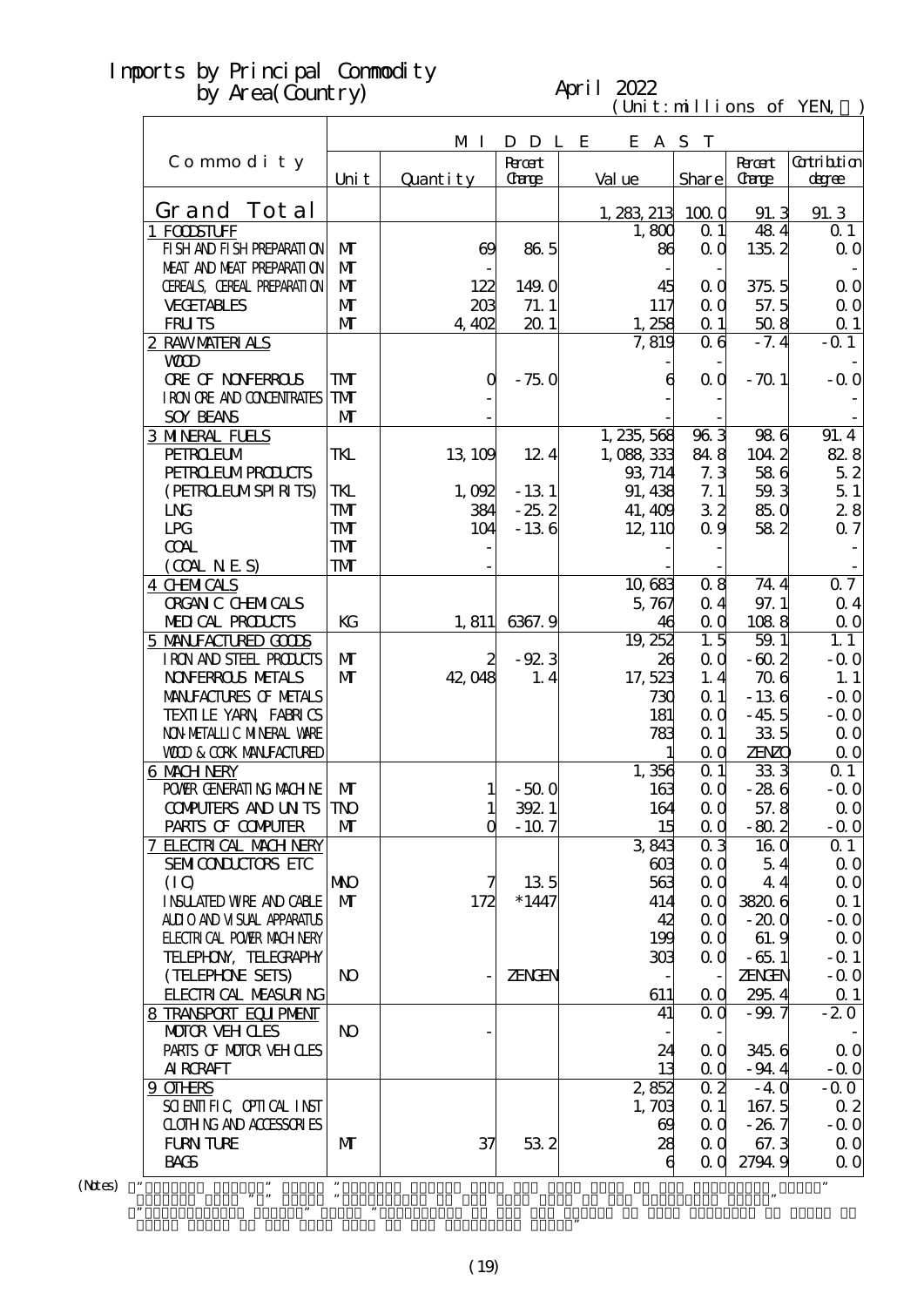#### April 2022

 $(\text{Uni t}: \text{mi} \text{lli} \text{ons of } \text{YEN})$ 

| $\mathbf R$<br>S<br>S<br>U<br>Ι<br>A<br><b>Root</b><br>Gatribition<br>Commodity<br><b>Recent</b><br>Share<br><b>Carge</b><br>Carge<br>Val ue<br>Uni t<br>Quantity<br>degree<br>Grand Tot al<br>1000<br>187,086<br>67.3<br>1 FODSTUFF<br>17, 416<br>93<br>154.4<br>FI SH AND FI SH PREPARATI ON<br>$\mathbf{M}$<br>16,868<br>225.8<br>14, 273<br>159.7<br>9 <sub>0</sub><br>MEAT AND MEAT PREPARAII ON<br>$\mathbf{M}$<br>CEREALS, CEREAL PREPARATION<br>$\mathbf{M}$<br>1,989<br>197<br>$\Omega$ 1<br>$-207$<br>$-$ Q 1<br>$\mathbf{M}$<br><b>VECETABLES</b><br>$-400$<br>$-45.9$<br>$\alpha$ $\alpha$<br>61<br>16<br>$\mathbf{M}$<br>37<br>ZENZO<br><b>FRUTS</b><br><b>ZENZO</b><br>22<br>0 <sub>0</sub><br>$\overline{35}$<br>6544<br>2 RAWMATERIALS<br>204<br>3770<br>2 <sub>0</sub><br>$-33$<br><b>WD</b><br>3<br><b>ORE OF NONFERROLS</b><br>TMT<br>2584<br>1,351<br>0.7<br>1002<br>I RON ORE AND CONDENTRATES<br><b>TM</b><br>M<br><b>SOY BEANS</b><br>385<br><b>ZENZO</b><br><b>ZENZO</b><br>$\alpha$ $\alpha$<br>45<br>683<br>127, 821<br><b>3 MNERAL FUELS</b><br>824<br><b>PEIROELM</b><br>235<br>432<br>TKL<br>$-27.5$<br>43.921<br>492<br>39<br><b>PEIRO EUMPROLCIS</b><br>74.7<br>7,250<br>39<br>(PEIRCELMSPIRITS)<br>TKL<br>39<br>85<br>7,250<br>74.7<br>L <sub>N</sub><br>TMT<br>396<br>$-140$<br>153<br>61.6<br>28,678<br>LPG<br>TMT<br><b>COAL</b><br><b>TMT</b><br>$-9.8$<br>47, 927<br>25.6<br>1738<br>1,408<br>(OMINES)<br>${\bf T\!M}$<br>34,939<br>187<br>1943<br>1,057<br>$-1.1$<br>$\alpha$ 5<br><b>4 CHMICALS</b><br>$-308$<br>852<br><b>ORGAN C CHEMICALS</b><br>$-71.7$<br>200<br>$\alpha$ 1<br>MEDICAL PRODUCTS<br>KG<br>14<br>$\alpha$ $\alpha$<br>282<br>5<br>1500<br>5 MANIFACTURED GODS<br>32,957<br>17.6<br>201<br>26<br>182<br>IRON AND STEEL PRODUCTS<br>$\mathbf{M}$<br>15,039<br>$-350$<br>4,792<br><b>NOVERROLS METALS</b><br>$\mathbf{M}$<br>41, 634<br>183<br>14.7<br>20.5<br>27, 421<br>MANIFACTURES OF METALS<br>17<br>$\alpha$ $\alpha$<br>$-89$<br>TEXILE YARN FABRICS<br>1739.6<br>QQ<br>42<br>NON METALLIC MINERAL WARE<br>72<br>QQ<br>126 5<br><b>WOD &amp; CORK MANEACTURED</b><br>608<br>0 <sub>3</sub><br>10.9<br>$\alpha$ 1<br>$-65.7$<br>6 MACH NERY<br>136<br>POWER GENERATING MACHINE<br>$-683$<br>M<br>44<br>$-77.9$<br>124<br>$\alpha$ 1<br>1424.7<br><b>CONPUTERS AND UN TS TNO</b><br>$\mathbf 0$<br>47000<br>⇁<br>$\alpha$ $\alpha$<br>PARIS OF COMPUTER<br>$\mathbf{M}$<br>152 0<br>7 ELECTRICAL MACH NERY<br>129<br>$\alpha$ 1<br>$-37$<br><b>SEMICONLUIORS ETC</b><br>$\alpha$ $\alpha$<br>26<br>(IO)<br><b>NNO</b><br>ZENGEN<br>ZENGEN |                               |              |        |  | $C1$ . The state of $E1$ |               |
|-------------------------------------------------------------------------------------------------------------------------------------------------------------------------------------------------------------------------------------------------------------------------------------------------------------------------------------------------------------------------------------------------------------------------------------------------------------------------------------------------------------------------------------------------------------------------------------------------------------------------------------------------------------------------------------------------------------------------------------------------------------------------------------------------------------------------------------------------------------------------------------------------------------------------------------------------------------------------------------------------------------------------------------------------------------------------------------------------------------------------------------------------------------------------------------------------------------------------------------------------------------------------------------------------------------------------------------------------------------------------------------------------------------------------------------------------------------------------------------------------------------------------------------------------------------------------------------------------------------------------------------------------------------------------------------------------------------------------------------------------------------------------------------------------------------------------------------------------------------------------------------------------------------------------------------------------------------------------------------------------------------------------------------------------------------------------------------------------------------------------------------------------------------------------------------------------------------------------------------------------------------------------------------------------------------------------------------------------------------------------------------------------------------------------------------------------------------------------------------------------------------------------------------------------------------------------------------------------------|-------------------------------|--------------|--------|--|--------------------------|---------------|
|                                                                                                                                                                                                                                                                                                                                                                                                                                                                                                                                                                                                                                                                                                                                                                                                                                                                                                                                                                                                                                                                                                                                                                                                                                                                                                                                                                                                                                                                                                                                                                                                                                                                                                                                                                                                                                                                                                                                                                                                                                                                                                                                                                                                                                                                                                                                                                                                                                                                                                                                                                                                       |                               |              |        |  |                          |               |
|                                                                                                                                                                                                                                                                                                                                                                                                                                                                                                                                                                                                                                                                                                                                                                                                                                                                                                                                                                                                                                                                                                                                                                                                                                                                                                                                                                                                                                                                                                                                                                                                                                                                                                                                                                                                                                                                                                                                                                                                                                                                                                                                                                                                                                                                                                                                                                                                                                                                                                                                                                                                       |                               |              |        |  |                          |               |
|                                                                                                                                                                                                                                                                                                                                                                                                                                                                                                                                                                                                                                                                                                                                                                                                                                                                                                                                                                                                                                                                                                                                                                                                                                                                                                                                                                                                                                                                                                                                                                                                                                                                                                                                                                                                                                                                                                                                                                                                                                                                                                                                                                                                                                                                                                                                                                                                                                                                                                                                                                                                       |                               |              |        |  |                          |               |
|                                                                                                                                                                                                                                                                                                                                                                                                                                                                                                                                                                                                                                                                                                                                                                                                                                                                                                                                                                                                                                                                                                                                                                                                                                                                                                                                                                                                                                                                                                                                                                                                                                                                                                                                                                                                                                                                                                                                                                                                                                                                                                                                                                                                                                                                                                                                                                                                                                                                                                                                                                                                       |                               |              |        |  |                          | 67.3          |
|                                                                                                                                                                                                                                                                                                                                                                                                                                                                                                                                                                                                                                                                                                                                                                                                                                                                                                                                                                                                                                                                                                                                                                                                                                                                                                                                                                                                                                                                                                                                                                                                                                                                                                                                                                                                                                                                                                                                                                                                                                                                                                                                                                                                                                                                                                                                                                                                                                                                                                                                                                                                       |                               |              |        |  |                          | 9.5           |
|                                                                                                                                                                                                                                                                                                                                                                                                                                                                                                                                                                                                                                                                                                                                                                                                                                                                                                                                                                                                                                                                                                                                                                                                                                                                                                                                                                                                                                                                                                                                                                                                                                                                                                                                                                                                                                                                                                                                                                                                                                                                                                                                                                                                                                                                                                                                                                                                                                                                                                                                                                                                       |                               |              |        |  |                          | $10\,5$       |
|                                                                                                                                                                                                                                                                                                                                                                                                                                                                                                                                                                                                                                                                                                                                                                                                                                                                                                                                                                                                                                                                                                                                                                                                                                                                                                                                                                                                                                                                                                                                                                                                                                                                                                                                                                                                                                                                                                                                                                                                                                                                                                                                                                                                                                                                                                                                                                                                                                                                                                                                                                                                       |                               |              |        |  |                          |               |
|                                                                                                                                                                                                                                                                                                                                                                                                                                                                                                                                                                                                                                                                                                                                                                                                                                                                                                                                                                                                                                                                                                                                                                                                                                                                                                                                                                                                                                                                                                                                                                                                                                                                                                                                                                                                                                                                                                                                                                                                                                                                                                                                                                                                                                                                                                                                                                                                                                                                                                                                                                                                       |                               |              |        |  |                          | $-0.0$        |
|                                                                                                                                                                                                                                                                                                                                                                                                                                                                                                                                                                                                                                                                                                                                                                                                                                                                                                                                                                                                                                                                                                                                                                                                                                                                                                                                                                                                                                                                                                                                                                                                                                                                                                                                                                                                                                                                                                                                                                                                                                                                                                                                                                                                                                                                                                                                                                                                                                                                                                                                                                                                       |                               |              |        |  |                          | $-0.0$        |
|                                                                                                                                                                                                                                                                                                                                                                                                                                                                                                                                                                                                                                                                                                                                                                                                                                                                                                                                                                                                                                                                                                                                                                                                                                                                                                                                                                                                                                                                                                                                                                                                                                                                                                                                                                                                                                                                                                                                                                                                                                                                                                                                                                                                                                                                                                                                                                                                                                                                                                                                                                                                       |                               |              |        |  |                          | $\Omega$ O    |
|                                                                                                                                                                                                                                                                                                                                                                                                                                                                                                                                                                                                                                                                                                                                                                                                                                                                                                                                                                                                                                                                                                                                                                                                                                                                                                                                                                                                                                                                                                                                                                                                                                                                                                                                                                                                                                                                                                                                                                                                                                                                                                                                                                                                                                                                                                                                                                                                                                                                                                                                                                                                       |                               |              |        |  |                          | 1.0           |
|                                                                                                                                                                                                                                                                                                                                                                                                                                                                                                                                                                                                                                                                                                                                                                                                                                                                                                                                                                                                                                                                                                                                                                                                                                                                                                                                                                                                                                                                                                                                                                                                                                                                                                                                                                                                                                                                                                                                                                                                                                                                                                                                                                                                                                                                                                                                                                                                                                                                                                                                                                                                       |                               |              |        |  |                          | $-$ Q 1       |
|                                                                                                                                                                                                                                                                                                                                                                                                                                                                                                                                                                                                                                                                                                                                                                                                                                                                                                                                                                                                                                                                                                                                                                                                                                                                                                                                                                                                                                                                                                                                                                                                                                                                                                                                                                                                                                                                                                                                                                                                                                                                                                                                                                                                                                                                                                                                                                                                                                                                                                                                                                                                       |                               |              |        |  |                          | 06            |
|                                                                                                                                                                                                                                                                                                                                                                                                                                                                                                                                                                                                                                                                                                                                                                                                                                                                                                                                                                                                                                                                                                                                                                                                                                                                                                                                                                                                                                                                                                                                                                                                                                                                                                                                                                                                                                                                                                                                                                                                                                                                                                                                                                                                                                                                                                                                                                                                                                                                                                                                                                                                       |                               |              |        |  |                          |               |
|                                                                                                                                                                                                                                                                                                                                                                                                                                                                                                                                                                                                                                                                                                                                                                                                                                                                                                                                                                                                                                                                                                                                                                                                                                                                                                                                                                                                                                                                                                                                                                                                                                                                                                                                                                                                                                                                                                                                                                                                                                                                                                                                                                                                                                                                                                                                                                                                                                                                                                                                                                                                       |                               |              |        |  |                          | $\Omega$ O    |
|                                                                                                                                                                                                                                                                                                                                                                                                                                                                                                                                                                                                                                                                                                                                                                                                                                                                                                                                                                                                                                                                                                                                                                                                                                                                                                                                                                                                                                                                                                                                                                                                                                                                                                                                                                                                                                                                                                                                                                                                                                                                                                                                                                                                                                                                                                                                                                                                                                                                                                                                                                                                       |                               |              |        |  |                          | 51.7          |
|                                                                                                                                                                                                                                                                                                                                                                                                                                                                                                                                                                                                                                                                                                                                                                                                                                                                                                                                                                                                                                                                                                                                                                                                                                                                                                                                                                                                                                                                                                                                                                                                                                                                                                                                                                                                                                                                                                                                                                                                                                                                                                                                                                                                                                                                                                                                                                                                                                                                                                                                                                                                       |                               |              |        |  |                          | 11.9          |
|                                                                                                                                                                                                                                                                                                                                                                                                                                                                                                                                                                                                                                                                                                                                                                                                                                                                                                                                                                                                                                                                                                                                                                                                                                                                                                                                                                                                                                                                                                                                                                                                                                                                                                                                                                                                                                                                                                                                                                                                                                                                                                                                                                                                                                                                                                                                                                                                                                                                                                                                                                                                       |                               |              |        |  |                          | 28            |
|                                                                                                                                                                                                                                                                                                                                                                                                                                                                                                                                                                                                                                                                                                                                                                                                                                                                                                                                                                                                                                                                                                                                                                                                                                                                                                                                                                                                                                                                                                                                                                                                                                                                                                                                                                                                                                                                                                                                                                                                                                                                                                                                                                                                                                                                                                                                                                                                                                                                                                                                                                                                       |                               |              |        |  |                          | 28            |
|                                                                                                                                                                                                                                                                                                                                                                                                                                                                                                                                                                                                                                                                                                                                                                                                                                                                                                                                                                                                                                                                                                                                                                                                                                                                                                                                                                                                                                                                                                                                                                                                                                                                                                                                                                                                                                                                                                                                                                                                                                                                                                                                                                                                                                                                                                                                                                                                                                                                                                                                                                                                       |                               |              |        |  |                          | 9.8           |
|                                                                                                                                                                                                                                                                                                                                                                                                                                                                                                                                                                                                                                                                                                                                                                                                                                                                                                                                                                                                                                                                                                                                                                                                                                                                                                                                                                                                                                                                                                                                                                                                                                                                                                                                                                                                                                                                                                                                                                                                                                                                                                                                                                                                                                                                                                                                                                                                                                                                                                                                                                                                       |                               |              |        |  |                          |               |
|                                                                                                                                                                                                                                                                                                                                                                                                                                                                                                                                                                                                                                                                                                                                                                                                                                                                                                                                                                                                                                                                                                                                                                                                                                                                                                                                                                                                                                                                                                                                                                                                                                                                                                                                                                                                                                                                                                                                                                                                                                                                                                                                                                                                                                                                                                                                                                                                                                                                                                                                                                                                       |                               |              |        |  |                          | 27.2          |
|                                                                                                                                                                                                                                                                                                                                                                                                                                                                                                                                                                                                                                                                                                                                                                                                                                                                                                                                                                                                                                                                                                                                                                                                                                                                                                                                                                                                                                                                                                                                                                                                                                                                                                                                                                                                                                                                                                                                                                                                                                                                                                                                                                                                                                                                                                                                                                                                                                                                                                                                                                                                       |                               |              |        |  |                          | 206           |
|                                                                                                                                                                                                                                                                                                                                                                                                                                                                                                                                                                                                                                                                                                                                                                                                                                                                                                                                                                                                                                                                                                                                                                                                                                                                                                                                                                                                                                                                                                                                                                                                                                                                                                                                                                                                                                                                                                                                                                                                                                                                                                                                                                                                                                                                                                                                                                                                                                                                                                                                                                                                       |                               |              |        |  |                          | $-0.3$        |
|                                                                                                                                                                                                                                                                                                                                                                                                                                                                                                                                                                                                                                                                                                                                                                                                                                                                                                                                                                                                                                                                                                                                                                                                                                                                                                                                                                                                                                                                                                                                                                                                                                                                                                                                                                                                                                                                                                                                                                                                                                                                                                                                                                                                                                                                                                                                                                                                                                                                                                                                                                                                       |                               |              |        |  |                          | $-0.5$        |
|                                                                                                                                                                                                                                                                                                                                                                                                                                                                                                                                                                                                                                                                                                                                                                                                                                                                                                                                                                                                                                                                                                                                                                                                                                                                                                                                                                                                                                                                                                                                                                                                                                                                                                                                                                                                                                                                                                                                                                                                                                                                                                                                                                                                                                                                                                                                                                                                                                                                                                                                                                                                       |                               |              |        |  |                          | $\Omega$ O    |
|                                                                                                                                                                                                                                                                                                                                                                                                                                                                                                                                                                                                                                                                                                                                                                                                                                                                                                                                                                                                                                                                                                                                                                                                                                                                                                                                                                                                                                                                                                                                                                                                                                                                                                                                                                                                                                                                                                                                                                                                                                                                                                                                                                                                                                                                                                                                                                                                                                                                                                                                                                                                       |                               |              |        |  |                          | 49            |
|                                                                                                                                                                                                                                                                                                                                                                                                                                                                                                                                                                                                                                                                                                                                                                                                                                                                                                                                                                                                                                                                                                                                                                                                                                                                                                                                                                                                                                                                                                                                                                                                                                                                                                                                                                                                                                                                                                                                                                                                                                                                                                                                                                                                                                                                                                                                                                                                                                                                                                                                                                                                       |                               |              |        |  |                          | $\alpha$ 7    |
|                                                                                                                                                                                                                                                                                                                                                                                                                                                                                                                                                                                                                                                                                                                                                                                                                                                                                                                                                                                                                                                                                                                                                                                                                                                                                                                                                                                                                                                                                                                                                                                                                                                                                                                                                                                                                                                                                                                                                                                                                                                                                                                                                                                                                                                                                                                                                                                                                                                                                                                                                                                                       |                               |              |        |  |                          | 42<br>$-$ Q O |
|                                                                                                                                                                                                                                                                                                                                                                                                                                                                                                                                                                                                                                                                                                                                                                                                                                                                                                                                                                                                                                                                                                                                                                                                                                                                                                                                                                                                                                                                                                                                                                                                                                                                                                                                                                                                                                                                                                                                                                                                                                                                                                                                                                                                                                                                                                                                                                                                                                                                                                                                                                                                       |                               |              |        |  |                          | $\Omega$ O    |
|                                                                                                                                                                                                                                                                                                                                                                                                                                                                                                                                                                                                                                                                                                                                                                                                                                                                                                                                                                                                                                                                                                                                                                                                                                                                                                                                                                                                                                                                                                                                                                                                                                                                                                                                                                                                                                                                                                                                                                                                                                                                                                                                                                                                                                                                                                                                                                                                                                                                                                                                                                                                       |                               |              |        |  |                          | $\Omega$ O    |
|                                                                                                                                                                                                                                                                                                                                                                                                                                                                                                                                                                                                                                                                                                                                                                                                                                                                                                                                                                                                                                                                                                                                                                                                                                                                                                                                                                                                                                                                                                                                                                                                                                                                                                                                                                                                                                                                                                                                                                                                                                                                                                                                                                                                                                                                                                                                                                                                                                                                                                                                                                                                       |                               |              |        |  |                          | $\alpha$ 1    |
|                                                                                                                                                                                                                                                                                                                                                                                                                                                                                                                                                                                                                                                                                                                                                                                                                                                                                                                                                                                                                                                                                                                                                                                                                                                                                                                                                                                                                                                                                                                                                                                                                                                                                                                                                                                                                                                                                                                                                                                                                                                                                                                                                                                                                                                                                                                                                                                                                                                                                                                                                                                                       |                               |              |        |  |                          | $-02$         |
|                                                                                                                                                                                                                                                                                                                                                                                                                                                                                                                                                                                                                                                                                                                                                                                                                                                                                                                                                                                                                                                                                                                                                                                                                                                                                                                                                                                                                                                                                                                                                                                                                                                                                                                                                                                                                                                                                                                                                                                                                                                                                                                                                                                                                                                                                                                                                                                                                                                                                                                                                                                                       |                               |              |        |  |                          | $-0.2$        |
|                                                                                                                                                                                                                                                                                                                                                                                                                                                                                                                                                                                                                                                                                                                                                                                                                                                                                                                                                                                                                                                                                                                                                                                                                                                                                                                                                                                                                                                                                                                                                                                                                                                                                                                                                                                                                                                                                                                                                                                                                                                                                                                                                                                                                                                                                                                                                                                                                                                                                                                                                                                                       |                               |              |        |  |                          | $\alpha$ o    |
|                                                                                                                                                                                                                                                                                                                                                                                                                                                                                                                                                                                                                                                                                                                                                                                                                                                                                                                                                                                                                                                                                                                                                                                                                                                                                                                                                                                                                                                                                                                                                                                                                                                                                                                                                                                                                                                                                                                                                                                                                                                                                                                                                                                                                                                                                                                                                                                                                                                                                                                                                                                                       |                               |              |        |  |                          |               |
|                                                                                                                                                                                                                                                                                                                                                                                                                                                                                                                                                                                                                                                                                                                                                                                                                                                                                                                                                                                                                                                                                                                                                                                                                                                                                                                                                                                                                                                                                                                                                                                                                                                                                                                                                                                                                                                                                                                                                                                                                                                                                                                                                                                                                                                                                                                                                                                                                                                                                                                                                                                                       |                               |              |        |  |                          | $Q_1$         |
|                                                                                                                                                                                                                                                                                                                                                                                                                                                                                                                                                                                                                                                                                                                                                                                                                                                                                                                                                                                                                                                                                                                                                                                                                                                                                                                                                                                                                                                                                                                                                                                                                                                                                                                                                                                                                                                                                                                                                                                                                                                                                                                                                                                                                                                                                                                                                                                                                                                                                                                                                                                                       |                               |              |        |  |                          | $-0.0$        |
|                                                                                                                                                                                                                                                                                                                                                                                                                                                                                                                                                                                                                                                                                                                                                                                                                                                                                                                                                                                                                                                                                                                                                                                                                                                                                                                                                                                                                                                                                                                                                                                                                                                                                                                                                                                                                                                                                                                                                                                                                                                                                                                                                                                                                                                                                                                                                                                                                                                                                                                                                                                                       |                               |              |        |  |                          | $-0.0$        |
| <b>ZENGEN</b>                                                                                                                                                                                                                                                                                                                                                                                                                                                                                                                                                                                                                                                                                                                                                                                                                                                                                                                                                                                                                                                                                                                                                                                                                                                                                                                                                                                                                                                                                                                                                                                                                                                                                                                                                                                                                                                                                                                                                                                                                                                                                                                                                                                                                                                                                                                                                                                                                                                                                                                                                                                         | <b>INSUATED WRE AND CABLE</b> | $\mathbf{M}$ | ZENGEN |  |                          | $-$ Q O       |
| ALLIO AND VISUAL APPARATUS<br>289<br>0 <sub>0</sub>                                                                                                                                                                                                                                                                                                                                                                                                                                                                                                                                                                                                                                                                                                                                                                                                                                                                                                                                                                                                                                                                                                                                                                                                                                                                                                                                                                                                                                                                                                                                                                                                                                                                                                                                                                                                                                                                                                                                                                                                                                                                                                                                                                                                                                                                                                                                                                                                                                                                                                                                                   |                               |              |        |  |                          | $\Omega$ O    |
| <b>ELECTRICAL POWER MACH NERY</b><br><b>ZENGEN</b>                                                                                                                                                                                                                                                                                                                                                                                                                                                                                                                                                                                                                                                                                                                                                                                                                                                                                                                                                                                                                                                                                                                                                                                                                                                                                                                                                                                                                                                                                                                                                                                                                                                                                                                                                                                                                                                                                                                                                                                                                                                                                                                                                                                                                                                                                                                                                                                                                                                                                                                                                    |                               |              |        |  |                          | $-0.0$        |
| TELEPHON, TELECRAPHY<br><b>ZENGEN</b>                                                                                                                                                                                                                                                                                                                                                                                                                                                                                                                                                                                                                                                                                                                                                                                                                                                                                                                                                                                                                                                                                                                                                                                                                                                                                                                                                                                                                                                                                                                                                                                                                                                                                                                                                                                                                                                                                                                                                                                                                                                                                                                                                                                                                                                                                                                                                                                                                                                                                                                                                                 |                               |              |        |  |                          | $-0.0$        |
| (TELEPHONE SEIS)<br>N <sub>O</sub>                                                                                                                                                                                                                                                                                                                                                                                                                                                                                                                                                                                                                                                                                                                                                                                                                                                                                                                                                                                                                                                                                                                                                                                                                                                                                                                                                                                                                                                                                                                                                                                                                                                                                                                                                                                                                                                                                                                                                                                                                                                                                                                                                                                                                                                                                                                                                                                                                                                                                                                                                                    |                               |              |        |  |                          |               |
| <b>FLECIRI CAL MEASURING</b><br>881.0<br>0 <sub>0</sub>                                                                                                                                                                                                                                                                                                                                                                                                                                                                                                                                                                                                                                                                                                                                                                                                                                                                                                                                                                                                                                                                                                                                                                                                                                                                                                                                                                                                                                                                                                                                                                                                                                                                                                                                                                                                                                                                                                                                                                                                                                                                                                                                                                                                                                                                                                                                                                                                                                                                                                                                               |                               |              |        |  |                          | $\Omega$ O    |
| 37<br>10308<br>8 TRANSPORT EQUIPMENT<br>0 <sub>0</sub>                                                                                                                                                                                                                                                                                                                                                                                                                                                                                                                                                                                                                                                                                                                                                                                                                                                                                                                                                                                                                                                                                                                                                                                                                                                                                                                                                                                                                                                                                                                                                                                                                                                                                                                                                                                                                                                                                                                                                                                                                                                                                                                                                                                                                                                                                                                                                                                                                                                                                                                                                |                               |              |        |  |                          | $\Omega$ O    |
| <b>MOTOR VEHOLES</b><br><b>N</b><br>6000<br>31<br>$\alpha$ $\alpha$<br>1209.0<br>14                                                                                                                                                                                                                                                                                                                                                                                                                                                                                                                                                                                                                                                                                                                                                                                                                                                                                                                                                                                                                                                                                                                                                                                                                                                                                                                                                                                                                                                                                                                                                                                                                                                                                                                                                                                                                                                                                                                                                                                                                                                                                                                                                                                                                                                                                                                                                                                                                                                                                                                   |                               |              |        |  |                          | $\Omega$ O    |
| PARIS OF MOTOR VEH OLES<br><b>ZENGEN</b>                                                                                                                                                                                                                                                                                                                                                                                                                                                                                                                                                                                                                                                                                                                                                                                                                                                                                                                                                                                                                                                                                                                                                                                                                                                                                                                                                                                                                                                                                                                                                                                                                                                                                                                                                                                                                                                                                                                                                                                                                                                                                                                                                                                                                                                                                                                                                                                                                                                                                                                                                              |                               |              |        |  |                          | $-0.0$        |
| <b>AI RCRAFT</b><br><b>ZENZO</b><br>$\alpha$                                                                                                                                                                                                                                                                                                                                                                                                                                                                                                                                                                                                                                                                                                                                                                                                                                                                                                                                                                                                                                                                                                                                                                                                                                                                                                                                                                                                                                                                                                                                                                                                                                                                                                                                                                                                                                                                                                                                                                                                                                                                                                                                                                                                                                                                                                                                                                                                                                                                                                                                                          |                               |              |        |  |                          | $\Omega$ O    |
| 232.5<br>$9$ OTHRS<br>1, 193<br>06                                                                                                                                                                                                                                                                                                                                                                                                                                                                                                                                                                                                                                                                                                                                                                                                                                                                                                                                                                                                                                                                                                                                                                                                                                                                                                                                                                                                                                                                                                                                                                                                                                                                                                                                                                                                                                                                                                                                                                                                                                                                                                                                                                                                                                                                                                                                                                                                                                                                                                                                                                    |                               |              |        |  |                          | 07            |
| SCIENTIFIC CPITCAL INST<br>101.2<br>14<br>0 <sub>0</sub>                                                                                                                                                                                                                                                                                                                                                                                                                                                                                                                                                                                                                                                                                                                                                                                                                                                                                                                                                                                                                                                                                                                                                                                                                                                                                                                                                                                                                                                                                                                                                                                                                                                                                                                                                                                                                                                                                                                                                                                                                                                                                                                                                                                                                                                                                                                                                                                                                                                                                                                                              |                               |              |        |  |                          | $\Omega$ O    |
| <b>CLOTHING AND ACCESSORIES</b><br>5<br>321<br>0 <sub>0</sub>                                                                                                                                                                                                                                                                                                                                                                                                                                                                                                                                                                                                                                                                                                                                                                                                                                                                                                                                                                                                                                                                                                                                                                                                                                                                                                                                                                                                                                                                                                                                                                                                                                                                                                                                                                                                                                                                                                                                                                                                                                                                                                                                                                                                                                                                                                                                                                                                                                                                                                                                         |                               |              |        |  |                          | $\Omega$ O    |
| 3<br><b>FURN TURE</b><br>$\mathbf{M}$<br>5<br>$-936$<br>$-830$<br>0 <sub>0</sub>                                                                                                                                                                                                                                                                                                                                                                                                                                                                                                                                                                                                                                                                                                                                                                                                                                                                                                                                                                                                                                                                                                                                                                                                                                                                                                                                                                                                                                                                                                                                                                                                                                                                                                                                                                                                                                                                                                                                                                                                                                                                                                                                                                                                                                                                                                                                                                                                                                                                                                                      |                               |              |        |  |                          | $-0.0$        |
| <b>BACS</b><br><b>ZENGEN</b>                                                                                                                                                                                                                                                                                                                                                                                                                                                                                                                                                                                                                                                                                                                                                                                                                                                                                                                                                                                                                                                                                                                                                                                                                                                                                                                                                                                                                                                                                                                                                                                                                                                                                                                                                                                                                                                                                                                                                                                                                                                                                                                                                                                                                                                                                                                                                                                                                                                                                                                                                                          |                               |              |        |  |                          | $-0.0$        |

 $(N$ tes)  $"$ 

Grand Total of the same term in the preceding year."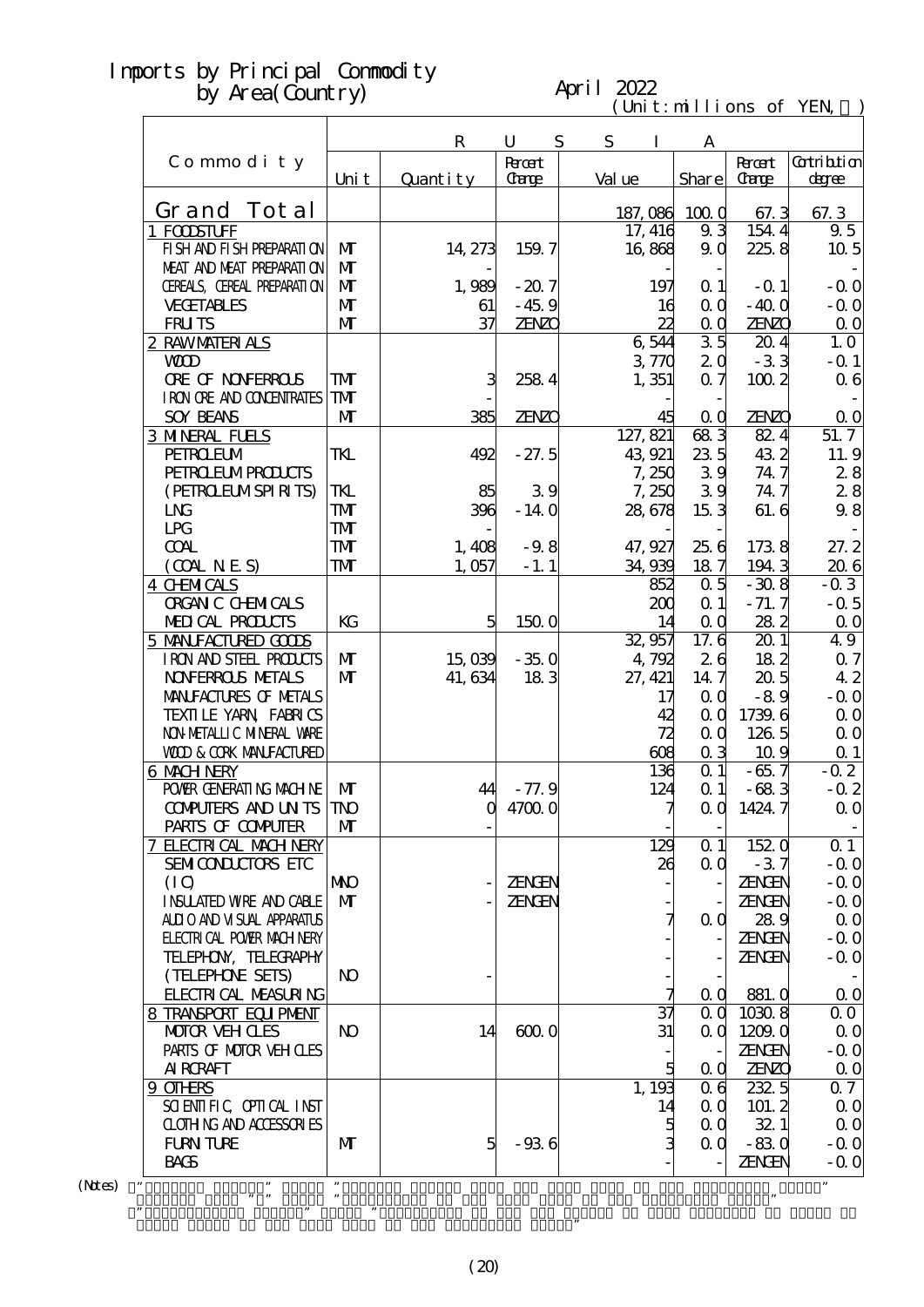Indexes of Trade

April 2022

|                  |                  | Exports            |                 |                  | Imports            |                 |
|------------------|------------------|--------------------|-----------------|------------------|--------------------|-----------------|
|                  | Val ue<br>I ndex | Quant um<br>I ndex | Uni t<br>Val ue | Val ue<br>I ndex | Quant um<br>I ndex | Uni t<br>Val ue |
| <b>WORLD</b>     | 128.2            | 103.5              | 123.9           | 136.5            | 96.9               | 140.8           |
| U S<br>A         | 118.3            | 107.7              | 109.8           | 127.1            | 89.0               | 142.9           |
| U<br>E           | 144.6            | 118.1              | 122.4           | 151.8            | 109.7              | 138.4           |
| ASI <sub>A</sub> | 136.4            | 106.3              | 128.4           | 121.0            | 97.4               | 124.3           |
| <b>CHI NA</b>    | 135.1            | 110.9              | 121.8           | 102.4            | 92.0               | 111.2           |

(Notes)

2015 100

Percent Change

", "CHINA" includes "CHINA".

 $\mathbf{r}$ 

 $($  Unit $)$ 

|         |                  |                  | Exports                                 |                 |                  | Imports                                 |                 |
|---------|------------------|------------------|-----------------------------------------|-----------------|------------------|-----------------------------------------|-----------------|
|         |                  | Val ue<br>I ndex | $\mathsf{Quant}\,\mathsf{um}$<br>I ndex | Uni t<br>Val ue | Val ue<br>I ndex | $\mathsf{Quant}\,\mathsf{um}$<br>I ndex | Uni t<br>Val ue |
|         | <b>WORLD</b>     | 12.5             | $-4.4$                                  | 17.7            | 28.2             | $-9.0$                                  | 40.9            |
|         | USA              | 17.6             | 8.0                                     | 89              | 15.3             | $-10.1$                                 | 28.3            |
|         | E<br>U           | 19.1             | 6.6                                     | 11.7            | 25.8             | 5.2                                     | 19.6            |
|         | ASI <sub>A</sub> | 10.3             | $-8.2$                                  | 20.1            | 10.9             | $-15.5$                                 | 31.3            |
|         | <b>CHI NA</b>    | $-5.9$           | $-22.6$                                 | 21.5            | $-5.5$           | $-20.4$                                 | 18.7            |
| (Notes) | ,,               | ,,               | ,,                                      |                 |                  |                                         |                 |

(21)

preceding year. The same month  $\mathbf{m}$  means  $\mathbf{m}$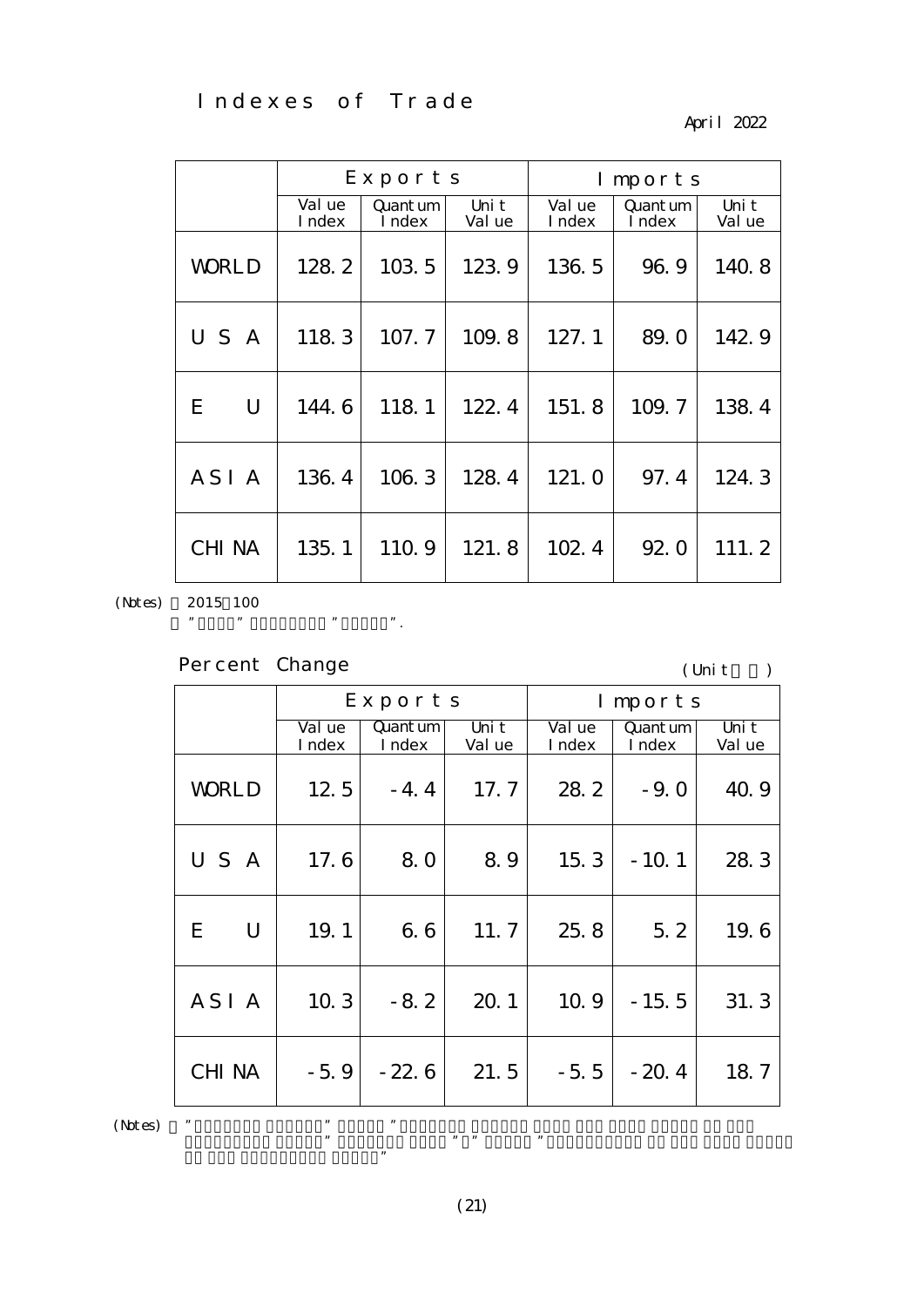#### Indexes of Trade (WRLD)

April 2022

|                 |     |                  | Exports            |                 |     | Imports          |                    |                 |  |  |
|-----------------|-----|------------------|--------------------|-----------------|-----|------------------|--------------------|-----------------|--|--|
|                 |     | Val ue<br>I ndex | Quant um<br>I ndex | Uni t<br>Val ue |     | Val ue<br>I ndex | Quant um<br>I ndex | Uni t<br>Val ue |  |  |
| 2019            |     | 101.7            | 1030               | 988             |     | 1002             | 104 6              | 959             |  |  |
| 2020            |     | 905              | 91. O              | 99.4            |     | 86.7             | 97.9               | 886             |  |  |
| 2021            |     | 109.9            | 102.1              | 107.7           |     | 108 1            | 102.8              | 1051            |  |  |
|                 |     |                  |                    |                 |     |                  |                    |                 |  |  |
| 2021 May        |     | 99.4             | 938                | 1060            |     | 99.1             | 97.1               | 102.0           |  |  |
| June            |     | 1146             | 107.1              | 107.0           |     | 104.9            | 102 1              | 102.7           |  |  |
| Jul y           |     | 1167             | 105.7              | 1104            |     | 1059             | 99.0               | 107.0           |  |  |
| August          |     | 1048             | 951                | 110 2           |     | 111.1            | 1036               | 107.2           |  |  |
| Sept enber      |     | 1086             | 982                | 1106            |     | 114 4            | 104 5              | 109.5           |  |  |
| <b>Q</b> t ober |     | 114.0            | 102.7              | 111.0           |     | 111.1            | 982                | 113 1           |  |  |
| November        |     | 1169             | 1030               | 1135            |     | 127.4            | 1086               | 117.3           |  |  |
| December        |     | 125.1            | 109.6              | 114 1           |     | 129.6            | 107.4              | 1208            |  |  |
| 2022 January    |     | 1005             | 87.3               | 115 2           |     | 1306             | 109.1              | 119.7           |  |  |
| February        |     | 114.1            | 983                | 116 1           |     | 1204             | 951                | 1266            |  |  |
| March           |     | 134.3            | 1128               | 119.0           | (P) | 135.8            | 1062               | 127.9           |  |  |
| April           | (P) | 1282             | 103 5              | 1239            | (P) | 136 5            | 969                | 140 8           |  |  |
| 2015 100        |     | "                | , 1<br>,,          |                 |     |                  |                    |                 |  |  |

(Notes) 2015 100

### Percent Change (Unit: )

|                 |     |                  | Exports            |                 |     |                  | Imports            |                 |
|-----------------|-----|------------------|--------------------|-----------------|-----|------------------|--------------------|-----------------|
|                 |     | Val ue<br>I ndex | Quant um<br>I ndex | Uni t<br>Val ue |     | Val ue<br>I ndex | Quant um<br>I ndex | Uni t<br>Val ue |
|                 |     |                  |                    |                 |     |                  |                    |                 |
| 2019            |     | $-56$            | $-43$              | $-1.3$          |     | $-50$            | $-1.1$             | $-39$           |
| 2020            |     | $-11.1$          | $-11.7$            | 07              |     | $-13.5$          | $-64$              | $-7.5$          |
| 2021            |     | 21.5             | 122                | 83              |     | 24 6             | 51                 | 186             |
|                 |     |                  |                    |                 |     |                  |                    |                 |
| 2021 May        |     | 49.6             | 385                | 80              |     | 28 1             | 68                 | 19.9            |
| June            |     | 486              | 37.2               | 83              |     | 327              | 82                 | 22.7            |
| Jul y           |     | 37.0             | 252                | 9.5             |     | 28 1             | 20                 | 25.7            |
| August          |     | 262              | 137                | 11. O           |     | 44.7             | 14 5               | 264             |
| Sept enber      |     | 130              | 32                 | 9.5             |     | 384              | 7.5                | 288             |
| <b>Q</b> t ober |     | 9.4              | $-26$              | 123             |     | 26.8             | $-30$              | 308             |
| November        |     | 20.5             | 47                 | 15 <sub>1</sub> |     | 438              | 61                 | 35.6            |
| December        |     | 17.5             | 20                 | 152             |     | 41.2             | 1.0                | 39.8            |
| 2022 January    |     | 9.6              | $-40$              | 14 1            |     | 388              | 48                 | 32.4            |
| February        |     | 19.1             | 27                 | 159             |     | 34.2             | $-0.9$             | 353             |
| March           |     | 14.7             | $-1.4$             | 163             | (P) | 31.2             | 0 <sub>0</sub>     | 31.2            |
| April           | (P) | 12.5             | $-4.4$             | 17.7            | (P) | 282              | $-90$              | 40.9            |
| ,,<br>(Notes)   |     | ,<br>,           |                    |                 |     |                  |                    |                 |

in the preceding year."  $\mathbb{R}$  means  $\mathbb{R}$  means  $\mathbb{R}$  means  $\mathbb{R}$  means  $\mathbb{R}$  means  $\mathbb{R}$  means  $\mathbb{R}$  means  $\mathbb{R}$  means  $\mathbb{R}$  means  $\mathbb{R}$  means  $\mathbb{R}$  means  $\mathbb{R}$  means  $\mathbb{R}$  means  $\mathbb{R}$  means  $\mathbb{R}$  me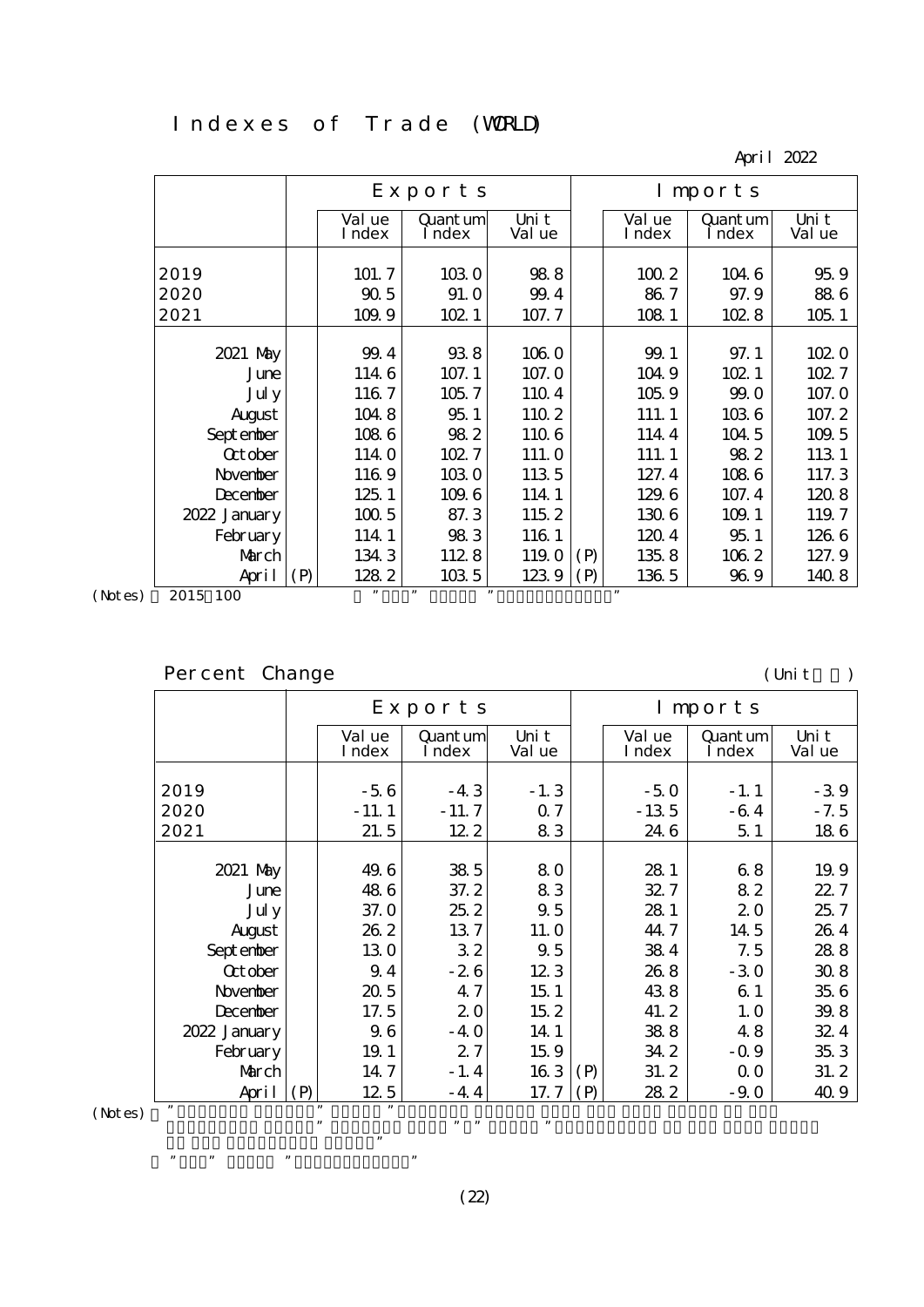#### Indexes of Trade (USA)

April 2022

|                 | Exports<br>Imports |                  |                    |                 |     |                  |                    |                 |
|-----------------|--------------------|------------------|--------------------|-----------------|-----|------------------|--------------------|-----------------|
|                 |                    | Val ue<br>I ndex | Quant um<br>I ndex | Uni t<br>Val ue |     | Val ue<br>I ndex | Quant um<br>I ndex | Uni t<br>Val ue |
| 2019            |                    | 1002             | 104.7              | 95.7            |     | 107.2            | 107.1              | 1001            |
| 2020            |                    | 828              | 856                | 96.7            |     | 925              | 89.4               | 1034            |
| 2021            |                    | 97.4             | 944                | 1032            |     | 110 5            | 928                | 119.0           |
|                 |                    |                  |                    |                 |     |                  |                    |                 |
| 2021 May        |                    | 87.1             | 866                | 1006            |     | 111.1            | 94 1               | 1180            |
| June            |                    | 106 1            | 1050               | 101.0           |     | 114 5            | 97.7               | 117.2           |
| Jul y           |                    | 109.1            | 1056               | 1033            |     | 107.7            | 85.7               | 125.6           |
| August          |                    | 90.7             | 881                | 1030            |     | 113 1            | 93.7               | 1207            |
| Sept enber      |                    | 91.1             | 84.7               | 107.5           |     | 1136             | 932                | 122.0           |
| <b>Q</b> t ober |                    | 102.7            | 97.0               | 1058            |     | 1069             | 85.7               | 124.8           |
| November        |                    | 102.4            | 937                | 109.3           |     | 127.4            | 983                | 129.6           |
| December        |                    | 1167             | 1052               | 111.0           |     | 122.2            | 91.2               | 134.0           |
| 2022 January    |                    | 880              | 785                | 112 2           |     | 116 5            | 887                | 131.3           |
| February        |                    | 99.9             | 906                | 110 2           |     | 1289             | 903                | 142.7           |
| March           |                    | 121.0            | 1129               | 107.2           | (P) | 140 3            | 102.4              | 137.1           |
| April           | (P)                | 1183             | 107.7              | 109.8           | (P) | 127.1            | 89.0               | 142.9           |
| 2015 100        |                    | "                | , 1                | ,,              |     | $^{\bullet}$     |                    |                 |

(Notes) 2015 100

### Percent Change (Unit: )

|                 |     |                  | Exports            |                 |     |                  | Imports            |                 |
|-----------------|-----|------------------|--------------------|-----------------|-----|------------------|--------------------|-----------------|
|                 |     | Val ue<br>I ndex | Quant um<br>I ndex | Uni t<br>Val ue |     | Val ue<br>I ndex | Quant um<br>I ndex | Uni t<br>Val ue |
|                 |     |                  |                    |                 |     |                  |                    |                 |
| 2019            |     | $-1.4$           | $-0.5$             | $-0.9$          |     | $-4.2$           | 1, 2               | $-53$           |
| 2020            |     | $-17.3$          | $-182$             | 1, 1            |     | $-137$           | $-165$             | 34              |
| 2021            |     | 17.6             | 10 <sub>2</sub>    | 67              |     | 19.4             | 38                 | 15 <sub>1</sub> |
|                 |     |                  |                    |                 |     |                  |                    |                 |
| 2021 May        |     | 87.9             | 77.7               | 57              |     | 288              | 51                 | 226             |
| June            |     | 85.7             | 79.8               | 33              |     | 27.3             | 9.1                | 167             |
| Jul y           |     | 268              | 19.5               | 61              |     | 238              | 22                 | 21.1            |
| August          |     | 228              | 132                | 85              |     | 337              | 129                | 18 5            |
| Sept enber      |     | $-33$            | $-9.8$             | 7.3             |     | 360              | 17.0               | 16 2            |
| <b>Q</b> t ober |     | 03               | $-83$              | 93              |     | 187              | 21                 | 163             |
| November        |     | 10 <sub>0</sub>  | $-29$              | 133             |     | 43 1             | 17.2               | 22 1            |
| December        |     | 22.1             | 68                 | 143             |     | 39.7             | 88                 | 284             |
| 2022 January    |     | 11.5             | $-1.1$             | 128             |     | 33 1             | 48                 | 27.0            |
| February        |     | 160              | 50                 | 10 <sub>5</sub> |     | 39.0             | 62                 | 309             |
| March           |     | 238              | 11.7               | 108             | (P) | 184              | $-21$              | 21.0            |
| April           | (P) | 17.6             | 80                 | 89              | (P) | 153              | $-101$             | 28 3            |
| ,,<br>(Notes)   |     | ,,<br>,,         |                    |                 |     |                  |                    |                 |

in the preceding year."  $\mathbb{R}$  means  $\mathbb{R}$  means  $\mathbb{R}$  means  $\mathbb{R}$  means  $\mathbb{R}$  means  $\mathbb{R}$  means  $\mathbb{R}$  means  $\mathbb{R}$  means  $\mathbb{R}$  means  $\mathbb{R}$  means  $\mathbb{R}$  means  $\mathbb{R}$  means  $\mathbb{R}$  means  $\mathbb{R}$  means  $\mathbb{R}$  me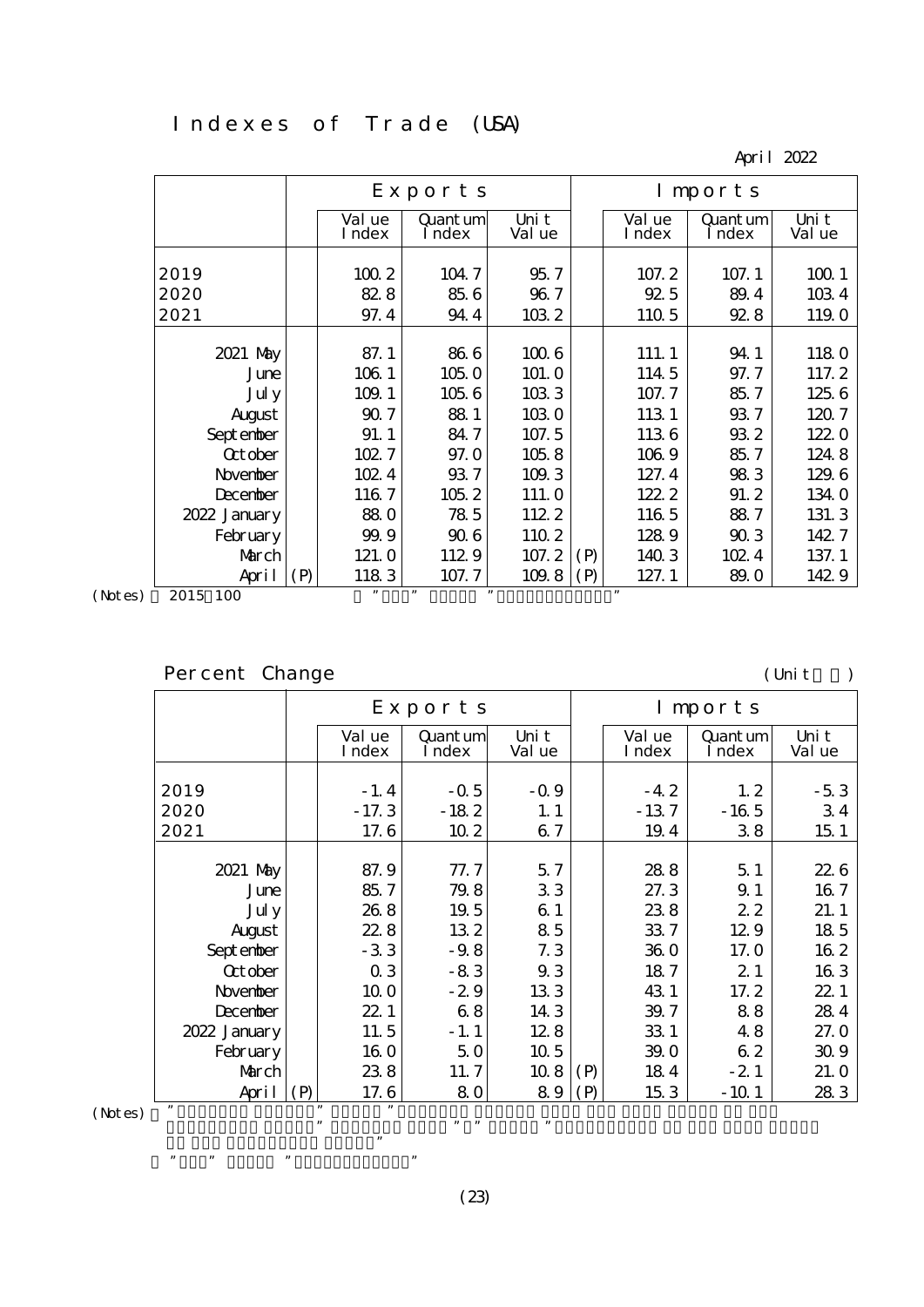#### Indexes of Trade (EU)

April 2022

|                 |     |                  | Exports            |                 | Imports |                  |                    |                 |  |  |
|-----------------|-----|------------------|--------------------|-----------------|---------|------------------|--------------------|-----------------|--|--|
|                 |     | Val ue<br>I ndex | Quant um<br>I ndex | Uni t<br>Val ue |         | Val ue<br>I ndex | Quant um<br>I ndex | Uni t<br>Val ue |  |  |
|                 |     |                  |                    |                 |         |                  |                    |                 |  |  |
| 2019            |     | 111.3            | 109.6              | 101.6           |         | 1127             | 101.6              | 111. O          |  |  |
| 2020            |     | 94 5             | 886                | 1066            |         | 99.0             | 934                | 1060            |  |  |
| 2021            |     | 114.7            | 1034               | 111. O          |         | 1202             | 102.3              | 117.5           |  |  |
|                 |     |                  |                    |                 |         |                  |                    |                 |  |  |
| 2021 May        |     | 1108             | 1005               | 110 2           |         | 1236             | 105.2              | 117.5           |  |  |
| June            |     | 117.3            | 104.0              | 1129            |         | 121.4            | 111.4              | 109.0           |  |  |
| Jul y           |     | 1149             | 1004               | 114.4           |         | 1138             | 968                | 117.5           |  |  |
| August          |     | 111.1            | 99.3               | 111.9           |         | 132.2            | 1107               | 119.4           |  |  |
| Sept enber      |     | 111.5            | 101.9              | 109.4           |         | 1286             | 107.2              | 119.9           |  |  |
| <b>Q</b> t ober |     | 1205             | 106 2              | 1135            |         | 1167             | 926                | 126 1           |  |  |
| November        |     | 117.2            | 102.7              | 114 0           |         | 135.5            | 110 3              | 122.8           |  |  |
| December        |     | 122.4            | 107.0              | 114 4           |         | 125.2            | 104 3              | 1200            |  |  |
| 2022 January    |     | 1109             | 963                | 115 1           |         | 1333             | 111.5              | 1196            |  |  |
| February        |     | 115 1            | 1007               | 114 3           |         | 127.9            | 99.6               | 128 5           |  |  |
| March           |     | 149.8            | 1306               | 114.7           | (P)     | 1436             | 107.1              | 134 1           |  |  |
| April           | (P) | 1446             | 118 1              | 122.4           | (P)     | 151.8            | 109.7              | 1384            |  |  |
| 2015 100        |     | , 2, 3           | ,<br>, 1           |                 |         |                  |                    |                 |  |  |

(Notes) 2015 100

### Percent Change (Unit: )

|                 |     |                  | Exports            |                 |     |                  | Imports            |                 |
|-----------------|-----|------------------|--------------------|-----------------|-----|------------------|--------------------|-----------------|
|                 |     | Val ue<br>I ndex | Quant um<br>I ndex | Uni t<br>Val ue |     | Val ue<br>I ndex | Quant um<br>I ndex | Uni t<br>Val ue |
|                 |     |                  |                    |                 |     |                  |                    |                 |
| 2019            |     | $-30$            | $-21$              | $-0.9$          |     | 0 <sub>2</sub>   | $-20$              | 23              |
| 2020            |     | $-15.1$          | $-19.1$            | 49              |     | $-121$           | $-80$              | -45             |
| 2021            |     | 21.4             | 166                | 42              |     | 21.4             | 9.5                | 10.9            |
|                 |     |                  |                    |                 |     |                  |                    |                 |
| 2021 May        |     | 69.6             | 587                | 68              |     | 386              | 233                | 12.4            |
| June            |     | 51.1             | 434                | 54              |     | 288              | 269                | 1.5             |
| Jul y           |     | 46.1             | 38 5               | 55              |     | 132              | $-0.7$             | 14.0            |
| August          |     | 29.9             | 29.2               | 0.5             |     | 54.0             | 283                | 20 1            |
| Sept enber      |     | 12 <sub>1</sub>  | 154                | $-29$           |     | 237              | 62                 | 166             |
| <b>Q</b> t ober |     | 12.1             | 53                 | 65              |     | 189              | 24                 | 16 1            |
| November        |     | 164              | 109                | 50              |     | 39.4             | 24 3               | 12 <sub>1</sub> |
| December        |     | 9.7              | 35                 | 60              |     | 163              | 52                 | 10 6            |
| 2022 January    |     | 16 1             | 9.8                | 58              |     | 262              | 21.0               | 43              |
| February        |     | 88               | 21                 | 66              |     | 324              | 129                | 17.3            |
| March           |     | 168              | 7. 7               | 85              | (P) | 168              | 28                 | 136             |
| April           | (P) | 19.1             | 66                 | 11.7            | (P) | 25.8             | 52                 | 19.6            |
| ,,<br>(Notes)   |     | ,,<br>,,         |                    |                 |     |                  |                    |                 |

in the preceding year."  $\mathbb{R}$  means  $\mathbb{R}$  means  $\mathbb{R}$  means  $\mathbb{R}$  means  $\mathbb{R}$  means  $\mathbb{R}$  means  $\mathbb{R}$  means  $\mathbb{R}$  means  $\mathbb{R}$  means  $\mathbb{R}$  means  $\mathbb{R}$  means  $\mathbb{R}$  means  $\mathbb{R}$  means  $\mathbb{R}$  means  $\mathbb{R}$  me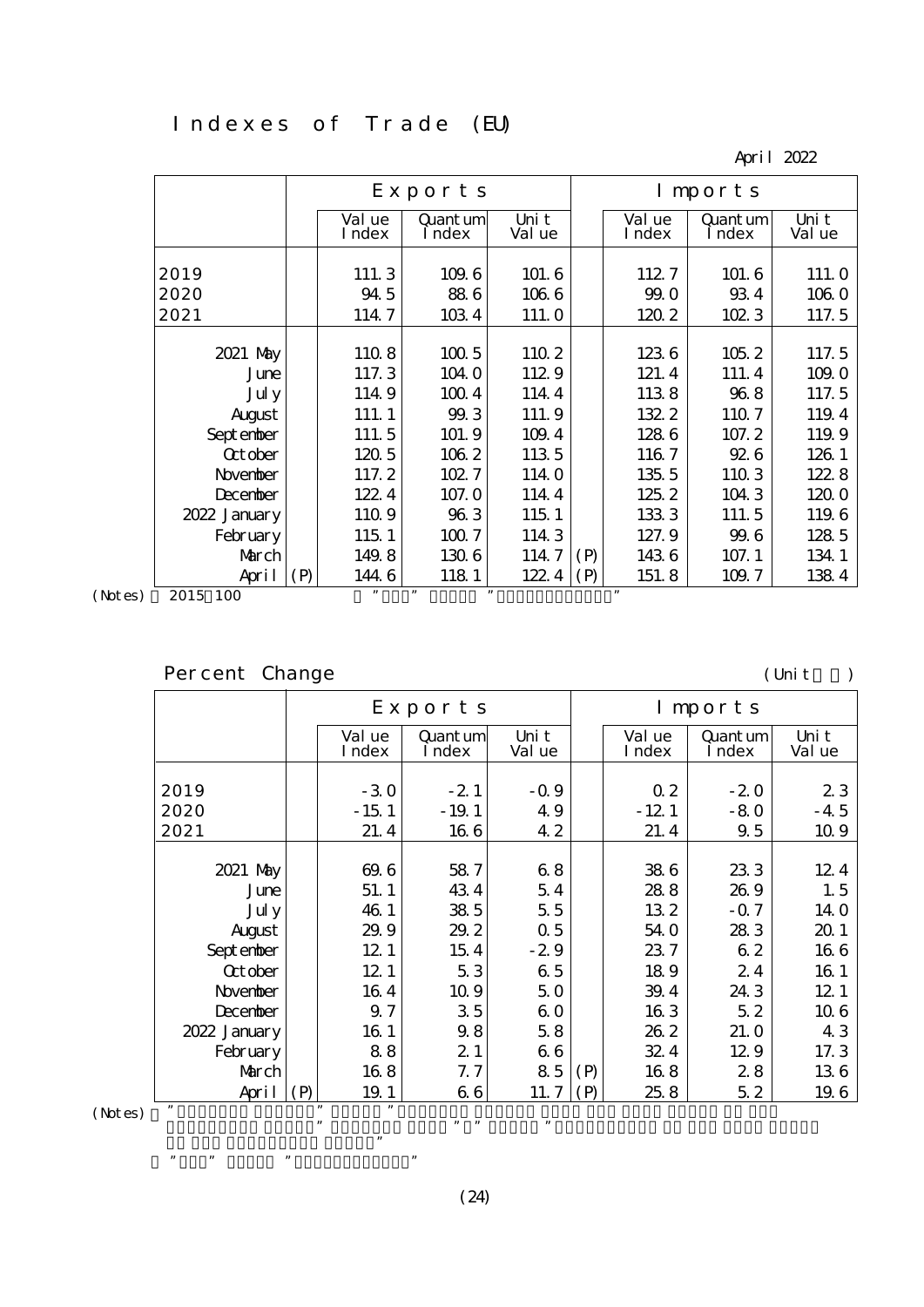#### Indexes of Trade (ASIA)

April 2022

|                 |     |                  | Exports<br>Imports |                 |     |                  |                    |                 |
|-----------------|-----|------------------|--------------------|-----------------|-----|------------------|--------------------|-----------------|
|                 |     | Val ue<br>I ndex | Quant um<br>I ndex | Uni t<br>Val ue |     | Val ue<br>I ndex | Quant um<br>I ndex | Uni t<br>Val ue |
|                 |     |                  |                    |                 |     |                  |                    |                 |
| 2019            |     | 1025             | 102.9              | 99.6            |     | 97.5             | 107.2              | 909             |
| 2020            |     | 97.3             | 96.7               | 1005            |     | 90.4             | 1030               | 87.8            |
| 2021            |     | 119.4            | 1087               | 109.9           |     | 107.1            | 109.8              | 97.5            |
|                 |     |                  |                    |                 |     |                  |                    |                 |
| 2021 May        |     | 1082             | 1005               | 107.7           |     | 97.5             | 103 5              | 94 1            |
| June            |     | 1232             | 1129               | 109.1           |     | 1037             | 1082               | 959             |
| Jul y           |     | 125.2            | 111.3              | 112 5           |     | 1060             | 107.7              | 98 5            |
| August          |     | 115 5            | 101.7              | 1136            |     | 105.7            | 107.8              | 980             |
| Sept enber      |     | 121.8            | 1068               | 114 1           |     | 110 2            | 1100               | 1001            |
| <b>Q</b> t ober |     | 1263             | 109.6              | 1153            |     | 1087             | 106 0              | 1025            |
| November        |     | 127.9            | 1089               | 117.4           |     | 122.7            | 1166               | 1053            |
| <b>December</b> |     | 135.9            | 1163               | 1168            |     | 122.9            | 1128               | 1089            |
| 2022 January    |     | 1064             | 887                | 1200            |     | 131.0            | 1188               | 110 3           |
| February        |     | 124.5            | 104 5              | 119.2           |     | 107.7            | 96.7               | 111.4           |
| March           |     | 141.3            | 1139               | 124.1           | (P) | 128 1            | 1127               | 1136            |
| April           | (P) | 1364             | 1063               | 1284            | (P) | 121.0            | 97.4               | 124.3           |
| 2015 100        |     |                  |                    |                 |     |                  |                    |                 |

(Notes)

", "CHINA". "

### Percent Change (Unit: )

|         |                |          |                  | Exports            |                 |     |                  | Imports            |                 |
|---------|----------------|----------|------------------|--------------------|-----------------|-----|------------------|--------------------|-----------------|
|         |                |          | Val ue<br>I ndex | Quant um<br>I ndex | Uni t<br>Val ue |     | Val ue<br>I ndex | Quant um<br>I ndex | Uni t<br>Val ue |
|         |                |          |                  |                    |                 |     |                  |                    |                 |
|         | 2019           |          | $-7.6$           | $-61$              | $-1.6$          |     | $-46$            | $-0.9$             | $-38$           |
|         | 2020           |          | $-51$            | $-60$              | 0.9             |     | $-7.3$           | $-40$              | $-35$           |
|         | 2021           |          | 228              | 124                | 9.3             |     | 185              | 66                 | 11.1            |
|         |                |          |                  |                    |                 |     |                  |                    |                 |
|         | 2021 May       |          | 325              | 21.7               | 89              |     | 132              | 7.1                | 58              |
|         | June           |          | 37.1             | 263                | 86              |     | 223              | 87                 | 12.5            |
|         | Jul y          |          | 32.5             | 204                | 10 <sub>0</sub> |     | 19.1             | 45                 | 14 O            |
|         | August         |          | 26.1             | 11.2               | 134             |     | 306              | 13 1               | 15 <sub>5</sub> |
|         | Sept enber     |          | 21.3             | 89                 | 11.3            |     | 25.9             | 66                 | 180             |
|         | <b>Q</b> tober |          | 150              | $-0.2$             | 15 2            |     | 148              | $-4.2$             | 19.9            |
|         | November       |          | 24.7             | 5.5                | 182             |     | 24 5             | 22                 | 21.8            |
|         | December       |          | 166              | $-0.6$             | 17.3            |     | 27.8             | 0.9                | 26 6            |
|         | 2022 January   |          | 63               | $-10.5$            | 188             |     | 288              | 38                 | 24.1            |
|         | February       |          | 252              | 61                 | 17.9            |     | 168              | $-53$              | 234             |
|         | March          |          | 12.4             | $-7.2$             | 21.2            | (P) | 22.4             | $-0.2$             | 226             |
|         | April          | (P)      | 103              | $-82$              | 20.1            | (P) | 10.9             | $-15.5$            | 31.3            |
| (Notes) | ,,             | ,,<br>,, | ,                | , 2, 3             | ,,              |     |                  |                    |                 |
|         |                |          | ,,               |                    |                 |     |                  |                    |                 |

in the preceding year."  $\mathbb{R}$  means  $\mathbb{R}$  means  $\mathbb{R}$  means  $\mathbb{R}$  means  $\mathbb{R}$  means  $\mathbb{R}$  means  $\mathbb{R}$  means  $\mathbb{R}$  means  $\mathbb{R}$  means  $\mathbb{R}$  means  $\mathbb{R}$  means  $\mathbb{R}$  means  $\mathbb{R}$  means  $\mathbb{R}$  means  $\mathbb{R}$  me